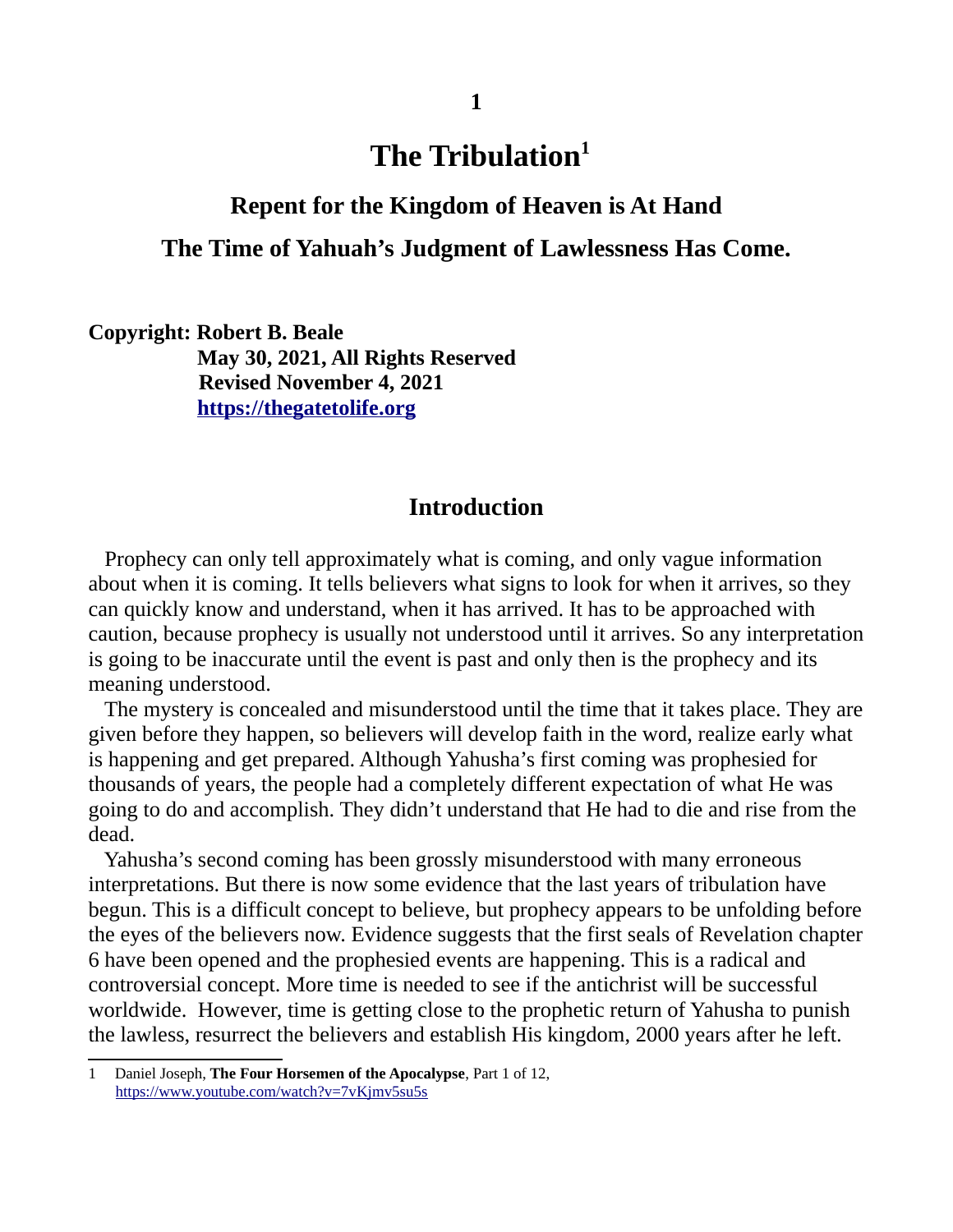Scripture implies that this would happen 120 jubilees from creation. We are near the end of the  $120<sup>th</sup>$  jubilee now.

# **Table of Contents**

|  | í. |
|--|----|
|  |    |

| Introduction                                                   | 1  |
|----------------------------------------------------------------|----|
| The Four Horsemen of the Apocalypse                            |    |
| The Time of the End                                            |    |
| The White Horse                                                |    |
| The Crown                                                      | 6  |
| World Health Organization                                      | 6  |
| The Red Horse                                                  | 7  |
| <b>Worldwide Deception</b>                                     | 8  |
| Mark of the Beast                                              | 9  |
| The New World Order                                            |    |
| The Agenda of Current Events                                   |    |
| <b>Psychological Warfare</b>                                   | 12 |
| <b>Ideological Subversion</b>                                  | 13 |
| 1. Demoralization of the culture.                              |    |
| Seek Obedience to the Law and the Holy Spirit to Overcome Fear | 15 |
| <b>Communists Destroying American Culture</b>                  |    |
| The Black Horse of Financial Hardship and Famine               |    |
| The Pale Horse of Death                                        |    |
| Medication as the Mark of the Beast                            |    |
| Characteristics of the Mark of the Beast                       |    |
| Scripture Defining the Mark of the Beast                       |    |
| The Right Hand                                                 |    |
| <b>Worship and Obedience</b>                                   | 35 |
| Obedience is a Mark of Yahuah                                  |    |
| Worship the Beast or Die                                       |    |
| The Mark of the Beast is Disobedience                          |    |
| Out for Blood                                                  |    |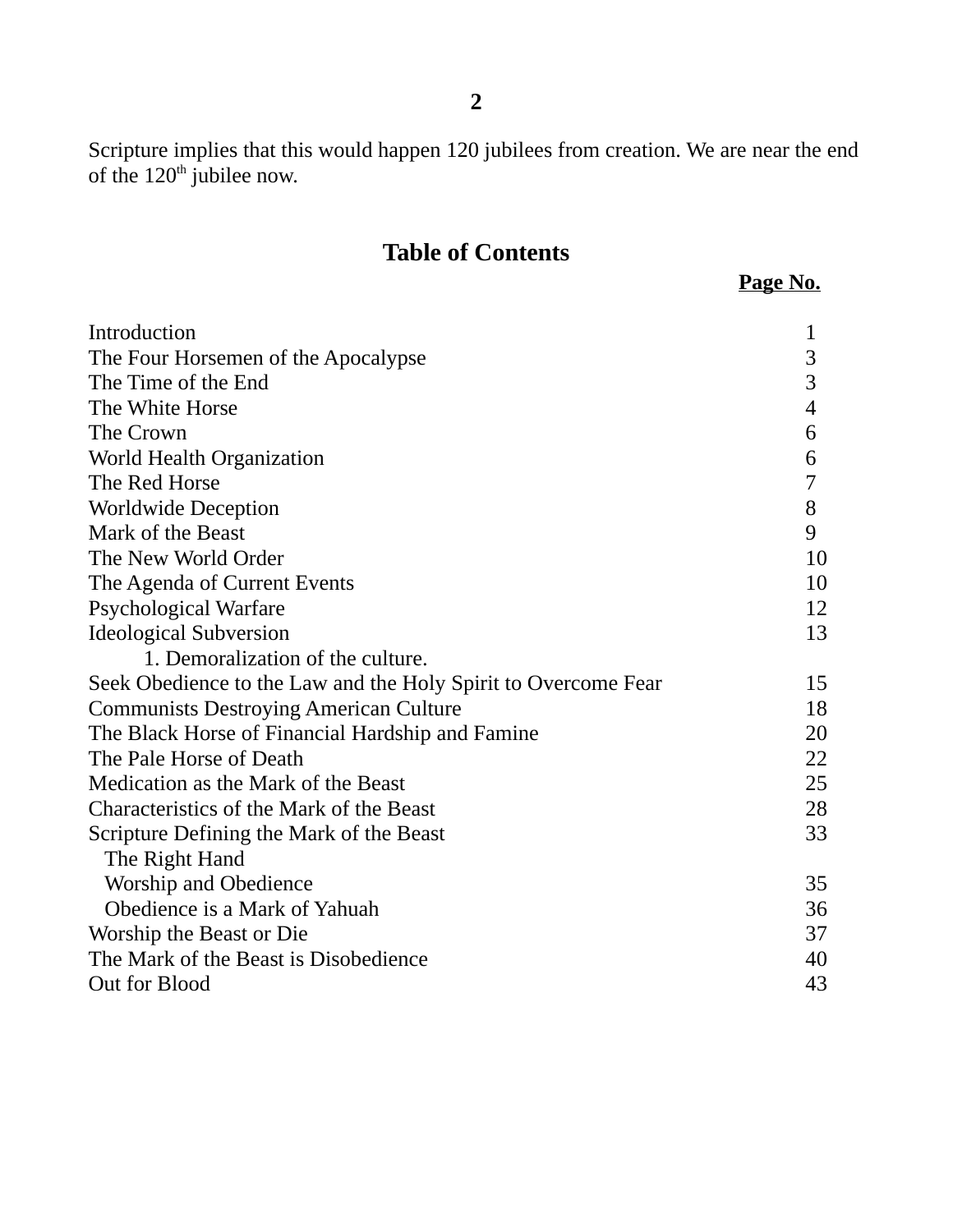#### **The Four Horsemen of the Apocalypse**

The tribulation begins in Revelation 6 when Yahusha is given the title deed to the earth and opens the seven seals of the purchase price of His inheritance. He must purchase the earth from Satan by destroying all that Satan has built and put him in prison. The worst tribulation is the last 42 months of this age (Revelation 13:5). Yahuah's goal is to punish the unrighteous and lead everyone to repentance. He wants to train the righteous to worship Him, be obedient to His law and develop patient endurance for leadership in heaven. He also wants everyone to accept His Son Yahusha as King and worship Him. At the end of the age, Yahusha resurrects the believers and then destroys the wicked.

 The first step in the tribulation, Satan takes over the earth with a one world government and kills one fourth of the earth's population. This is described as the four horsemen of the apocalypse. The first horseman conquers the world; the second horseman brings violence and bloodshed; the third horseman brings economic depression and famine; and the fourth horseman is death.

 These events have happened before in many nations that were conquered by communism. But believers have been able to contain it from spreading worldwide. Every example of a communist takeover of a nation included planned internal conflict, violence, financial depression and famine. The destruction of the free market economy damages the production and distribution of food, and other necessary elements of life. It also allows the tyrannical dictator to establish control over the people. Consequently the white horse of conquest must be followed by the red horse of violence and bloodshed. It then is followed by the black horse of financial depression and famine, and the pale horse of death.

#### **The Time of the End**

 Today, the attack of the four horsemen is being fought by believers in many nations. So it is too early to determine if the antichrist will be successful worldwide. However, the scriptures imply that Yahuah is only going to let man rule the earth for 120 jubilee years.

**Genesis 6:5** – "And Yahuah said, 'My Spirit shall not abide with man forever. For he is indeed flesh; yet his days shall be one hundred and twenty years.'"

 In the Book of Jubilees, Yahuah keeps time in days, weeks, years, weeks of years and jubilees. Each jubilee is seven weeks of years or 49 calendar years. The jubilee year is the  $50<sup>th</sup>$  year of the previous jubilee and the first year of the next jubilee. So each Jubilee year is 49 years apart.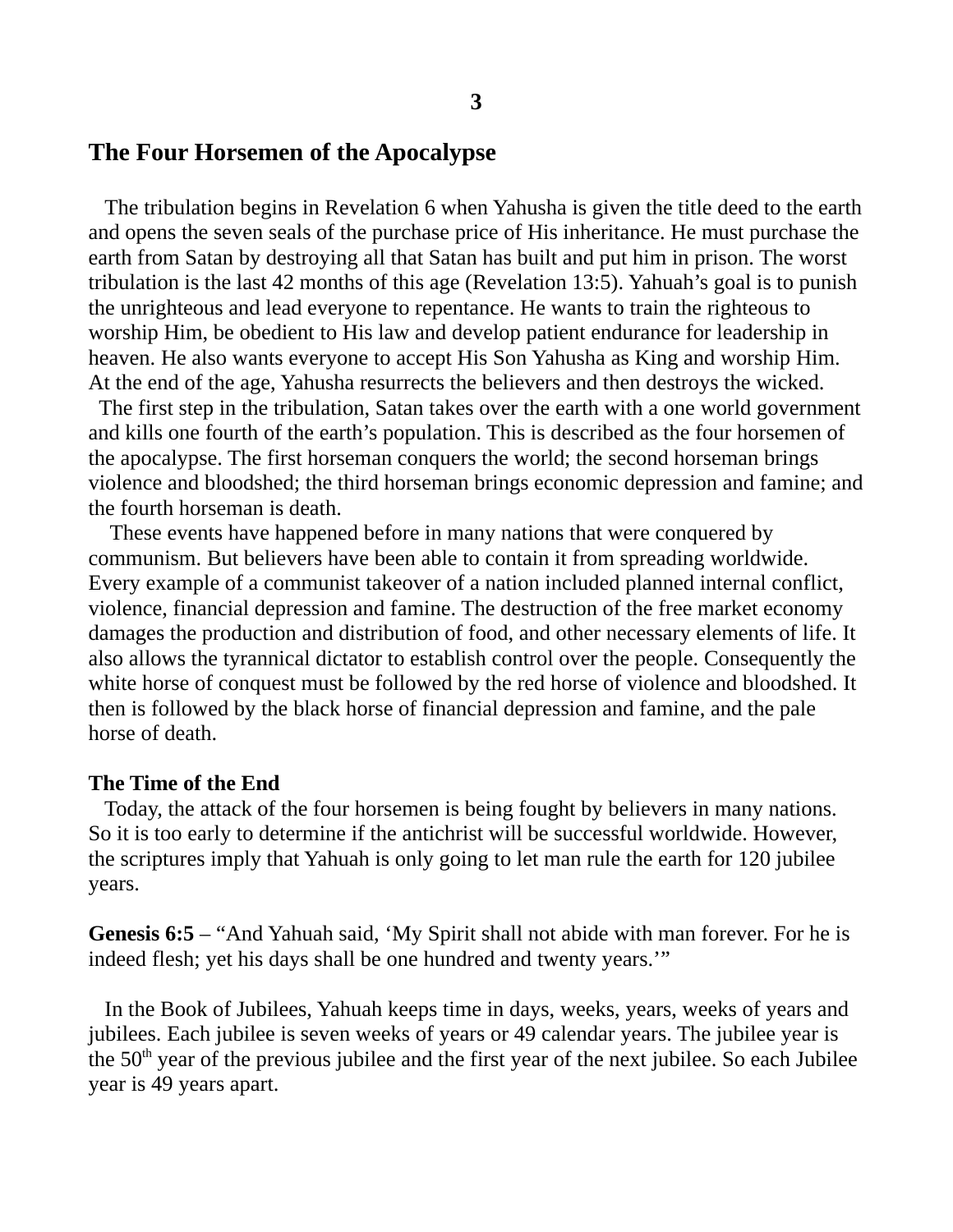The book says that the year that Joshua crossed the Jordan River to lead Israel into the promised land was the  $50<sup>th</sup>$  jubilee year.

**Jubilees 50:4** – "I have ordained for you the year of weeks and the years and the jubilees. There are forty-nine jubilees from the days of Adam until this day, and one week and two years, and there are forty years yet to come for learning the commandments of Yahuah, until they pass over into the land of Canaan, crossing the Jordan to the west."

 So Israel spent most of the fiftieth jubilee in the in the wilderness and crossed the Jordan River on the fiftieth year of the  $50<sup>th</sup>$  jubilee. Historians estimate that was  $1406$ BC. The  $120<sup>th</sup>$  jubilee will be seventy jubilees later or 3430 years. That will be the year of [2](#page-3-0)024. The fiftieth year of the  $120<sup>th</sup>$  jubilee will be  $2025<sup>2</sup>$ .

 This information implies that the world is in the middle of the tribulation of Revelation. This adds more weight to the current events of today. Believers can only repent for their violations of Yahuah's law, worship Yahuah in spirit and in truth, patiently endure persecution, and refuse the mark of the beast – to inherit the Kingdom of Yahuah. They can't stop what is coming on the world, but they can be protected from the worst of it and focus on the glory that they will inherit.

# **The White Horse**

 The first seal that is broken in Revelation 6 results in the rider of a white horse conquering the world with a bow, a sword and a crown.

**Revelation 6:1-2 –** "Now I saw when the Lamb opened one of the seals; and I heard one of the four living creatures saying with a voice like thunder, 'Come and see.' And I looked, and behold, a white horse. He who sat on it had a bow; and a **crown** was given to him, and he went out conquering and to conquer.

 The horsemen are references to the spirit of antichrist implementing his power and authority to take over the world. Notice that the horseman does not use violence to conquer the world and the crown was given to him. The following horsemen are chronological descriptions of the same antichrist, describing what happens to the earth after it is conquered.

<span id="page-3-0"></span><sup>2</sup> Nicholas Vanderlaan, The Jubilee Year Restored,<https://www.youtube.com/watch?v=JSzq8VJkin0>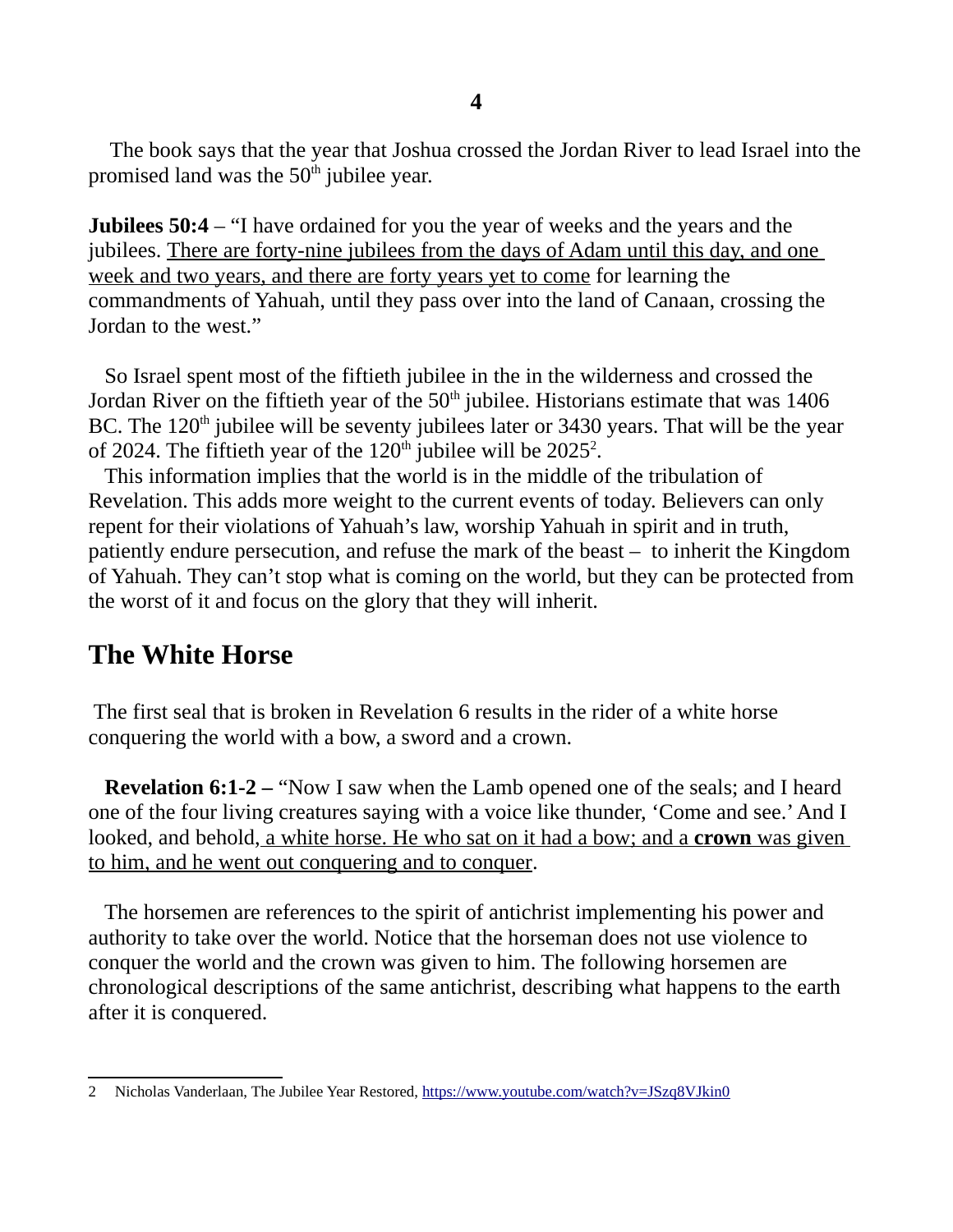The first elements of the image are the horse and bow. They describe a forceful takeover with people being killed or put in captivity. They portend the judgment of Yahuah.

**Jeremiah 4:29** – "The whole city shall flee from the noise of the horsemen and the bowmen. They shall go into thickets and climb up on the rocks. Every city shall be forsaken, and not a man shall dwell in it."

 The context of Jeremiah's message was a warning by Yahuah that He was coming to judge and punish the people for their lawlessness. Yahuah sent the Babylonians, the most vile, evil, demon worshiping Satanists on the planet to punish His lawless people for their sin. Therefore, when a horse and bow are prophesied, it portends judgment and punishment.

 The color of the horse is white which refers to deception in an act of peace. The second horse is red, like blood, the third is black like famine and the fourth is pale like death. The colors of the horses are significant to the events that happen. Historically, white has been a symbol of peace. Defeated enemies waive white flags to surrender with a sign of peace. The antichrist is coming in peacefully. This is Satan's usual method of taking over with a totalitarian state. He promises peace until he gains control to implement tyranny.

 Antiochus Epiphanes, the Greek tyrant, took over Israel, promising peace. This is how the spirit of antichrist operates.

**1 Maccabees 1:29-30** – "Two years later the king sent to the cities of Judah a chief collector of tribute, and he came to Jerusalem with a large force. Deceitfully he spoke peaceable words to them, and they believed him; but he suddenly fell upon the city, dealt it a severe blow, and destroyed many people of Israel.

 All the communist dictators in Russia, Cambodia, Venezuela, and China were welcomed as peaceful victors until they eliminated their political enemies. They especially focus on eliminating churches and Christians.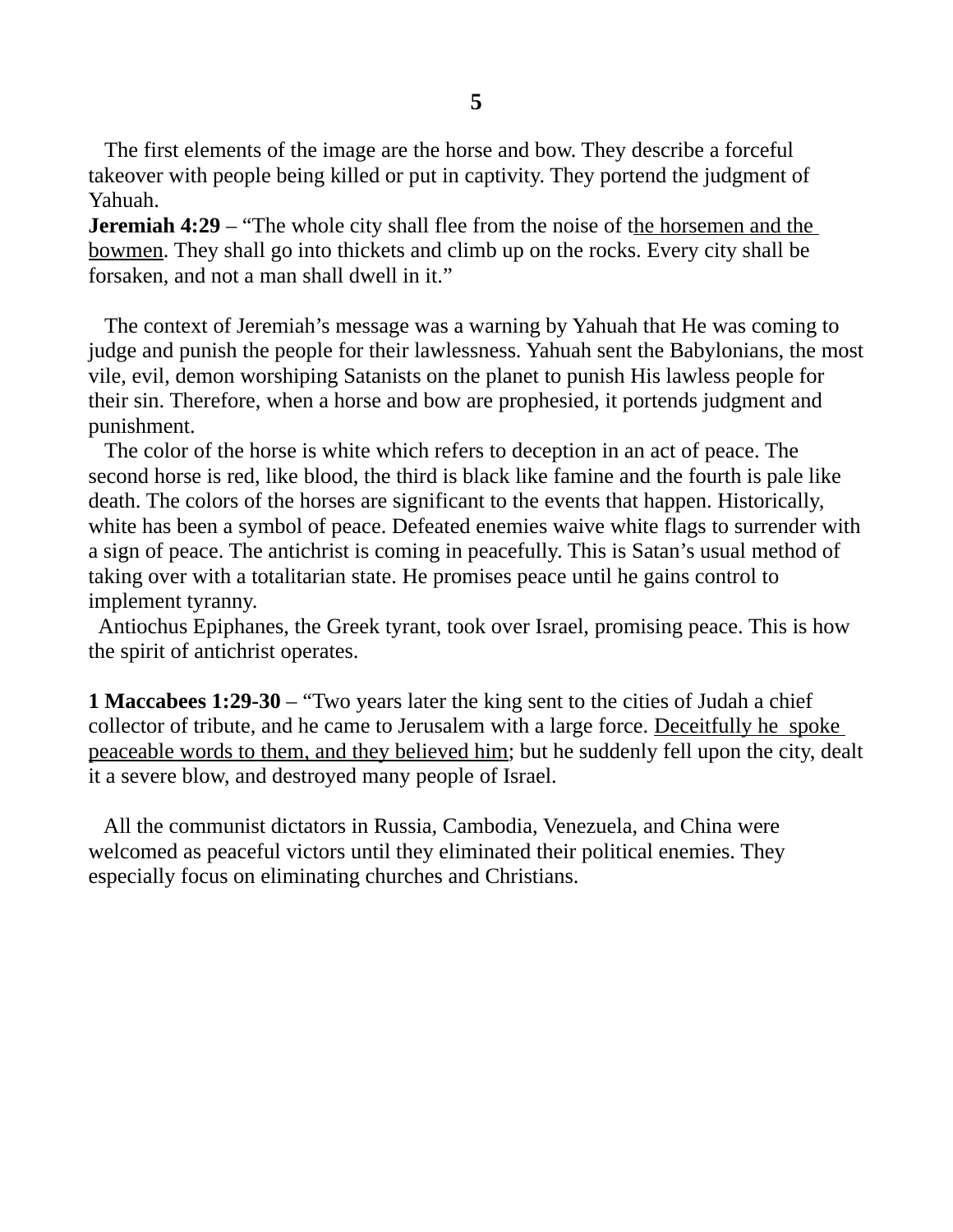# **The Crown**

 A crown signifies authority and power required to conquer. Today the entire world is being conquered overnight. People are being imprisoned in their homes, forced to close their businesses, and not allowed to travel freely. How is this happening? A crown has been given to the authorities to accomplish this takeover. It is called the Corona virus. Corona is the Latin word for crown.

 The world government agencies were founded to bring peace and health to the world. They are claiming to be concerned about the people's safety and health as a reason to eliminate freedom from the earth to protect them. It is deceitful because the coronavirus is no deadlier than the common influenza A or B. They do this without ever being concerned with the billions of children who are being murdered by abortion. Therefore, they cannot be believed.

 This is one of the largest public events in history, second only to the flood of Noah. Therefore it is likely a biblical event that should be in the Bible. It could only be organized worldwide by Satan himself, who has authority over all the kingdoms of the world (**Luke 4:5,6**). One would expect to see it in the book of Revelation. It is.

 The elements of the horseman would have been understood by the first century believers. The most honored of the Greek gods was Apollo, second only to his father Zeus. Apollo's characteristics are remarkably similar to Yahusha's. Apollo means protector of the sheep. He was a shepherd. He was considered a sun god, a god of light. He was the god of prophecy, moral virtue and healing. He is the epitome of a false messiah. He was the god of implementing disease. His symbols were the bow and the crown.

 Now is the time to be prepared for tribulation and judgment. Time to fast, pray and repent from disobedience to Yahuah's laws. Believers will need His protection, strength and guidance to be faithful until death without succumbing to the threats of the antichrist and enforcement of his laws. Difficult times are coming. Get out of the city and get away from sinful friends. This is the opportunity to develop patient endurance of persecution to earn the crown of glory of a leader in the kingdom of heaven. Now is the time for believers to join together to prevent the antichrist from conquering their area of the world.

#### **World Health Organization**

 The spirit of antichrist has been unleashed. He has conquered the world in a matter of weeks with the crown of the coronavirus. The World Health Organization and Center for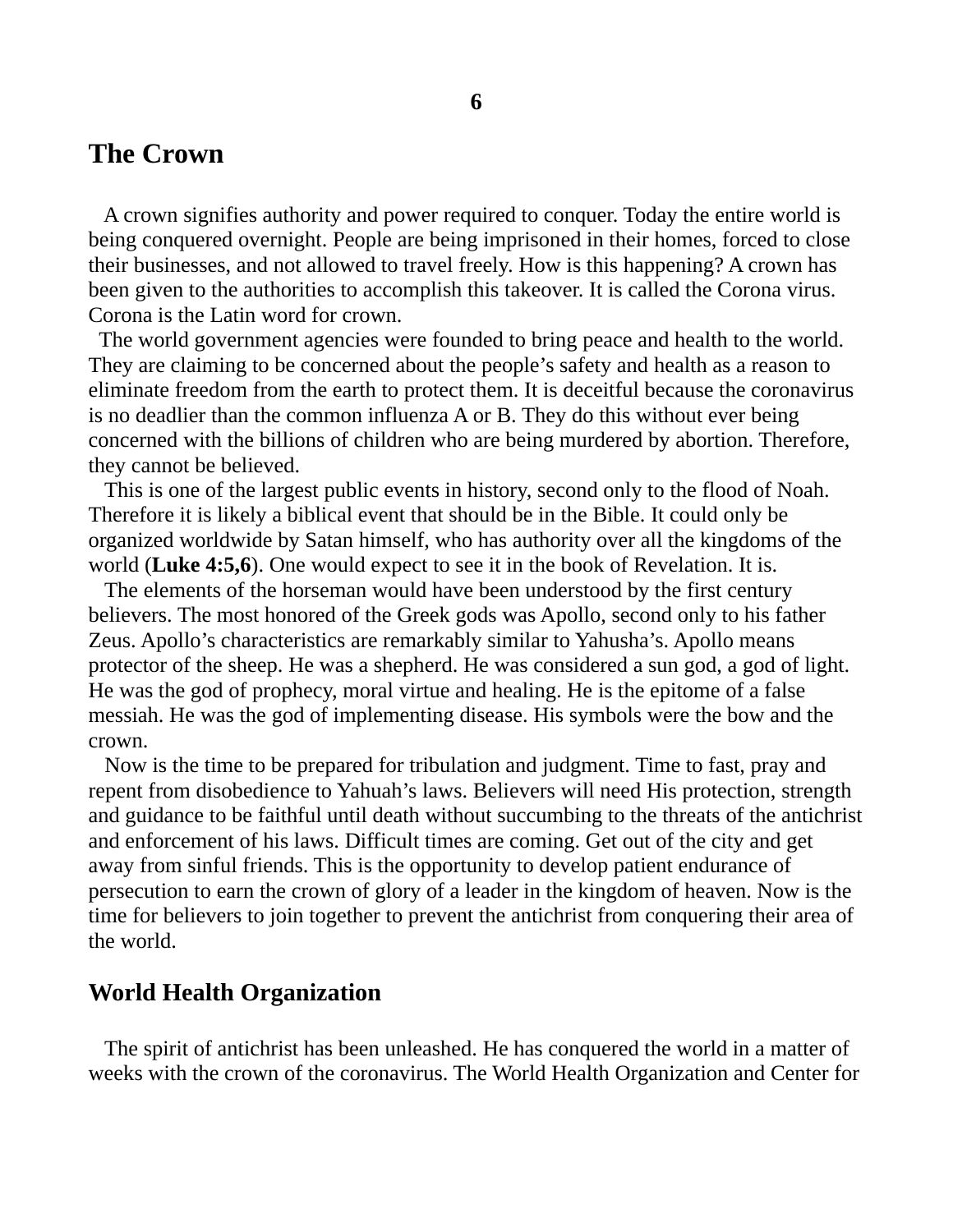Disease Control, have claimed authority over the one world government. It has been constructed over the last 75 years. This is the largest public event in history since the flood of Noah. But there have been examples of this several times in history.

 One of the primary characteristics of the antichrist is his attempts to unite the world under one government. Nimrod in **Genesis** chapter 11 brought the world together to rebel against Yahuah and build the tower of Babel to protect against future floods. That is what drew Yahuah down from heaven to stop it. This is what is happening today. That portends the second coming of Yahusha.

 The Greek king, Antiochus Epiphanes took over Jerusalem in 167 BC, and forced all the people of the land to adopt one religion and to violate the laws of Yahuah and defile the temple.

 It is a radical position to propose that it is happening again now. The way to prove that this is happening is to wait and see if the next events in the world match up with the next three horsemen in Revelation. Prophecy typically is not understood until it comes to pass. If the worldwide coronavirus lockdown is the white horse of Revelation 6, the red and black horses should come soon after.

# **The Red Horse**

 The second horseman of the apocalypse is riding a red horse causing violence and war using the authority of the sword. Notice that the violence appears to be civil, between people within their own nation, like what is happening now between communists and patriots.

**Revelation 6:3-4** – "When He opened the second seal, I heard the second living creature saying, 'Come and see.' Another horse, fiery red, went out. And it was granted to the one who sat on it to take peace from the earth, and that people should kill one another; and there was given to him a great sword."

 This horseman rides a red horse, symbolizing shed blood. He is going to take peace from the earth, by violence, war, and conflict. It is descriptive of today's events of violent racial demonstrations, burning cities, destruction of the heritage of western Christian civilization, threats of war with Russia, Iran, and China, and Israel. It is also descriptive of the Coronavirus and the deadly flu shot.

 The Corona virus has been proven to be less dangerous than the common flu, but the forces of evil have convinced the world that it is a pandemic to justify their elimination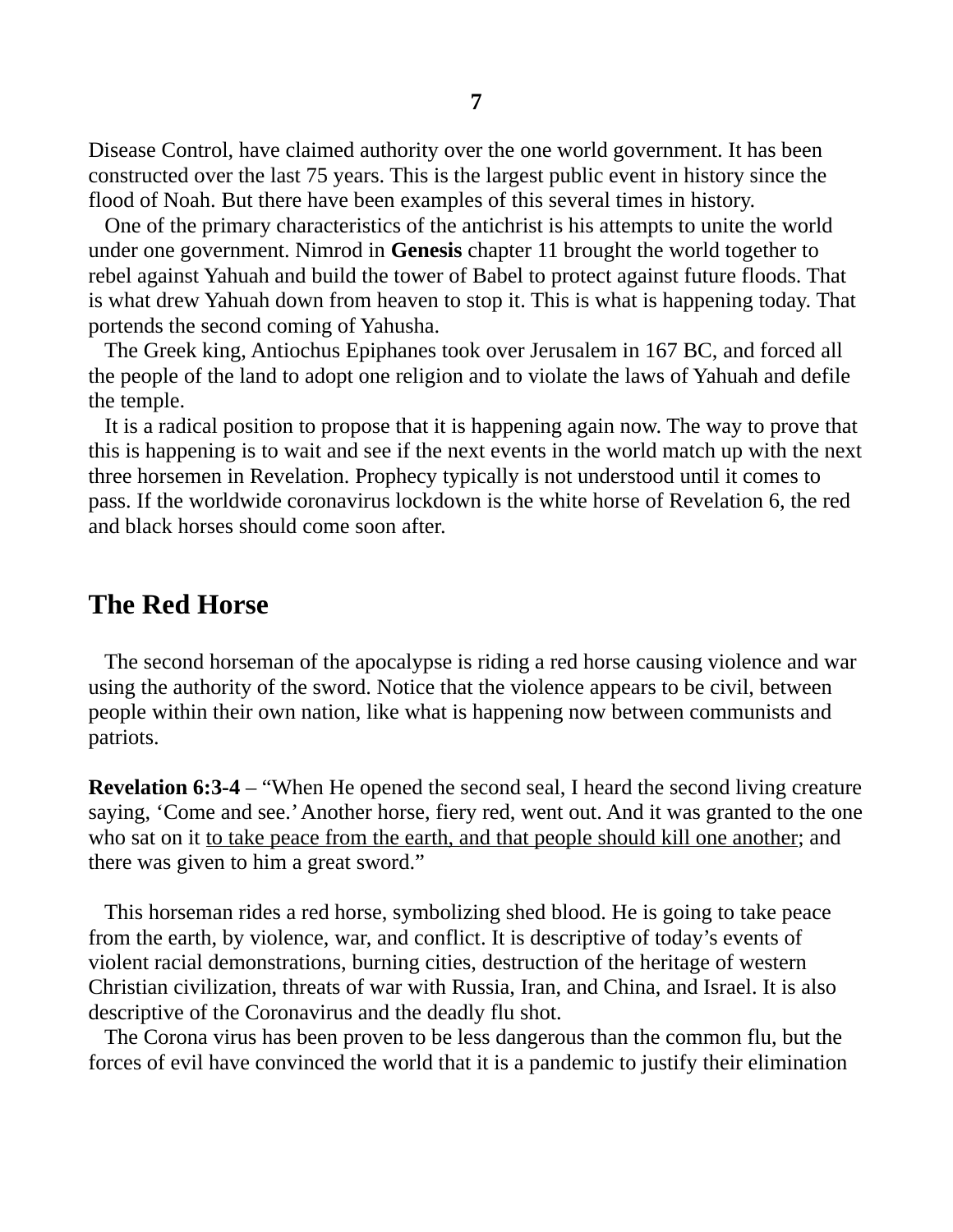of freedom and force people to take deadly medication<sup>[3](#page-7-0)</sup>. There are at least two medications, that are 100 % effective against the virus, and have been used for decades. However, the world government has banned them to promote a deadly alternative with the expressed purpose to kill most of the people on earth. The reduction of the world's population has been promoted by the UN, and most climate control advocates for decades. Even the manufacturers of the medication have claimed this as the goal. But psychologically brainwashed people will not believe the truth of people dying from the flu shot and the foolishness of wearing a mask<sup>[4](#page-7-1)</sup>.

 There always has been war, violence and bloodshed on the earth. How is this specific prophecy any different? The first is that it is worldwide. The four horsemen in Revelation, are chronological descriptions of the characteristics of the same world government. The violence and death described by the red horse is the result of the world being conquered by the white horse. The world government planned and financed the violence, the virus and the deadly medication. The pandemic and lockdown was planned in the UN agenda years ago as a way to take control, destroy the traditional culture, cause financial depression and implement a new world order.

 If events demonstrate that all four of the horsemen ride, one after another on a worldwide scale, it is evidence that the seals of Revelation 6 have been opened and the tribulation has begun.

### **Worldwide Deception[5](#page-7-2)**

 The entire world was locked down because of the claim that millions would die from a new strain of flu. Millions have been deceived by false propaganda put forth by the news media and government officials. Millions were unemployed when businesses were shut down, causing financial recession and famine in poor nations. All this was done despite medical experts claiming the claims were false. Millions die from the common influenza A and B every year. People were required to wear masks, even though experts say they are useless in preventing the spread of viruses.

 Medical experts have been silenced by the government, the news media and social media. Effective medications have been banned by the government, to allow an experimental flu shot to be approved and demanded by the world government. Governments are making flu shots mandatory to participate in society.

 Alternative media has brought forth an abundance of evidence that the entire pandemic is fraudulent propaganda to gain control over the earth. The new strain of flu is less

<span id="page-7-0"></span><sup>3</sup> LT, And We Know, [Video News Creator | And We Know](https://www.andweknow.com/)

<span id="page-7-1"></span><sup>4</sup> Vox Day, [Vox Popoli \(voxday.net\)](https://voxday.net/)

<span id="page-7-2"></span><sup>5</sup> Daniel Joseph, **Four Horsemen of the Apocalypse, Part 2**,<https://www.youtube.com/watch?v=VmIFu8Wgn04>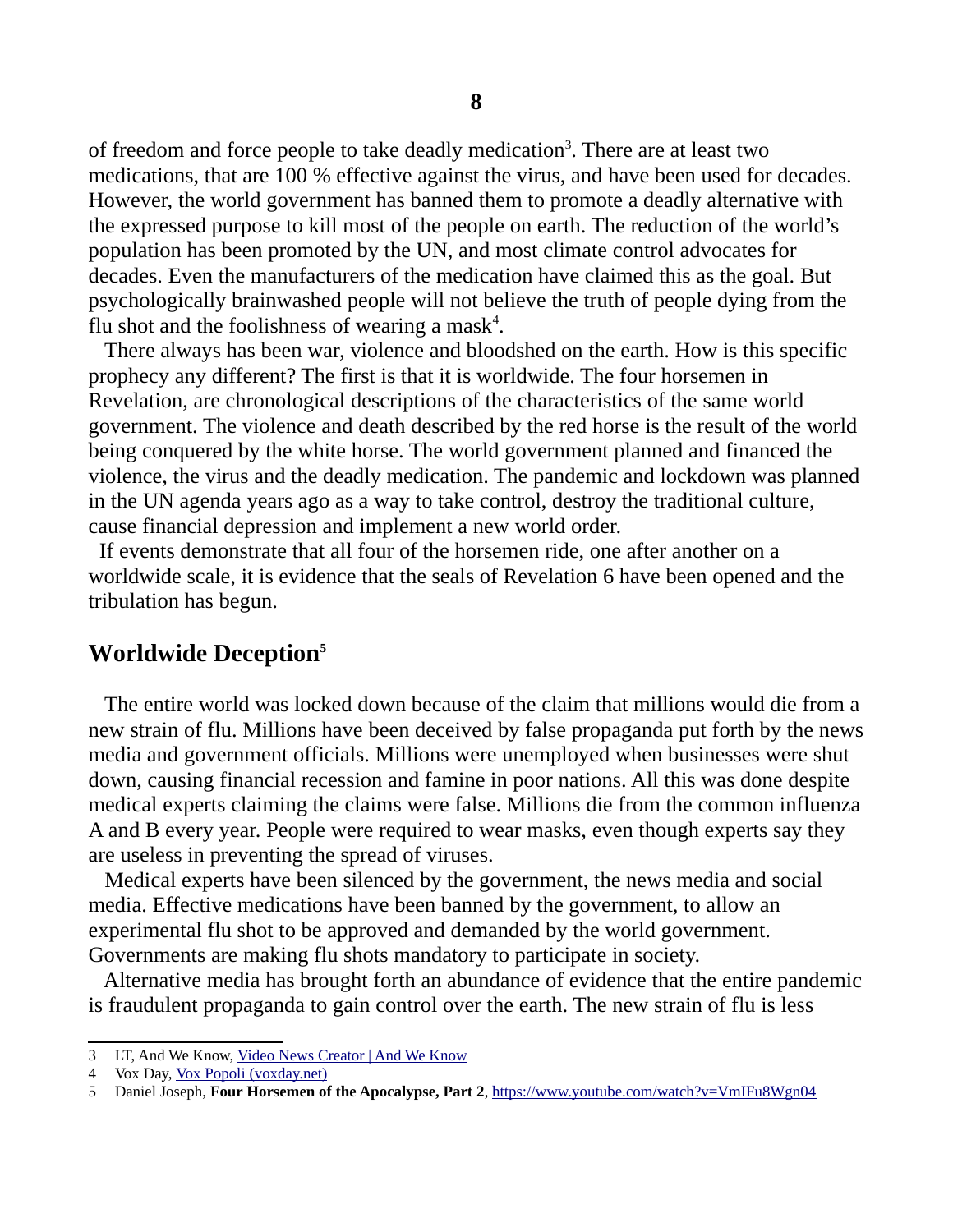dangerous than the common variety. Less people died during the false pandemic than three years earlier, when no one took notice. Medications are 100% effective. Masks are worthless. The new flu shot is deadly. It is not a vaccine, because it contains no coronavirus to stimulate the development of antibodies. It is an artificial DNA modifier. Most people hospitalized now are those who took the shot because the medication destroys the immune system and clots the blood. Those who took the medication are dying at 20 times the rate of those who haven't from car accidents, heart attacks and strokes. But again, psychologically brainwashed people will not believe any facts contrary to the narrative of the news media.

# **Mark of the Beast[6](#page-8-0)**

 The flu shot contains tissue from pigs, monkeys, mice and aborted fetuses. These are unclean and abominable foods under the laws of Yahuah, which pollute the body of the believer. It also contains message RNA, which changes the human DNA in unknown ways, that are causing deadly consequences. It also contains Luciferase, which causes the blood vessels in the hand to glow under fluorescent light, creating a visible mark on the hand. It also contains graphene oxide, which helps connect people to the internet. Thus taking the flu shot is defiling the body and violating the laws of Yahuah. The World Health Organization wants everyone in the world vaccinated with this new flu shot. Satan wants to defile the temples of Yahuah and force all believers to violate the laws of Yahuah to disqualify them for entrance into the kingdom of heaven.

**1 Corinthians 3:16,17** - "Do you not know that you are the temple of Yahuah and *that* the Spirit of Yahuah dwells in you? If anyone defiles the temple of Yahuah, Yahuah will destroy him. For the temple of Yahuah is holy, which *temple* you are."

 Obedience to the laws of the beast which violate the laws of Yahuah is a mark of worship of the beast. When the beast makes the flu shot mandatory to participate in society, it becomes relevant to the prohibitions of **Revelation 13:16-17**. Obedience is an act of worship and obedience of Yahuah's laws is a mark on the hand and forehead. Therefore, obedience to the laws of the beast is a mark of the beast.

**John 14:15** - "If you love Me, keep My commandments."

**Exodus 13:7-9** – "**Unleavened bread shall be eaten seven days**. And no leavened bread shall be seen among you, nor shall leaven be seen among you in all your quarters.

<span id="page-8-0"></span><sup>6</sup> Daniel Joseph, **Four Horsemen of the Apocalypse. Part 3**,<https://www.youtube.com/watch?v=6OuR7eH1SsE>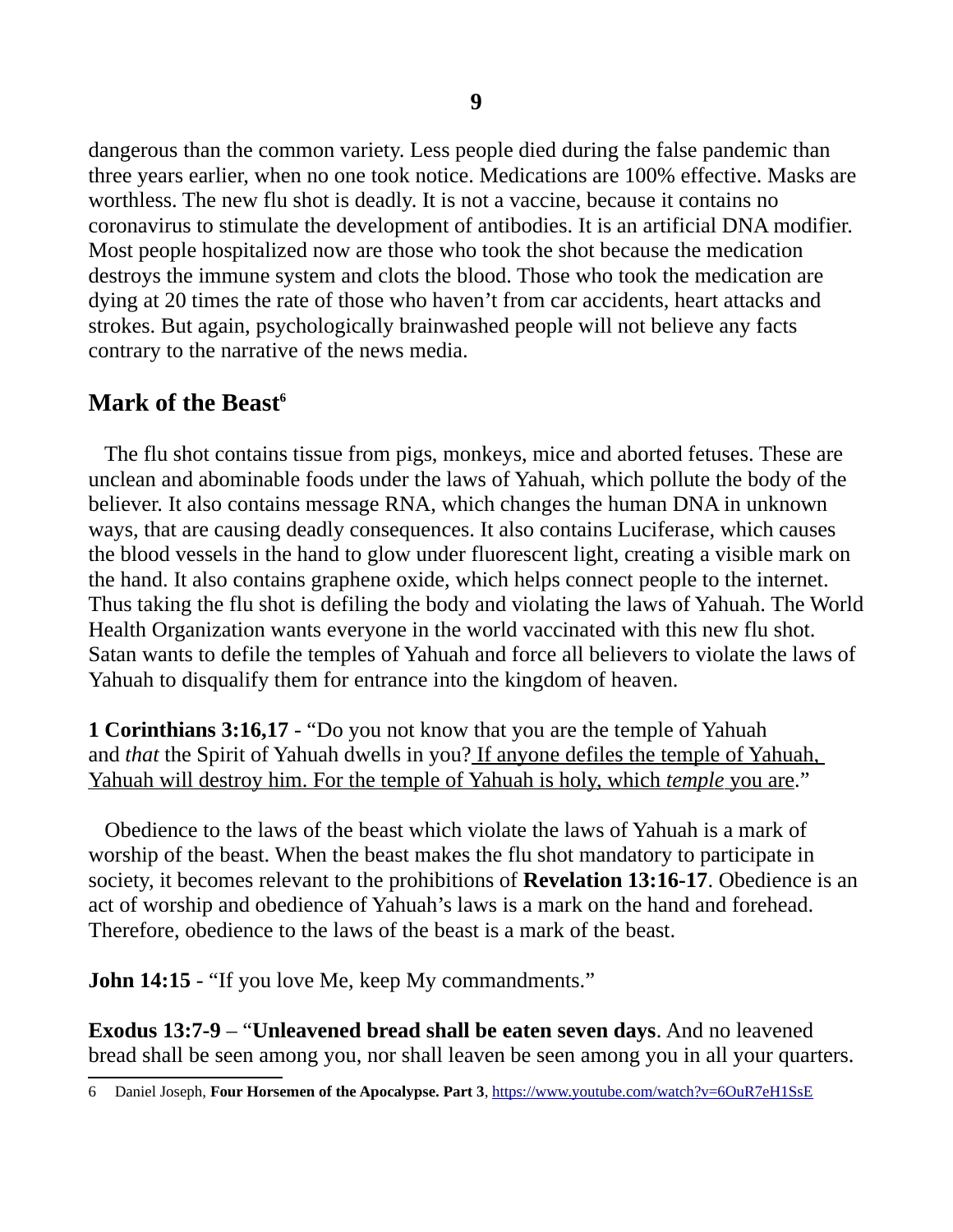And you shall tell your son in that day, saying, '*This is done* because of what Yahuah did for me when I came up from Egypt.' **It shall be as a sign to you on your hand and as a memorial between your eyes, that Yahuah's law may be in your mouth**; for with a strong hand Yahuah has brought you out of Egypt.

**Deuteronomy 11:18** - ""Therefore you shall lay up these words of mine in your heart and in your soul, and bind them as a sign on your hand, and they shall be as frontlets between your eyes.

**Revelation 13:15-17** - "He was granted *power* to give breath to the image of the beast, that the image of the beast should both speak and cause as many as would not worship the image of the beast to be killed. He causes all, both small and great, rich and poor, free and slave, to receive a mark on their right hand or on their foreheads, and that no one may buy or sell except one who has the mark or the name of the beast, or the number of his name."

#### **The New World Order**

 Nations are writing laws mandating the flu shot as a requirement to participate in society. Vaccine passports are being required to fly or go to public events. US Congress has proposed The Tracer Act, H.R. 6666 to authorize \$100 billion to hire people to go door to door to test people for the flu and question people where they have been. They are authorized to quarantine them, and all the people they have had contact with, from society. This is pure communism that has been practiced before. They will likely become flu shot enforcers.

 Israel and many other nations have already implemented mandatory passports or ankle GPS bracelets to enter society to buy, sell or attend retail venues. This is communist tyranny prophesied by **Relation 13** that has already begun. The final ultimate communist weapon is to declare all those insane who resist the passport and put them in prison.

# **The Agenda of Current Events[7](#page-9-0)**

 Bible prophecy is being fulfilled now. Thousands of doctors are questioning the propaganda being put forth by the World Health Organization and the Center for Decease Control. They have an agenda to reduce the world's population and to take control over all the governments of the earth. Governments are claiming emergency

<span id="page-9-0"></span><sup>7</sup> Daniel Joseph, **Four Horsemen of the Apocalypse, Part 4.** [https://www.youtube.com/watch?v=An\\_-](https://www.youtube.com/watch?v=An_-OzV3MRs&list=PLmI6y1h4ekf4_TNALLiwM1YUb4d0ep7fD&index=4) [OzV3MRs&list=PLmI6y1h4ekf4\\_TNALLiwM1YUb4d0ep7fD&index=4](https://www.youtube.com/watch?v=An_-OzV3MRs&list=PLmI6y1h4ekf4_TNALLiwM1YUb4d0ep7fD&index=4)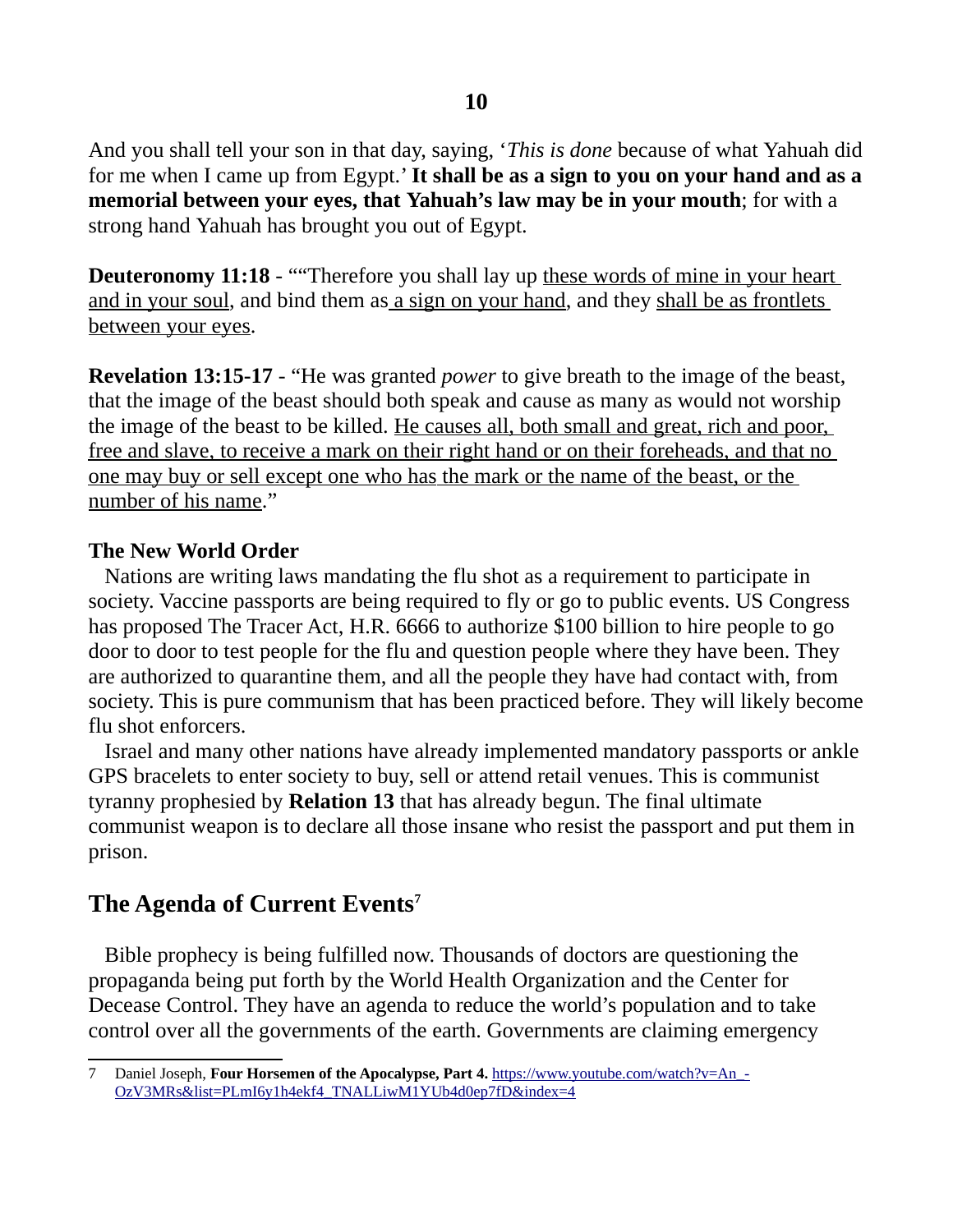powers to take away freedom to contain a dangerous pandemic. They claim to have authority to forceably medicate those who refuse. People have no right not to wear a mask, refuse medication or open a business. It is all based on the false propaganda that there is a dangerous contagious disease to control.

 This is insane propaganda directly from the antichrist. This behavior is what the framers of the U.S. Constitutional Amendments had in mind when they enacted the Bill of Rights. Satan has used false propaganda many times to deceive people into giving up their freedom. This is what one would expect if the spirit of antichrist is taking over the world.

 "AstraZeneca vaccine causes the patient's body to connect to the internet via Bluetooth whenever he comes close to a phone, computer, car or TV." <https://rumble.com/vhcwwt-bluetooth-connectivity-from-covid-jab.html>, May 20, 2021

 "It is time to seriously question everything we are told regarding the physical and cultural virus. … The U.S. Government gave \$millions to the Wuhan laboratory for coronavirus development after they declared a moratorium on such funding. Thousands have died because of the prohibition of effective drugs. Is there any reason America, the last great hope for humanity, should fall for a virus with a 99.6% survival rate, even if it's being manipulated by a well orchestrated and executed malevolent plan by those with nefarious intentions?"

#### **W. Scott Magill, M.D., WorldNetDaily**

 Written order shows state falsely claiming 'isolation camps' are 'voluntary' Health officers will sign 'detention order' if 'you do not comply with this request.' A Washington State lawmaker is alerting citizens to "isolation camps" set up in his state and others to house people who become infected. … "If you do not comply with this request for voluntary quarantine I will sign a detention order, enforced by the police, to insure your compliance."

#### **WND, News Services, 5/20/20**

The pastor of Elim Romanian Pentecostal Church in Chicago told 'The Todd Starnes Show' on Monday that Chicago Mayor … 'militarized' the city police department to prevent worship at his church. … the city told residents who lived on the street that the reason they were inconvenienced was because of the church.

### **Todd Starnes, toddstarns.com**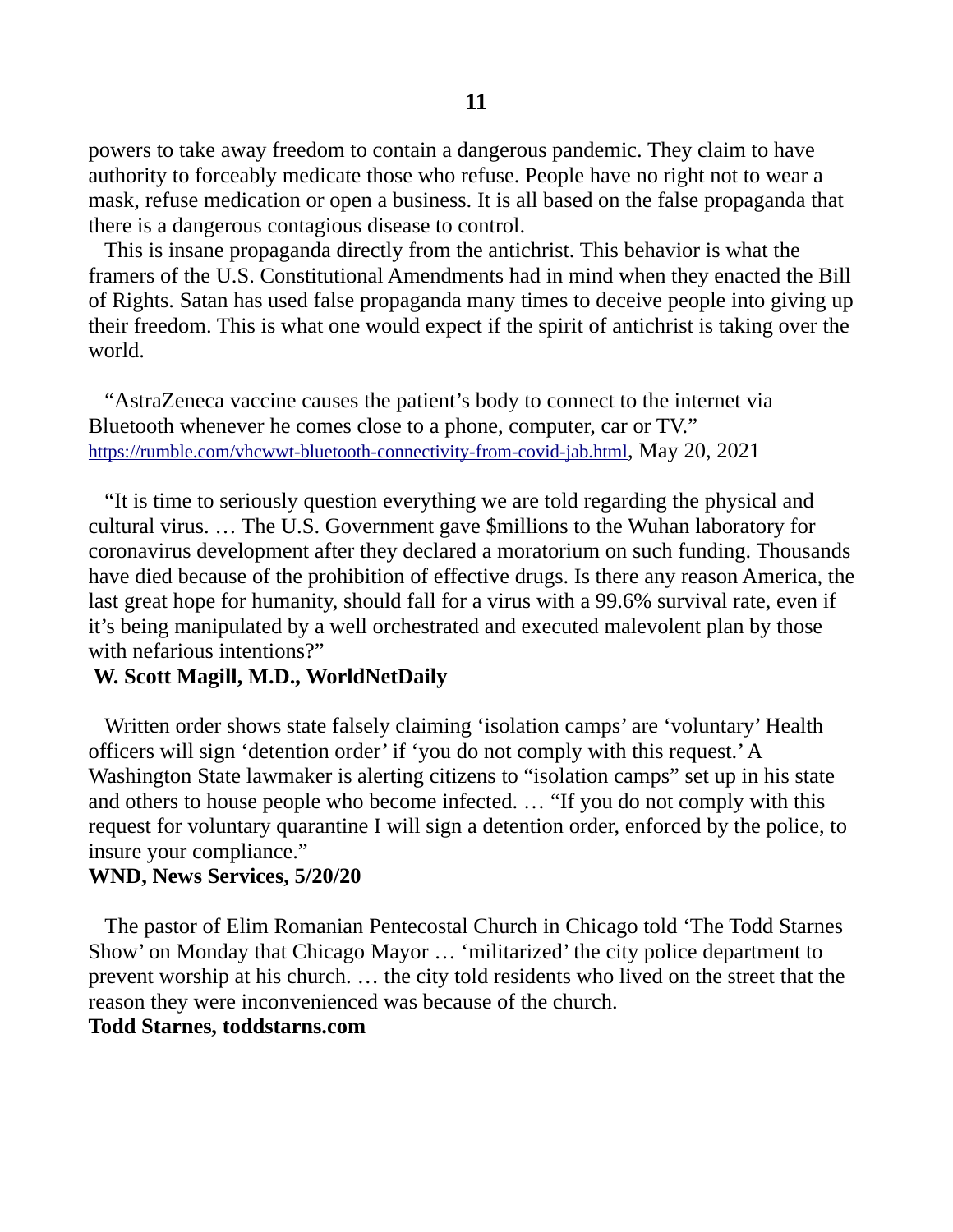Who besides the antichrist would prevent believers from worshiping Yahuah and His son? The communist agenda is being implemented now. The lockdowns are an attack on the church. The government is demonizing the church. There are now churches being burned. This was common practice when the Bolsheviks took over the Soviet Union along with killing all the pastors. Today some state governors are banning singing at church services.

NY pastor faces \$1000 fine for holding drive-in church service. **Christian Post, Anugrah Kumar**

The scriptures require believers to praise Yahuah. He inhabits the praises of His people. A law against praise and worship of Yahuah, is cause for civil disobedience. There is great power in praise to Yahuah. Satan is attempting to take wisdom, power and authority away from believers.

**Psalm 149:1**- "Praise Yahuah! Sing to Yahuah a new song, and His praise in the assembly of saints."

**2 Chronicles 20:21,22** – "And when he (Jehoshaphat, preparing for an impossible war) had consulted with the people, he appointed those who should sing to Yahuah, and who should praise the beauty of holiness, as they went out before the army and were saying 'Praise Yahuah for His Mercy endures forever'. Now when they began to sing and to praise, Yahuah set ambushes against the people of Ammon, Moab, and Mount Seir, who had come against Judah; and they were defeated."

 This is an example of the power of praise, and exactly what the antichrist does not want the people to have. When churches get together to praise Yahuah, there is great power to defeat the forces of evil in the land, because Yahuah inhabits the praises of His people. Paul and Silas were chained in prison, and began to praise Yahuah. The power of Yahuah fell, caused an earthquake, removed the chains and opened the prison doors. This is not something bad for public health. It is bad for the antichrist to takeover with fear and threats.

"No Singing in church: Restrictions needed to limit COVID-19 Spread. Singing presents a unique problem for meeting safety protocols, such as the 6-foot social distancing minimum."

### **Pittsburgh Post Gazette, 5/24/20**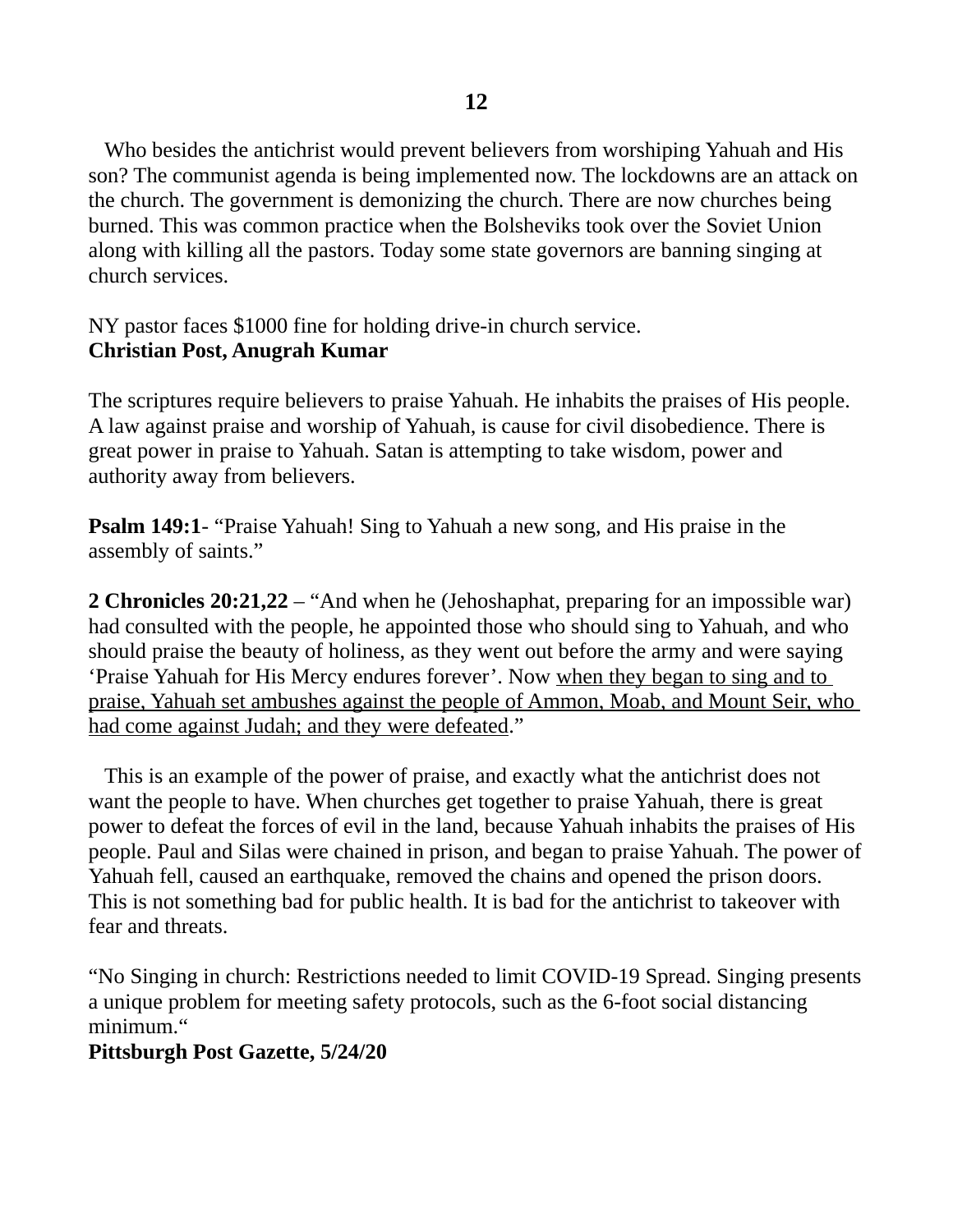This is a sophisticated and convincing lie that the devil is pedaling right now. It is not going to happen because believers will not violate the laws of Yahuah to worship the beast by obedience to his laws.

"I dream of the hour when the last congressman is strangled to death on the guts of the last preacher – and since the Christians seem to love to sing about the blood, why not give them a little of it?" **Gus Hall, chairman of the Communist Party USA**

Believers must be prepared for battle with repentance, prayer and praise to Yahuah for salvation and deliverance from the evil one.

#### **Psychological Warfare[8](#page-12-0)**

 If the white and red horsemen are successful, the black horse of economic collapse should follow. Today is near the end of the age and the second coming of Yahusha. So this should be the focus of believers. The death and destruction around the world should awaken believers to the end of the age and repent for the kingdom of heaven is at hand. The King is coming soon and believers will be resurrected and judged first. Praying and fasting must be commonplace in the weekly worship.

#### **The United Nations**

 Alger Hiss was the chief architect of the UN and his good friend, Dr Brock Chisholm, became the Director General of the World Health Organization. He was a known communist. The UN is a communist agenda to establish the new world order, a one world government. It was established on October 24, 1945, which is Cheshvan 17, 5706 on the Jewish calendar. Cheshvan  $17<sup>th</sup>$  was the day that Yahuah rained judgment in the days of Noah.

**Joel 3:1** – "For behold, in those days and at that time, when I bring back the captives of Judah and Jerusalem, I will also gather all nations, and bring them down to the Valley of Jehoshaphat; and *I will enter into judgment with them* there on account of My people, My heritage Israel, whom they have scattered among the nations; they have also divided up My land."

 Israel was declared a state on May 14, 1948. It is significant that the nations united together near the same time that the Jews came back to Jerusalem. At the same time, the UN divided Israel into two states. UN Resolution 181 establishes a goal of dividing up

<span id="page-12-0"></span><sup>8</sup> Daniel Joseph, The Four Horsemen of the Apocalypse, Part 5, <https://www.youtube.com/watch?v=3DwEvgQAI8Y>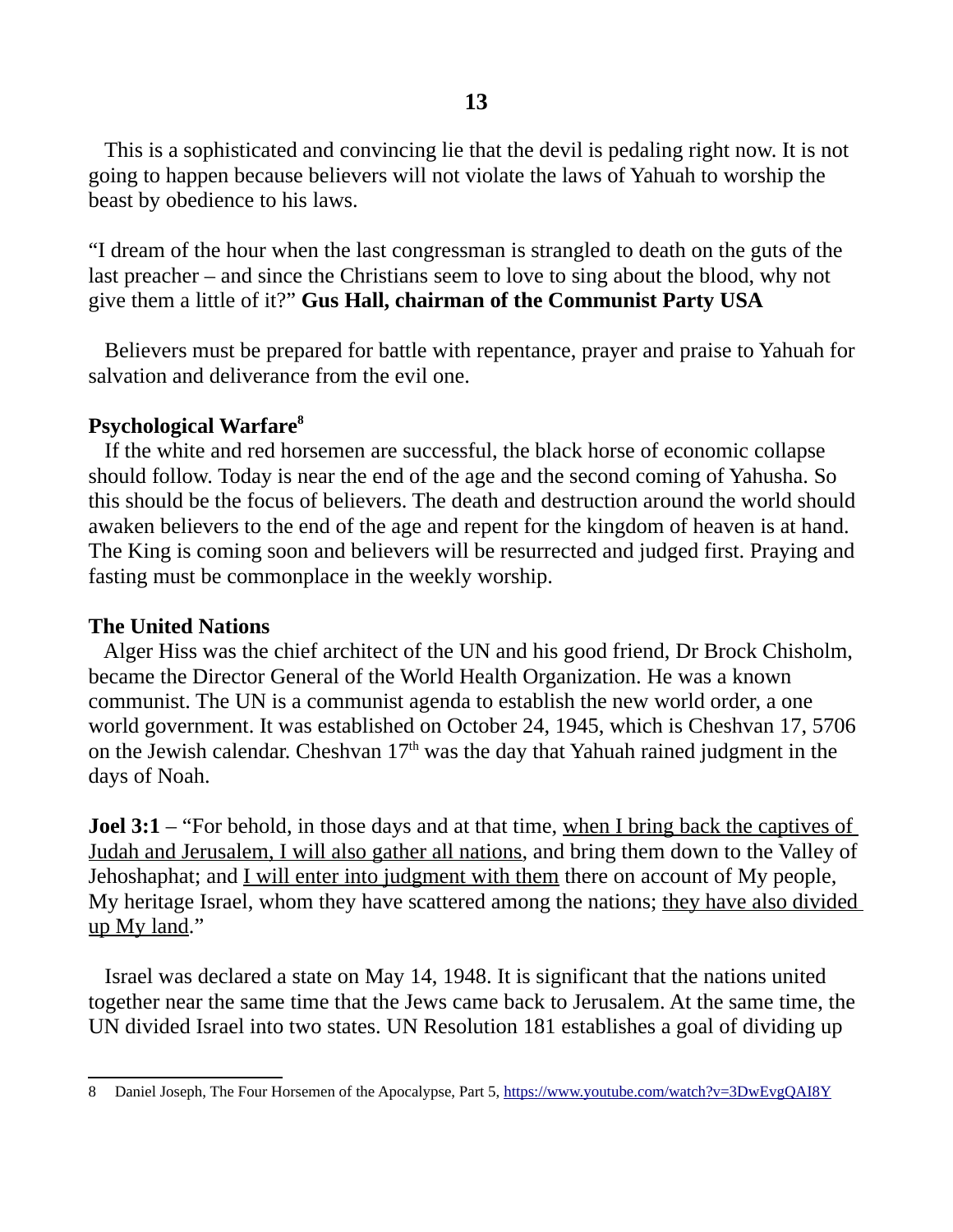the land of Israel. The UN is no friend of Israel. They have traditionally funded the Palestinian terrorist groups to destroy them.

 Socialists in America are working to establish communism. YouTube's CEO is banning content that goes against WHO guidance on the coronavirus. The mainstream and major social media are a primary force to implement communism.

### **Ideological Subversion**

 Satan has been very successful in the psychological training of American young people since the 1950's to accept the communist agenda. An ex-KGB agent explains that the KGB spends 85% of their resources on ideological subversion, because it is so powerful in changing the perception of reality. Americans are so brainwashed that they cannot come to the defense of the values that made them successful. The process is very slow and is divided into four stages.

#### **1. Demoralization of the culture**.

 People are lead to abandon the moral principles of the Bible and openly practice sin. The sexual revolution began in the 1950's with the advent of rock and roll music, sexual immorality and the single lifestyle. This separated people from the Holy Spirit and the Christian culture, which was protecting America with common sense. It takes a minimum of 15 to 30 years to demoralize one generation of people of a nation. They are also being trained to accept the ideology of communism. These people grow up to occupy positions of power in the major culture institutions of society; government, education, churches, healthcare, etc. They have such strong social justice opinions that no facts of reality can change their mind except a spiritual rebirth.

 The only way to get rid of these ideas is to train a new generation of Christians with the Holy Spirit. The psychological shock of the results of social justice and communism will cause the new generation to return to the Bible. The communists do not tolerate Christians, because they know they will not accept their agenda. There is no place for dissent in communist society. The demoralization process in America is basically completed. It is beyond completion and successful beyond the dreams of the KGB, because of the lack of moral standards and the decline of Christianity. Exposure to true information does not matter any more.

 Demoralization includes taking prayer out of schools, removing the ten commandments, attacking family values, promoting fornication and the single lifestyle by legalizing abortion and gay marriage. America is as demoralized as possible, unless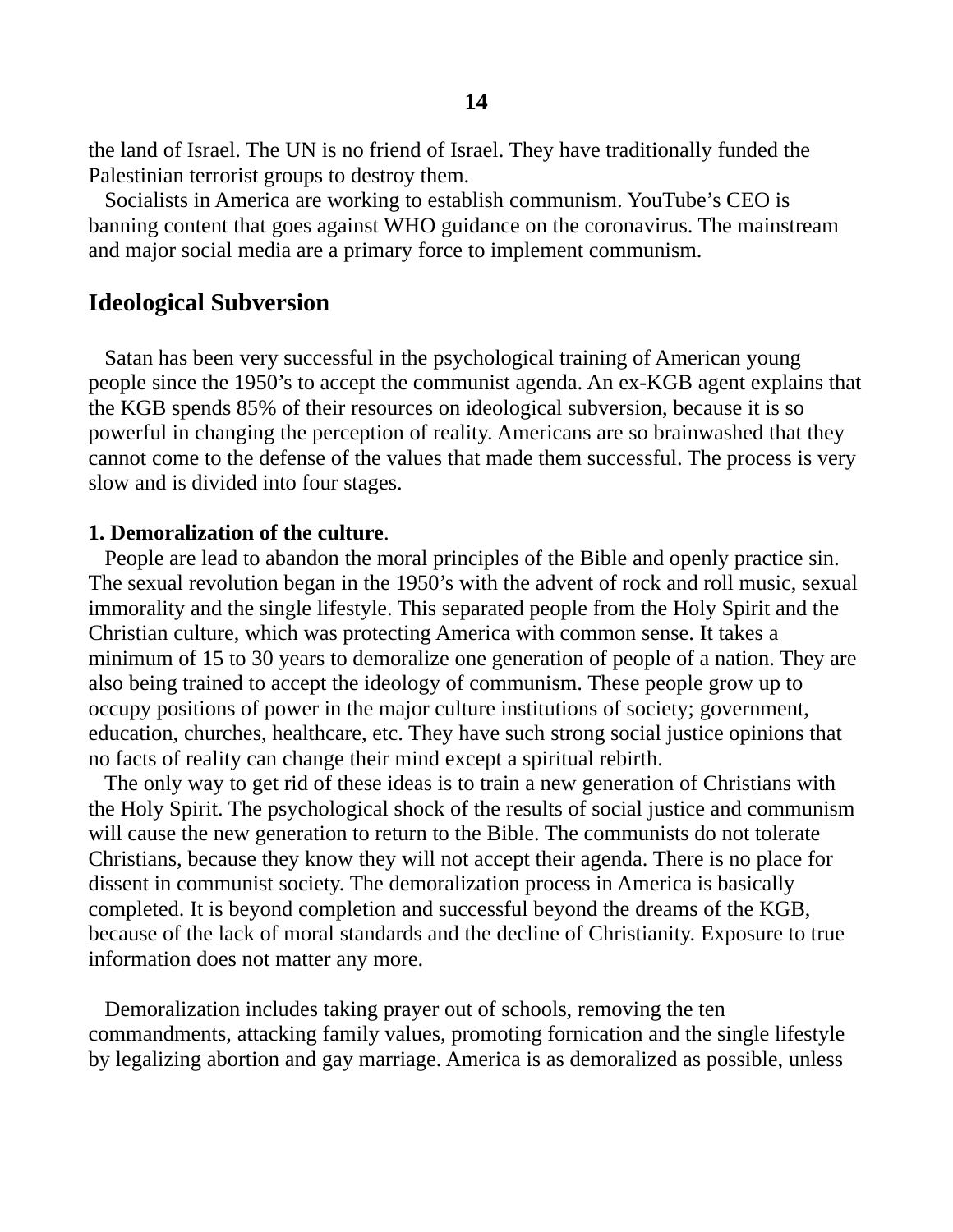demon worship and cannibalism comes out in the open. It is reminiscent of Sodom and Gomorrah and the days of Noah.

 Nothing about the response to the so called flu pandemic makes any commons sense. It is all lies and insane twisting of reality. The only sensible conclusion is that the communists are creating a false illusion of fear, and psychological warfare, to shut down society and gain control of the world. It is astonishing how many people believe them. It is dramatic evidence of ideological subversion. Believers with the Holy Spirit are less susceptible to it.

 It is not too late to stop the four horsemen in areas where believers are strong. Believers must join together, repent from their lawlessness, and pray for protection from the beast. Yahuah will give believers more time to live in freedom and heal their land.

### **Seek Obedience to the Law and the Holy Spirit to Overcome Fear[9](#page-14-0)**

Communism tells people what they want to hear. They will take from the rich and give to the poor, and take care of everyone. It is the antithesis of the biblical model, which says people reap what they sow. People give to the poor out of love in their heart. They have concern for the well-being of others. They willingly give of what they have out of love. Freedom is the primary motivator of prosperity. Under communism, the state consumes all the wealth and prevents people from earning a living. It is institutional robbery. They have no concern for the well-being of their people. The state cannot come close to what the believers accomplish.

 **"**Communism is a disease of the intellect. It promises universal brotherhood, peace and prosperity to lure humanitarians and idealists into participating in a conspiracy which gains power through deceit and deception and stays in power with brute force. Communism promises Utopia. It has delivered mass starvation, poverty, and police state terror to its own people and promoted world-wide strife and hatred by pitting race against race, class against class, and religion against religion." **John Stormer, None Dare Call It Treason, 1960**

 It is demonic from the pit of hell. This is exactly what is unfolding worldwide today. The major news media is cultivating a society of division and hate. It will never promote peace. Communism uses chaos to achieve total oppression. The news media can be used

<span id="page-14-0"></span><sup>9</sup> Daniel Joseph, **The Four Horsemen of the Apocalypse, Part 6**,<https://www.youtube.com/watch?v=4hcvq27UshM>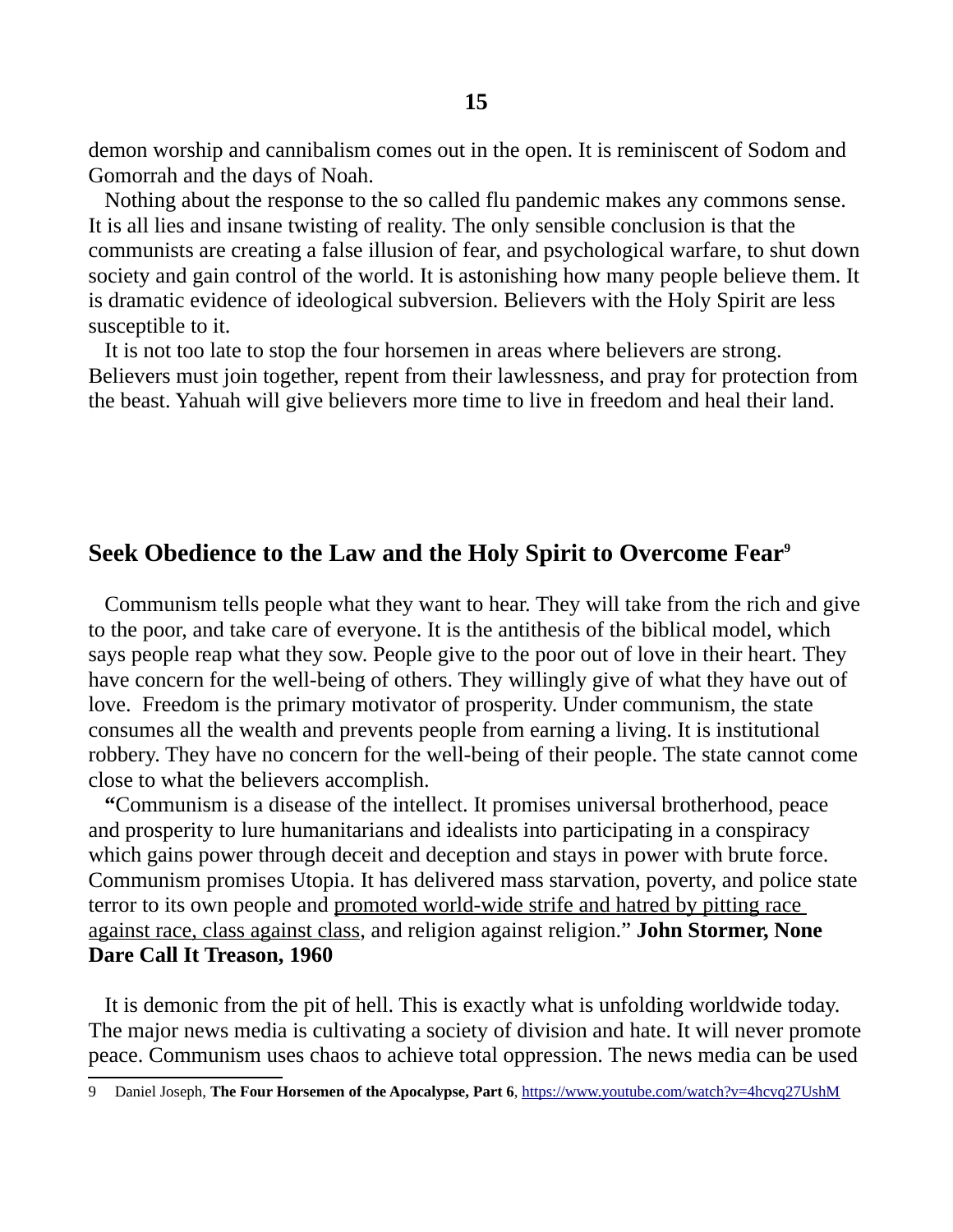**16**

to take the nation down. In Nazi Germany, the Jews were high level doctors, lawyers and scientists with friends in society. But diabolical propaganda falsely demonized them, causing them to be hated and removed from society.

 "Carlson: Liberal Media are Thrilled with Division, Want People to 'Hate One Another'" **newsbusters.org**

**Proverbs 10:12-** "Hatred stirs up strife, but love covers all sins."

 "Chris Cuomo: 'When you say you see someday being police-free that sounds aspirational, a utopian concept where nobody's committing any crime.'

 Lisa Bender: 'I think the idea of having a police-free future is very aspirational, and I am willing to stand with community members who are asking us to think of that as the goal.'"

### **Interview on CNN with the President of the Minneapolis City Council**

CNN is promoting a diabolical fantasy to create chaos. Satan has beguiled them with delusional ideas. People can sound absolutely insane, making dead serious statements that are totally delusional with a straight face, because it promotes the conflict required to undermine society, so communism can take control. This is what is going on now worldwide, saying absolutely ridiculous, insane claims about viruses, lockdowns and masks.

 "Vladimir Lenin: 'we do not believe in eternal morality – our morality is entirely subordinated to the interests of the class struggle.'"

 "Accepting this concept of 'morality,' the communists teach that all is right which advances the cause of socialism. All is wrong which impedes its progress." **John Stormer, None Dare Call It Treason, 1960**

 "Sheriff David Clarke: 'You's have to loathe black people to defund police. We're going to burn the United States and call for huge policy changes, from an anomaly?'" **Art Moore, WND, 6/8/20**

 Sheriff Clarke is black. He doesn't understand the insane logic. What he doesn't understand is that the forces of evil want to destroy the Western Christian culture established by Christianity by eliminating law and order and creating anarchy. This idea will be promoted by all the cultural institutions including education. Communists create chaos to establish a new order of tyranny. If society wanted peace, they would ban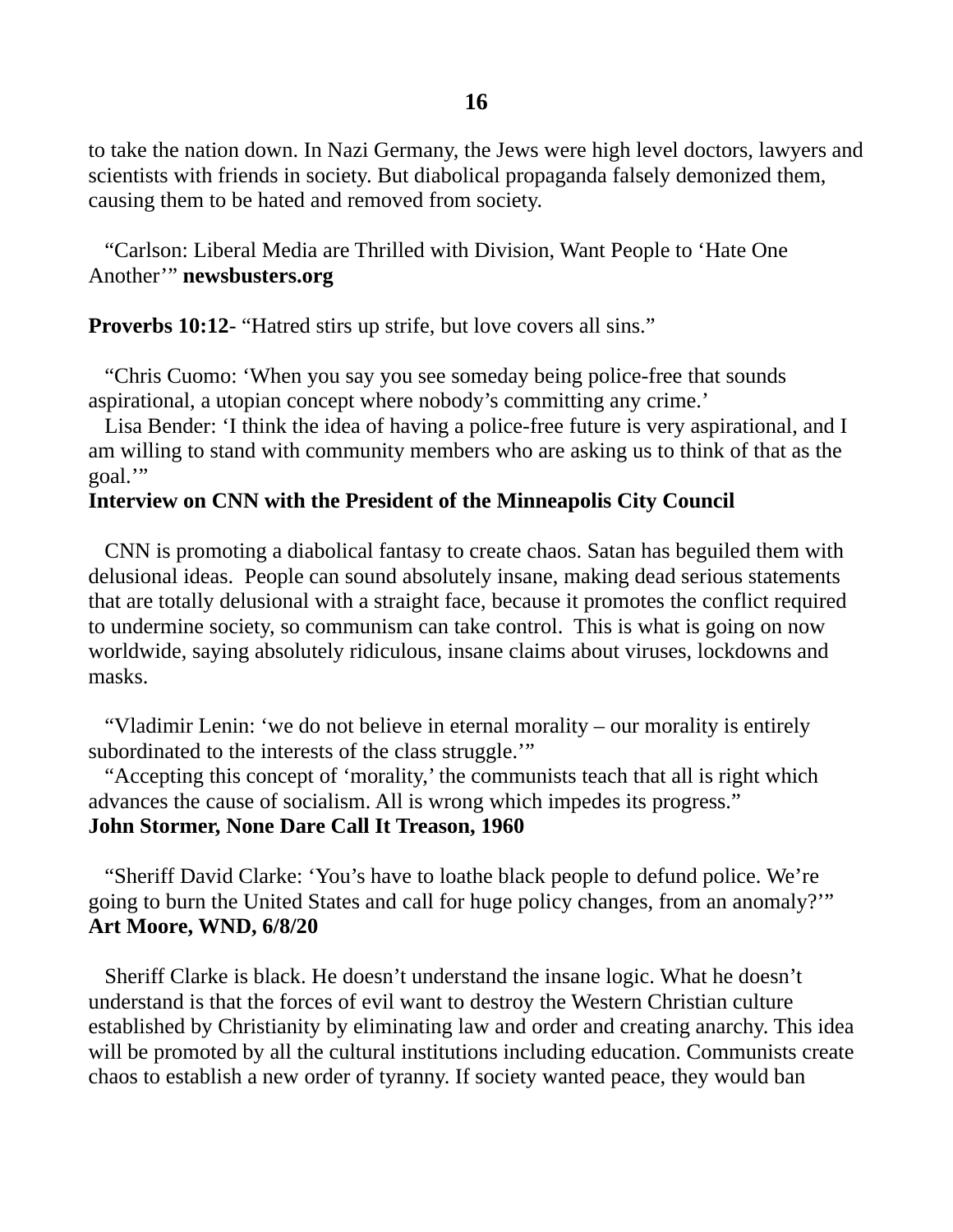abortions and promote healthy families. The believers in society need to repent from their lawlessness, humble themselves, confess their sins and pray for Yahuah to heal their land. Believers have promoted sexual immorality by failing to train their children to get married before leaving home. They have turned the training of their children over to a demonic educational institution that promotes sexual immorality.

 Racism is caused by the failure of believers to promote marriage and individual responsibility. It has been proven that if a poor person goes to church, gets married and gets any job, they will not be poor, and their children will be successful. Racism is the result of the decline of Christian culture, financed by the government. Preventing teenagers from working, and minimum wage laws, cause poverty and violence. The problem is the churches are violating the laws of Yahuah. It is a delusion that societies problems can be solved without Yahuah or the Bible. Satan is teaching people that individual freedom and free enterprise is oppressive. It is actually government restrictions and welfare that prevent poor people from benefiting from free enterprise.

 In the Garden of Eden, the devil told Eve that she was being oppressed by Yahuah's rules, and that she needed to be set free. He said that she would not die, as Yahuah had said. The result was banishment from paradise and being forced into survival agriculture. The educational establishment has beguiled the youth of society to forsake the laws of Yahuah and embrace sexual immorality. They are not getting married or raising godly children. They are killing them. They are turning a free, prosperous society into a living hell.

 The fruits of the Holy Spirit are freedom, love, joy, peace, patience and self-control. Once believers embrace the Holy Spirit they will never let it go.

 Yahusha told what would happen in the beginning of the birth pains of the tribulation, which sounds like what is happening now. People are beginning to hate one another. Communism is about breaking the law. Violent riots, divorce and abortion are exploding, because they have forsaken the laws of Yahuah and have embraced sin.

**Matthew 24:6-12** – "And you will hear of wars and rumors of wars. See that you are not troubled; for all these things must come to pass, but the end is not yet. For nation will rise against nation, and kingdom against kingdom. And there will be famines, pestilences, and earthquakes in various places. … And then many will be offended, will betray one another, and will hate one another. … And because lawlessness will abound, the love of many will grow cold.

 This prophecy is similar to the description of the four horsemen of Revelation. The fourth horseman brings famine. It is also similar to the prophecy given to Asa, the King of Judah during troubling times. This prophecy is for the believers today. Yahuah is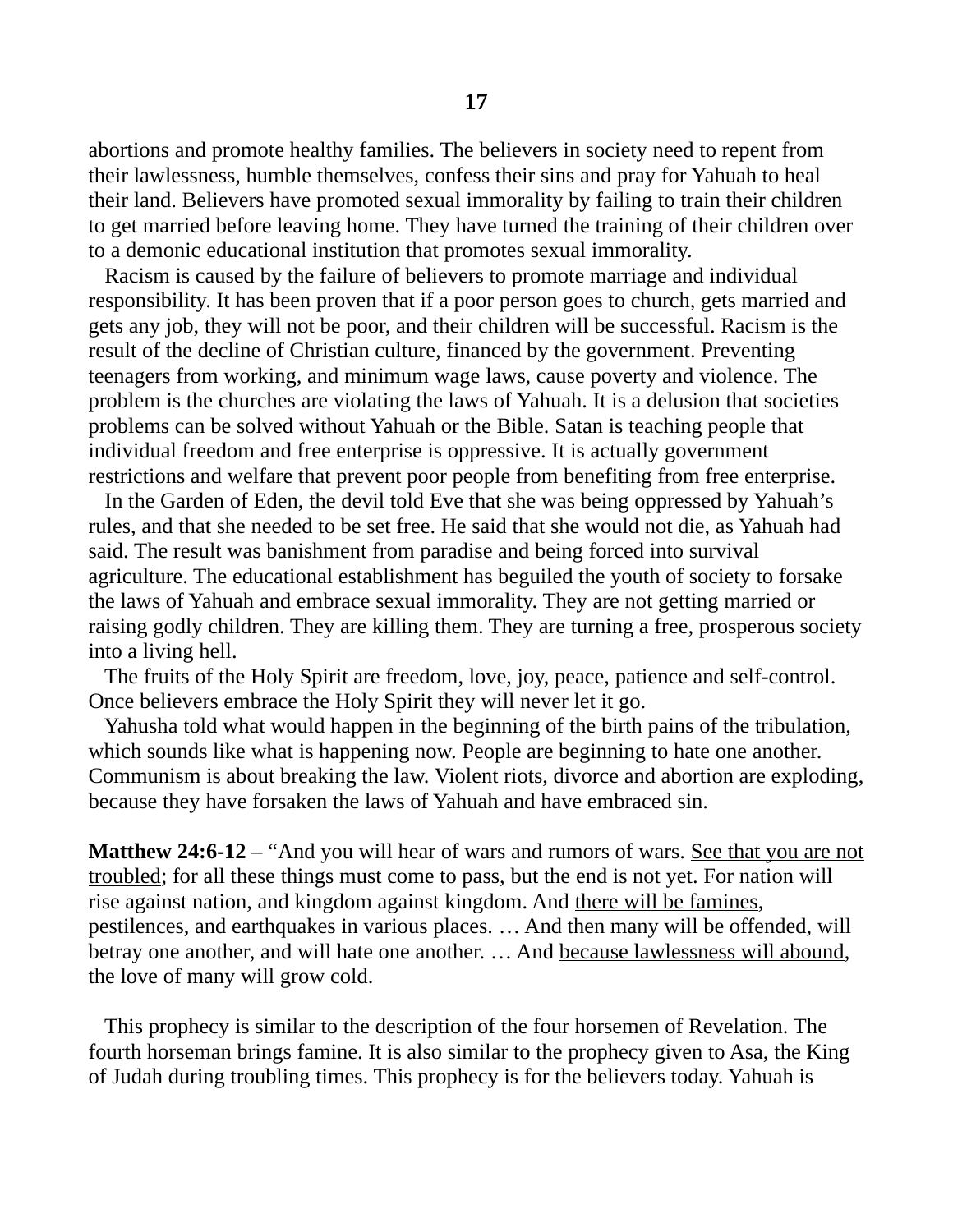saying to seek Him and not be troubled, because the righteous will be rewarded for their work.

**2 Chronicles 15:1-8** – "Now the Spirit of Yahuah came upon Azariah the son of Oded. And He went out to meet Asa, and said to him: 'Hear me, Asa, and all Judah and Benjamin. Yahuah is with you while you are with Him. If you seek Him, He will be found by you; but if you forsake Him, He will forsake you. For a long time Israel has been without the true Aluah, without a teaching priest, and without law; but when in their trouble they turned to Yahuah, Aluah of Israel, and sought Him, He was found by them.

 And in those times there was no peace to the one who went out, nor to the one who came in, but great turmoil was on all the inhabitants of the lands. So nation was destroyed by nation, city by city, for Yahuah troubled them with every adversity. But you, be strong and do not let your hands be weak, for your work shall be rewarded! And when Asa heard these words and the prophecy of Azariah the prophet, he took courage, and removed the abominable idols from all the land of Judah and Benjamin..."

 Yahuah troubled them with adversity, because of their lawlessness. He is saying to seek him and not be concerned about the trouble. Asa was strong and righteous when he heard the words of the Holy Spirit. This is the response believers must have today. They can receive these words, or become fearful and fail to remain righteous until the end. When they are put to the test and threatened with the mark of the beast, they have to decide whether to be obedient to Yahuah or to the beast. Without the help of the Holy Spirit, they will not make the right decision.

 Most of the churches have already compromised and sold their soul to the beast by walking away from the law of Yahuah and His commandments. They are more concerned with offending worldly sinners than obedience to Yahuah. These are very troubling times where the churches are being taken over by demonic forces.

 Believers must humble themselves, repent from their lawlessness and seek the Holy Spirit. Then they will have joy, peace and strength in times of trouble to remain obedient to Yahuah.

# Part 7 **Communists Destroying American Culture**

"A nation can survive its fools, and even the ambitious. But It cannot survive treason from within. An enemy at the gates is less formidable, for he is known and carries his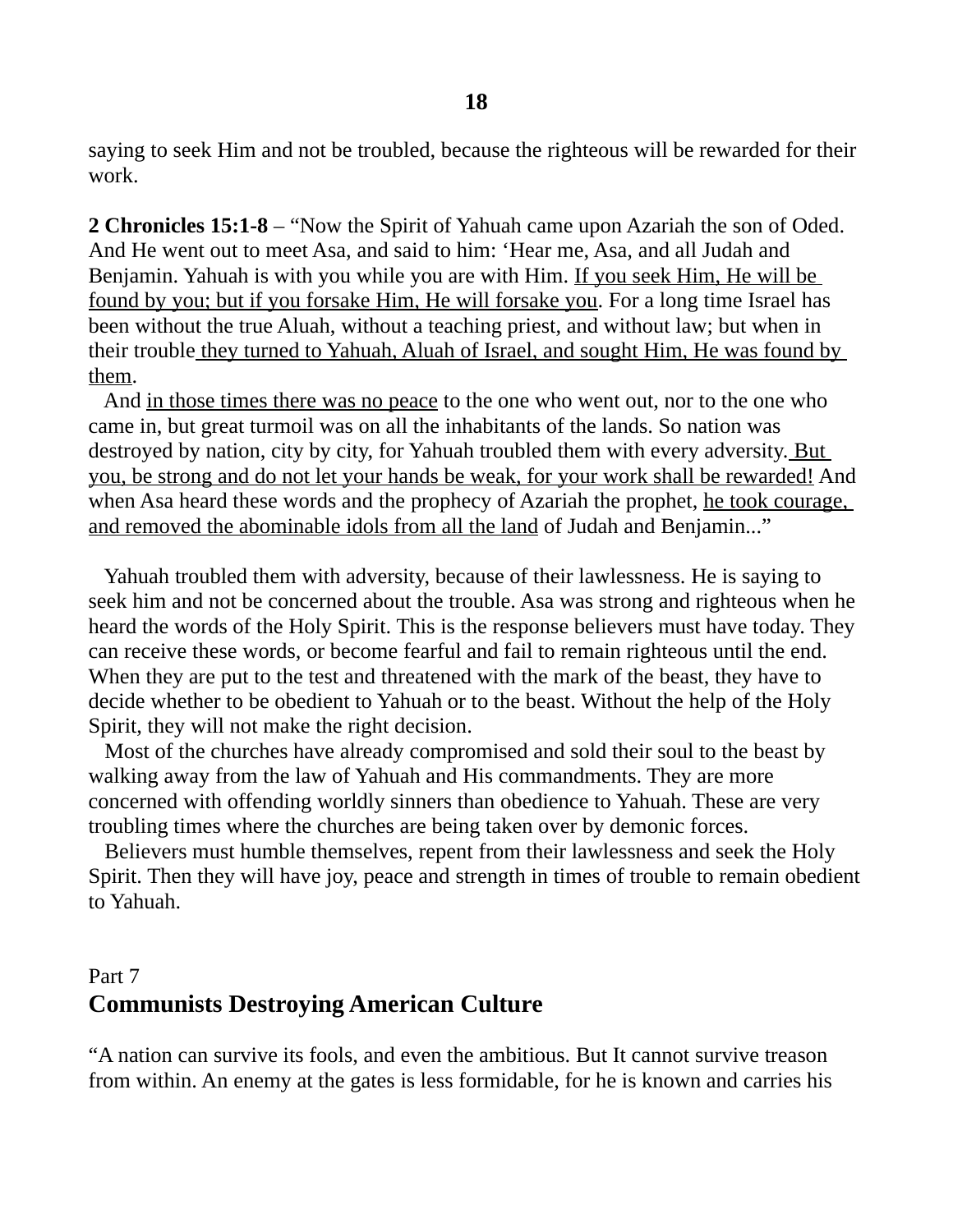banner openly. But the traitor moves amongst those within the gate freely, his sly whispers rustling through all the alleys, heard in the very halls of government itself. For the traitor appears not a traitor; he speaks in accents familiar to his victims, and he wears their face and their arguments, he appeals to the baseness that lies deep in the hearts of all men. he rots the soul of a nation, he works secretly and unknown in the night to undermine the pillars of the city, he infects the body politic so that it can no longer resist. A murderer is less to fear. The traitor is the plague."

#### **Cicero, the Roman philosopher**

When people abandon the Bible and become demoralized and ideologically subverted at young ages in secular schools, they are unable to understand truth and wisdom. Communist ideology and social justice has subverted western culture as the people and the Churches have abandoned the laws of the Bible. America is in a war between Christian and Communist ideology because Yahuah is bringing judgment and persecution against the disobedient. But the believers are not repenting of their disobedience, so it is going to get worse.

 The Black Lives Matter organization is communist subversion in action, led by trained communist leaders such as Patrisse Cullors. They are creating a new world order by generating chaos. Their title is a mask hiding their communist goals. If anyone supports Christian culture, they are called white racists, even if they are black believers. This has everything to do with the rider of the red horse taking peace from the earth. They are trained to hate America's Christian culture and freedom. Venezuelan immigrants are watching it happen again in America. Communism is a cancer that destroys everything.

 BLM is promoting homosexuality and disrupting the family structure, because it is the foundation of Christian culture. Communists want to train children without the parents interference, claiming that children belong to the state. They want to abolish prisons and police forces, because they want to create chaos and violence. They are promoting abortion to further demoralize the young people with sexual immorality and eliminating marriage and families.

 Muslim leaders such as Mihad Awad, the leader of Hamas America, is supporting BLM to promote a violent revolution to turn America into a Muslim nation. This is the same unholy alliance that the Communists used in the Bolshevik revolution. Destruction of Christian culture is their goal. BLM is also supporting the Palestinian revolution against Israel. When state governments support the riots, take down statues and rename lakes, Communism is in the final stages of taking over America.

 Communists redefine words to promote their cause through conflict. They have changed the definition of Black to mean communist. Muslim and Latino congressional representatives are calling themselves black. Black believers are called white racists.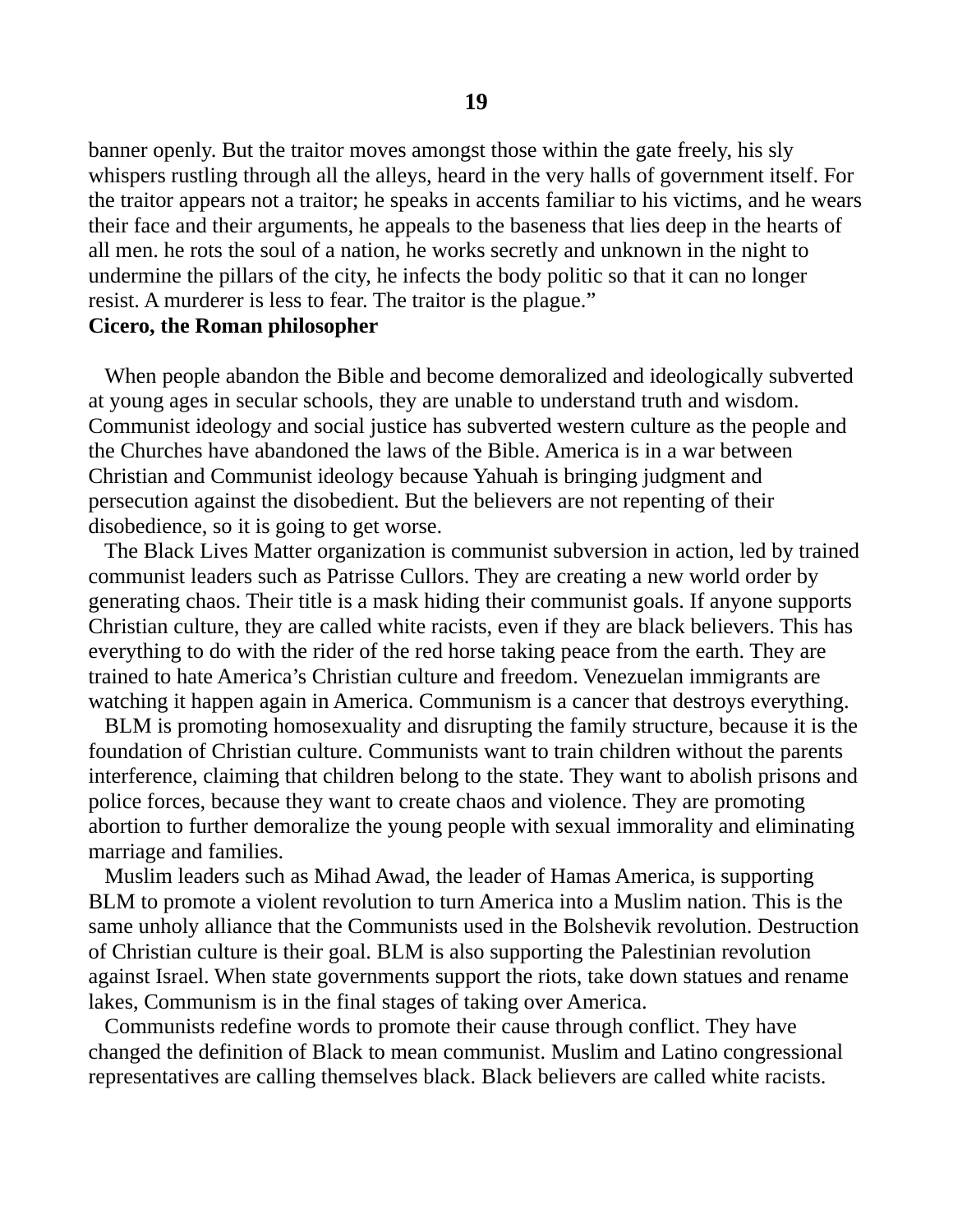"White does not mean white. White in radical parlance means anyone of any race, creed, nationality, color, sex, or sexual preference who embraces capitalism, free markets, limited government, and American traditional culture and values."

 "This philosophical concept belongs to Noel Ignatiev, a white American of Russian origin, who is the ideological founding father of numerous radical black movements in America. Research into this former Harvard professor finally answered the question of why BLM proponents are so negative about the perfectly rational slogan, 'All Lives Matter.' The fact is that the 'black' in the interpretation of Ignatiev, is a revolutionary Marxist. All those who do not agree with the Left ideology should, according to Ignatiev, be eliminated. It was he, a convinced, uncompromising, and resolute communist, who in 1967 proposed the doctrine of 'white privilege.' Not as a racial term, but as a somewhat modified Marxist term of the class struggle. The notorious 'eradication of white privileges' is simply the standard Marxist wealth redistribution, expressed in newspeak."

#### **The Russian Origins of Black Neo-Marxism, americanthinker.com**

Those who believe in private healthcare and opposed to government healthcare are now called medical racists. Any Democrat that supports traditional culture, is vilified by the communists because they want to control the narrative. If they are silent and not supporting communist violence they are racists.

"We need to get rid of the white race, because they are the vaccine refusers." **Dr Carol Baker, chair CDC Advisory Committee on Immunization Practices**

 "The goal of destroying the white race is simply so desirable, it boggles the mind trying to understand how anyone could possibly object to it." **Senator Elizabeth Warren**

"HuffPo wants to cancel black celebs who speak out against riots and destruction. Huffpost's Taryn Finley apparently wants to redirect Cancel Culture – against black celebrities who refuse to toe the line on the left's race narrative. Her headline: 'Yes, silence can be violence – but these celebs should shut up'" **PJMedia.com, June 14, 2020**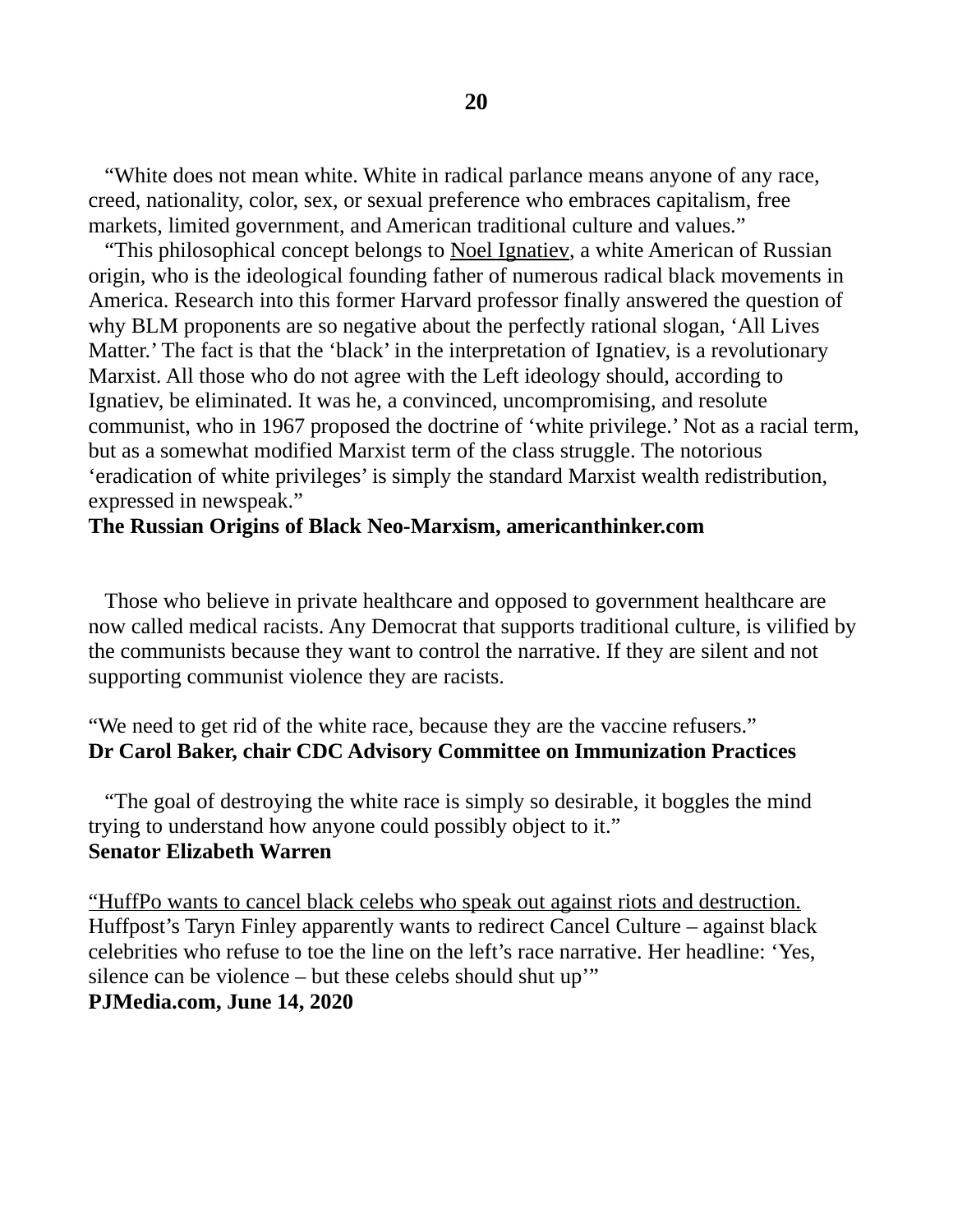All this is master manipulation and ideological subversion. The defense against the communists is teaching the love of Yahuah in the Bible. There are many black churches that are teaching many black brothers who love America.

### Part 8 **The Black Horse of Financial Hardship and Famine**

 The scriptures show that the world is near the end of the age. Yahusha the Messiah is coming soon. But most believers are pursuing worldly success and are not aware of the final judgment coming with antichrists that are promoting worldwide communism and death. Worldly success in useless if it is going to be destroyed in the near future. If the violence, lockdowns and thousands dying from the vaccines, are the white and red horses of the apocalypse, then the black horse of financial hardship and famine should show up soon.

 The scriptures say that the Messiah will come as a thief in the night. The five foolish virgins had no oil for their lamps, so they were denied entrance into the kingdom of heaven. They were not ready. There are many believers who are not paying attention and will not be ready. Now is the time to prepare for the end of the age.

**Revelation 6:5** – "When He opened the third seal, I heard the third living creature say, 'Come and see.' So I looked, and behold a black horse, and he who sat on it had a pair of scales in his hand. And I heard a voice in the midst of the four living creatures saying, 'A quart of wheat for a denarius, and three quarts of barley for a denarius;"

 Scales are used in trading, to buy and sell. This is an economic nightmare. A denarius is a days wage. So a loaf of bread is selling for today's value of \$150. This is hyperinflation, an economic crisis brought by this black horse.

 Today, many small businesses are closed because of Covid lockdowns and vaccine mandates. Government spending is inflating the money supply. Hawaii is experiencing higher than depression-level unemployment of 35% as tourism plummets. Large companies are laying off employees because stores are closed. Fourteen percent of Israelis are skipping meals. 45.7 million Americans have now filed for unemployment since the lockdowns began. The Covid lockdowns have triggered unprecedented mass layoffs and furloughs. 100,000 businesses have closed under the pandemic. Job losses are the highest in U.S. history.

 It is now known that the Covid virus has a 99.7 % survival rate, so the lockdowns are a conspiracy to destroy capitalism and force people to take dangerous vaccines, which are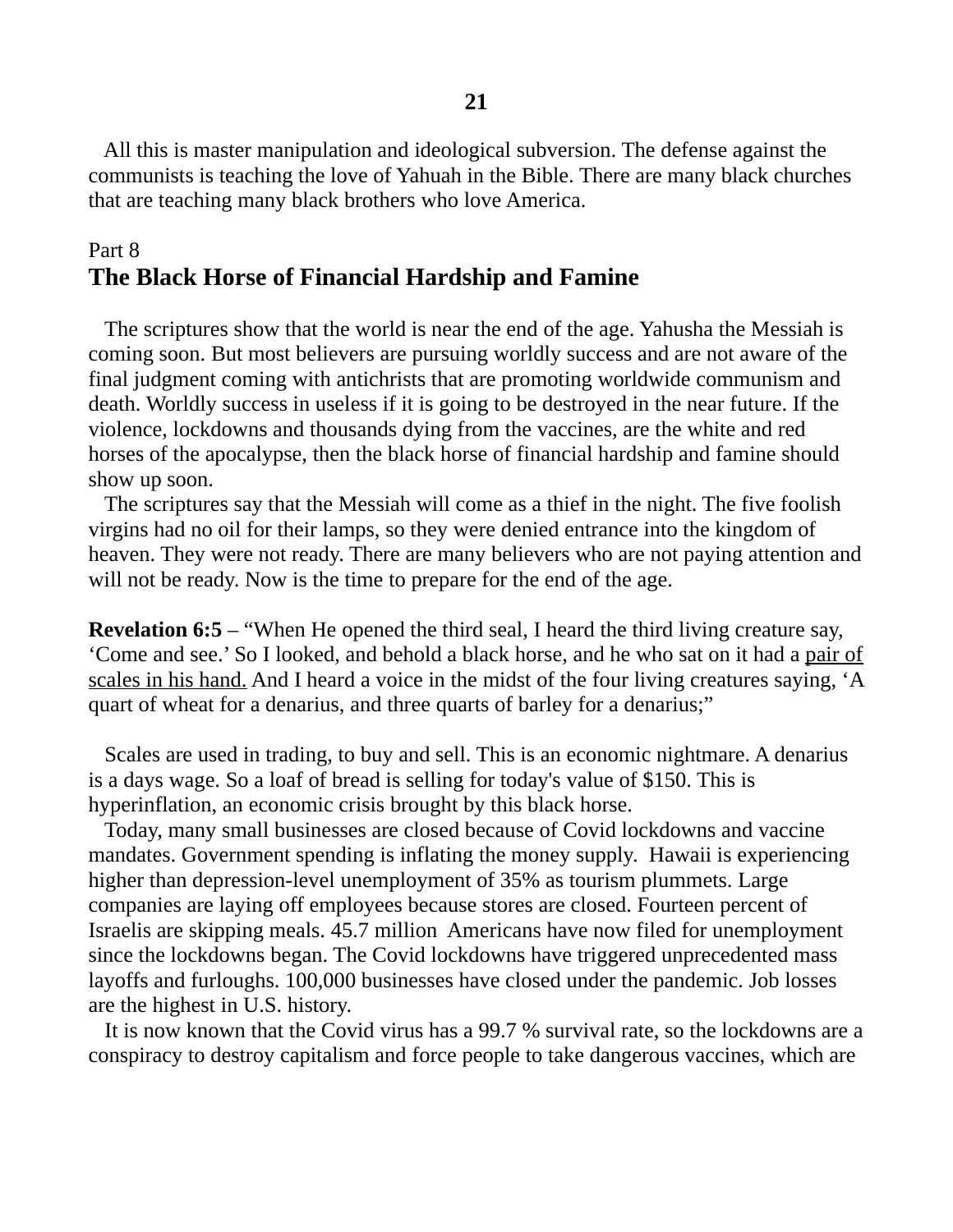killing more people than the virus<sup>[10](#page-21-0)</sup>. The antichrist is moving to take over the world. The black horse is on the move. Democrats are purposely spending trillions of dollars to create hyperinflation and destroy America for the one world government.

"The surest way to overthrow an existing social order is to debauch the currency. This is the real reason why our presses are printing ruble bills day and night, without rest." **Vladimir Lenin, Leader of the Bolshevik Revolution.** 

These punishments are being sent by Yahuah to wake up the believers to get them to repent for their disobedience. This is an ideal time to spread the truth to believers about obedience to the ten commandments. This is the beginning of Yahuah's judgment of the world. He usually brings the most evil forces in the world to punish His own believers get them to repent.

 In ancient times, wheat was the bread of the wealthy and barley was the bread of the poor. The prophecy is saying that the financial hardship is going to affect all wage earners in the world. It will also include food shortages and famine. Global leaders are trying to destroy the food supply as Stalin did in Russia. They want to reduce the world's population and make them dependent on the state. The wealthy globalist communists are purchasing farm land and disrupting the sea ports. The government is paying farmers to not grow food. This is already causing food shortages in countries that buy from the U.S.

 "Tyson Foods rolled out a full-page advertisement Sunday in the Washington Post and the New York Times warning that the country's food supply chain is 'breaking' amid continued lockdowns aimed at slowing down the coronavirus pandemic." **Daily Caller News Foundation, by Chris White**

 "One of the thousands of unpaid garment workers protesting the lockdown in Bangladesh understands the situation better than almost any health official in the world: 'We are starving. If we don't have food in our stomach, what's the use of observing this lockdown?' But concern for that Bangladeshi worker among the world's elites seems nonexistent. According to WFP director David Beasley, on April 21: 'We could be looking at famine in about three dozen countries. … There is also a real danger that more people could potentially die from the economic impact of COVID-19 than from the virus itself. The lockdown is possibly even more catastrophic than the virus in its outcome: the collapse of global food supply systems and widespread human starvation." **WND, Dennis Prager, May 4, 2020**

<span id="page-21-0"></span><sup>10</sup> [https:// www. andweknow.com/](https://www.andweknow.com/) and <https://voxday.net/>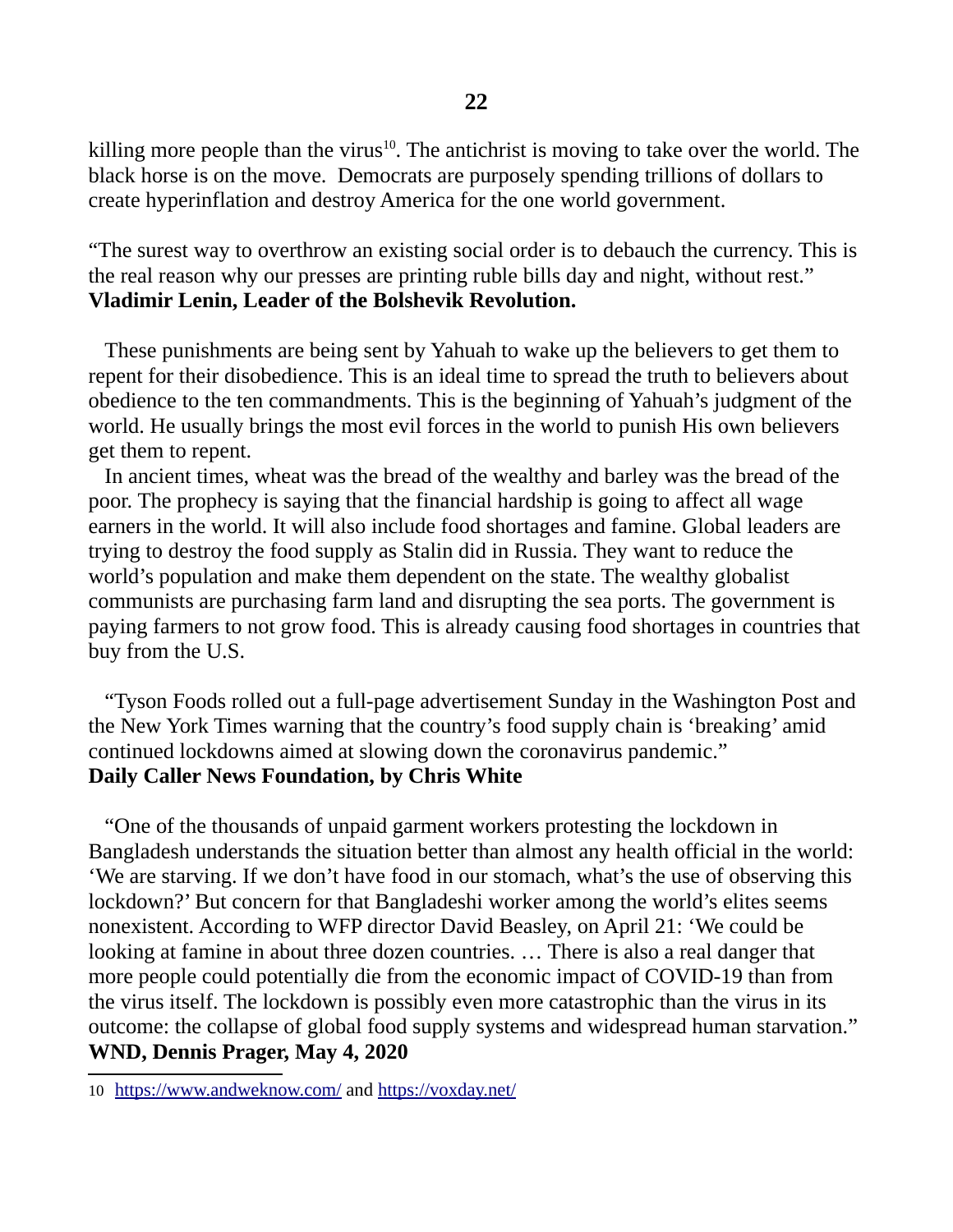"Rotting food. Hungry masses. Chaotic supply chains. Coronavirus upends the U.S. food system. In less time than it takes a farmer to plant and harvest a head of lettuce, the nations entire food industry has been flipped on its head by the COVID-19 pandemic. An intricate system for matching supply with demand, established over decades, has been thrown out of whack just as unemployment and food insecurity are skyrocketing among families."

#### **news.yahoo.com**

In fact, reducing the world's population is the stated goal of the UN and is the reason for the fake pandemic. The fake vaccines are designed to kill billions of people. The government expects the population of the US to be reduced by more than 50%.

 It is wise to store emergency food supplies, but people must not trust in their food supply but depend on Yahuah to protect them. In Russia and China, people who stored food were severely punished. One must pray and depend on the promises in the Bible to those who are obedient and dependent on Him.

**Revelation 6:5** – "and do not harm the oil and the wine."

 In 92 AD the emperor of Rome gave the vine edict to destroy half the vineyards to plant corn for a famine. But the people did not comply. Despite the dire situation, there are ways for Yahuah to help people to survive.

### Part 9 **The Pale Horse of Death**

**Revelation 6:7-8** – "When he opened the forth seal, I heard the voice of the fourth living creature saying, 'Come and see.' So I looked, and behold, a pale horse. And the name of him who sat on it was Death, and Hades followed with him. And power was given to them over a fourth of the earth, to kill with sword, with hunger, with death, and by the beasts of the earth.

 The Greek refers to a pale green color. This is the only rider that is given a name which tells us how he is going to impact the world. Hades refers to the resting place of all the souls of the dead, who are waiting for the resurrection and judgment. It is the place for the righteous as well as the unrighteous. It includes Paradise and Hell. The Greek word for Hell is Gehenna, which is the temporary resting place of the wicked. At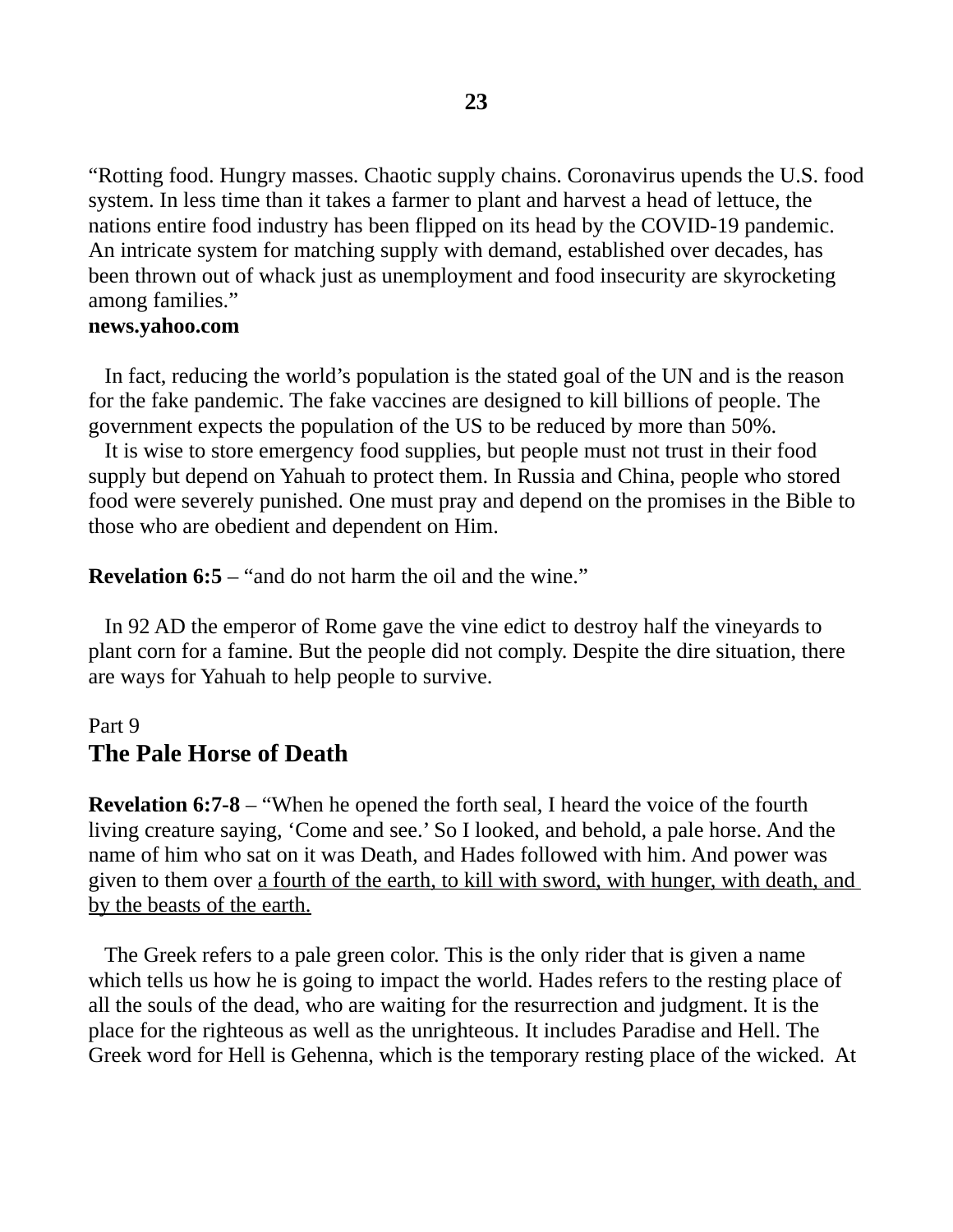the resurrection, in **Revelation 20:13**, Death and Hades deliver up the dead for judgment.

 There are almost eight billion people on the earth. So two billion will be killed by the four horsemen. This is about the number that is estimated to die from the deadly medication. More than that have already taken it. Bill Gates estimates that the population will be reduced by 15%. The wicked are so confident that they are not hiding their intentions. The US Department of Defense estimates more than half will die.

 The pale horse is a compilation of the first three horses. The red horse kills with the sword, the third horse kills with famine, and the pale horse kills with pestilence, which is disease. These instruments of death are Yahuah's methods of bringing judgment against His people in the Hebrew scriptures.

**Ezekiel 5:17**- "So I will send against you famine and wild beasts, and they will bereave you. Pestilence and blood shall pass through you, and I will bring the sword against you. I, Yahuah, have spoken,"

 Yahuah is warning the believers that He is sending judgment against them for their sin. The Greek Septuagint, translates the Hebrew word for pestilence as death over 30 times. This makes the warnings in Ezekiel and Revelation identical. Pestilence is an accurate description of the deadly medication.

**Ezekiel 14:13-14** – "Son of man, when a land sins against Me by persistent unfaithfulness, I will stretch out My hand against it; <u>I will cut off its supply of bread,</u> and send famine on it, and cut off man and beast from it. Even if these three men, Noah, Daniel, and Job, were in it, they would deliver only themselves by their righteousness, says Yahuah Aluah."

 American believers are sinning against Yahuah by persistent unfaithfulness, ignoring His laws, even in the churches. Even churches are protecting sexual immorality and abortion, the murder of unborn children. Sexual perversion is rampant and protected by law. The disdain for Yahuah's laws is demonically inspired. Believers must be as obedient as Noah, Daniel and Job to survive. This is what it takes to merit favor with Yahuah. This is the dedication, the commitment, the faith, perseverance and prayer life that believers need to have.

**Ezekiel 14:21** – "For thus says Yahuah Aluah: 'How much more it shall be when I send My four severe judgments on Jerusalem – the sword and famine and wild beasts and pestilence – to cut off man and beast from it?"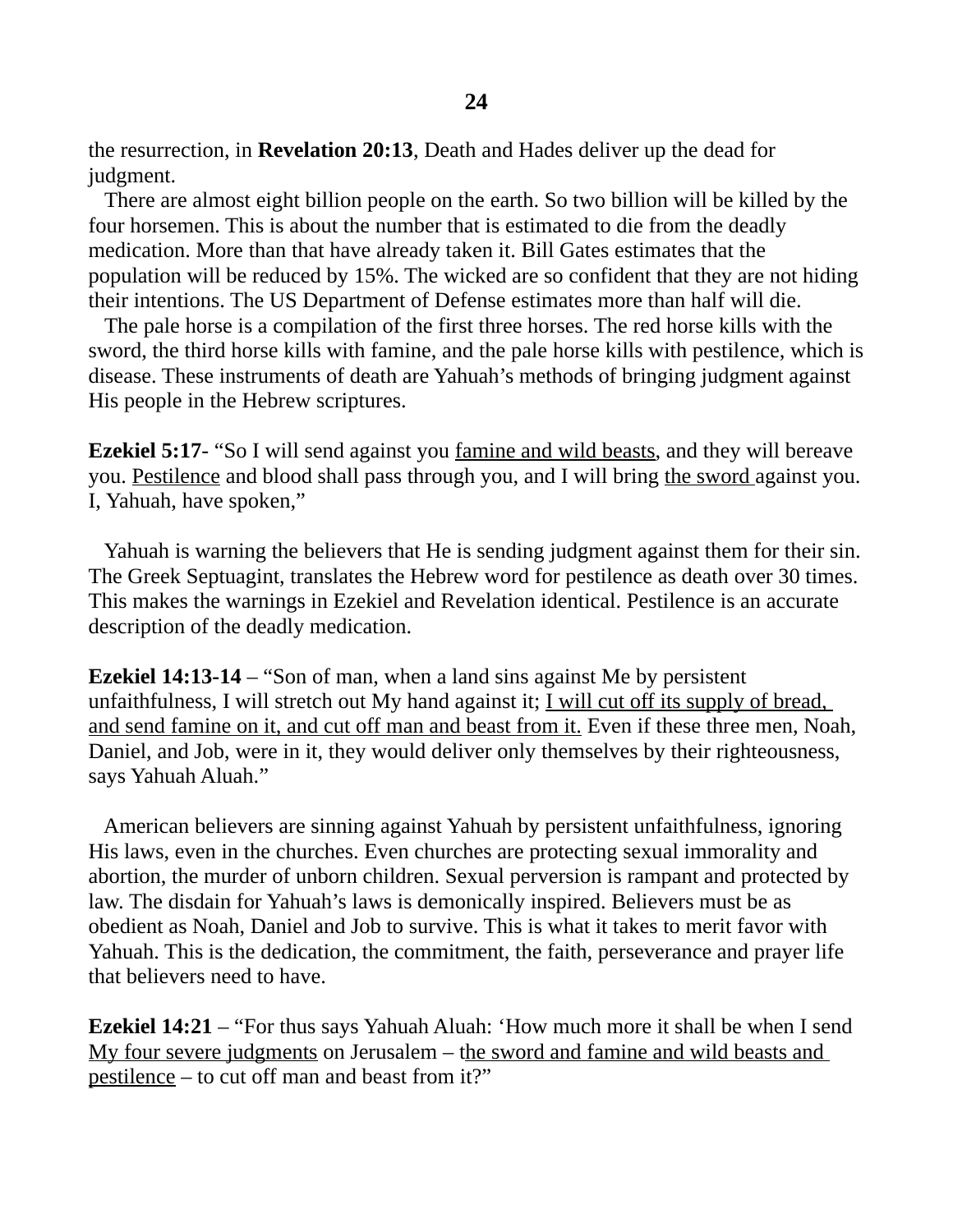**Jeremiah 14:11-15** – "Then Yahuah said to me, 'Do not pray for this people, for their good. When they fast, I will not hear their cry; and when they offer burnt offering and grain offering, I will not accept them. But I will consume them by the sword, by the famine, and by the pestilence.' Then I said, 'Ah, Yahuah Aluah! Behold, the prophets say to them, 'you shall not see the sword, nor shall you have famine, but I will give you assured peace in this place.' And Yahuah said to me, 'The prophets prophesy lies in my name. I have not sent them, commanded them, nor spoken to them; they prophesy to you a false vision, divination, a worthless thing, and the deceit of their heart.' Therefore thus says Yahuah concerning the prophets who prophesy in My name, whom I did not send, and who say, 'Sword and famine shall not be in this land' – 'By sword and famine those prophets shall be consumed!'"

 The people were so sinful that they didn't even know that they were sinning. They were proud of their sinful practices so they would not repent. They are drifting into rebellion. That is when Yahuah says He is finished with warning them. The only thing left is punishment. In Revelation Yahuah says to the churches, "If you don't repent, I will come and kill your children. But false preachers are saying that they are righteous and Yahuah will protect them from the tribulation and give them peace. This is what the churches are saying right now. Pastors are saying they are going to be taken to heaven before the tribulation and not be punished.

 The scripture says that Godly sorrow produces repentance. But Satan is telling them that they are righteous by the grace of Yahusha and they don't have to obey the laws of Yahuah. Therefore they don't believe there is anything to repent for. They are not subject to the laws of the old testament, not even the ten commandments or laws against sexual immorality. They claim they don't have to keep the fourth commandment to keep the sabbaths and holy days, the sixth commandment not to murder their children by abortion, or the seventh commandment not to marry someone who was previously living with someone else.

 The New Testament says many times that false prophets are going to come as ministers of righteousness and deceive many. Satan presents himself as an angel of light. The world is moving to lawlessness.

 When the Babylonians were laying siege against Jerusalem, the prophets were telling them not to worry because Yahuah will protect you. When the Greeks conquered Jerusalem in 167 BC, many prophets told them to compromise their religion and be obedient to the new government and its prohibitions against the laws of Moses. In 70 AD Rome destroyed Jerusalem and killed two million Jews. Before that, prophets said that Yahuah would protect them from the Romans. In  $2<sup>nd</sup>$  century AD, Bar Kokhba was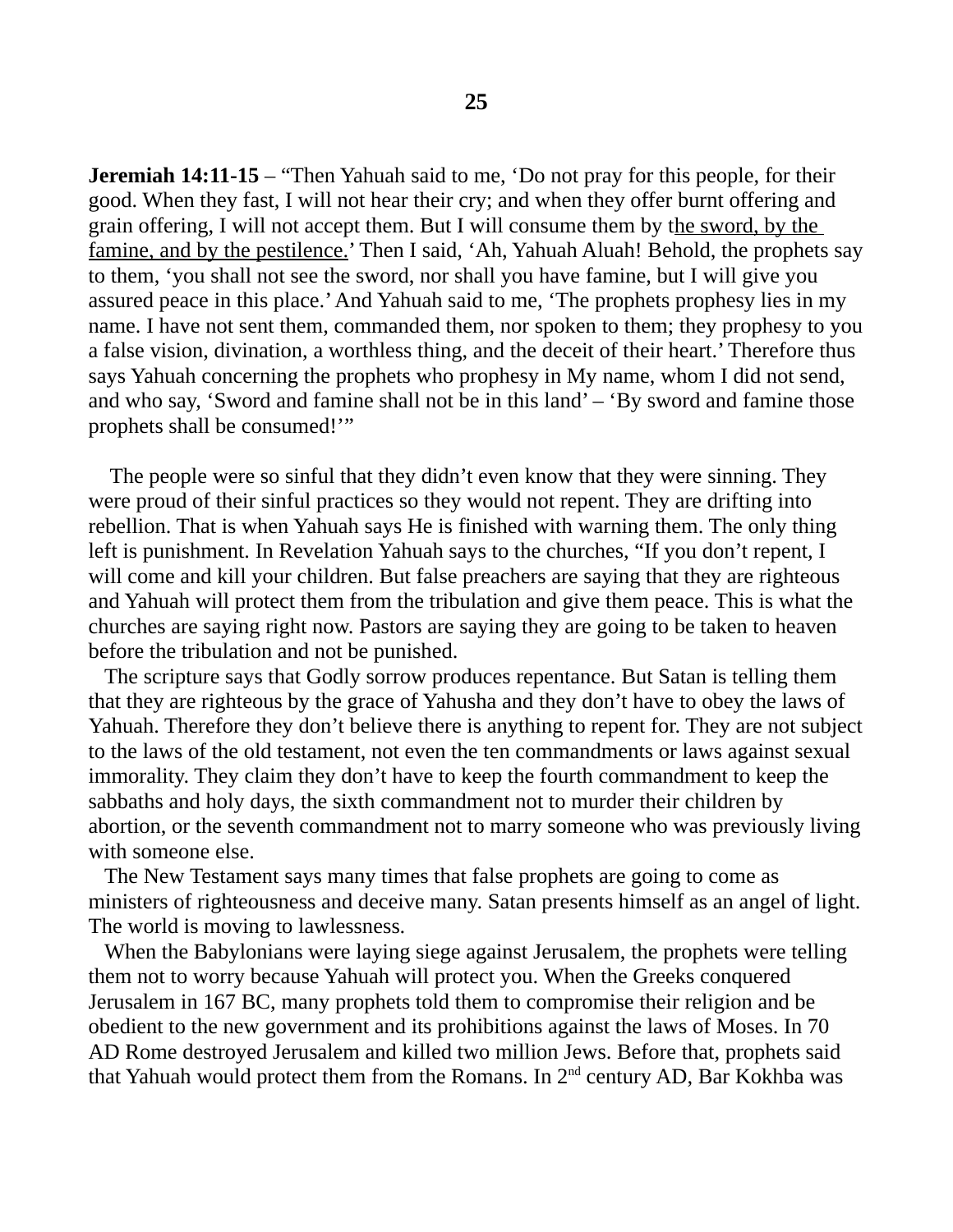hailed as the Messiah to deliver them from Rome and rebuild the temple. It was one of the worst slaughters in Jewish history. Six hundred thousand Jews died.

 This is where America is today. Beware of the false churches that say believers don't have to obey the laws of Yahuah. Now is the time for fasting and prayers of repentance and return to obedience.

**Ezekiel 33:1-5** – "Again the word of Yahuah came to me, saying, 'Son of man, speak to the children of your people, and say to them: 'When I bring the sword up a land, and the people of the land take a man from their territory and make him their watchman, when he sees the sword coming upon the land, if he blows the trumpet and warns the people, then whoever hears the sound of the trumpet and does not take warning, if the sword comes and takes him away, his blood shall be on his own head. If he heard the sound of the trumpet but did not take warning; his blood shall be upon himself. But he who takes warning will save his life."

 This paper is a trumpet warning believers that judgment is coming. Repent from lawlessness and be obedient to Yahuah's laws. The end of the age is near and the wrath of Yahusha is coming to destroy the wicked.

# Part 11 **Medication as The Mark of the Beast**

 The Covid-19 vaccination is being considered to be the mark of the beast. But the scriptures take the mystery out of the mark. The book of Daniel describes four kingdoms as four beasts; Babylon, Media-Persia, Greece and Rome. Chapter 8 focuses on the kingdom of Greece. It describes the rise of an antichrist. It is important to understand the spirit behind the mark, deceiving and persecuting people to receive the mark.

**Daniel 8:5-12** – "And as I was considering, suddenly a male goat came from the west, across the surface of the whole earth, without touching the ground; and the goat had a notable horn between his eyes. Then he came to the ram that had two horns, which I had seen standing beside the river, and ran at him with furious power. And I saw him confronting the ram; he was moved with rage against him, attacked the ram, and broke his two horns. There was no power in the ram to withstand him, but he cast him down to the ground and trampled him; and there was no one that could deliver the ram from his hand. Therefore the male goat grew very great; but when he became strong, the large horn was broken, and in place of it four notable ones came up toward the four winds of heaven.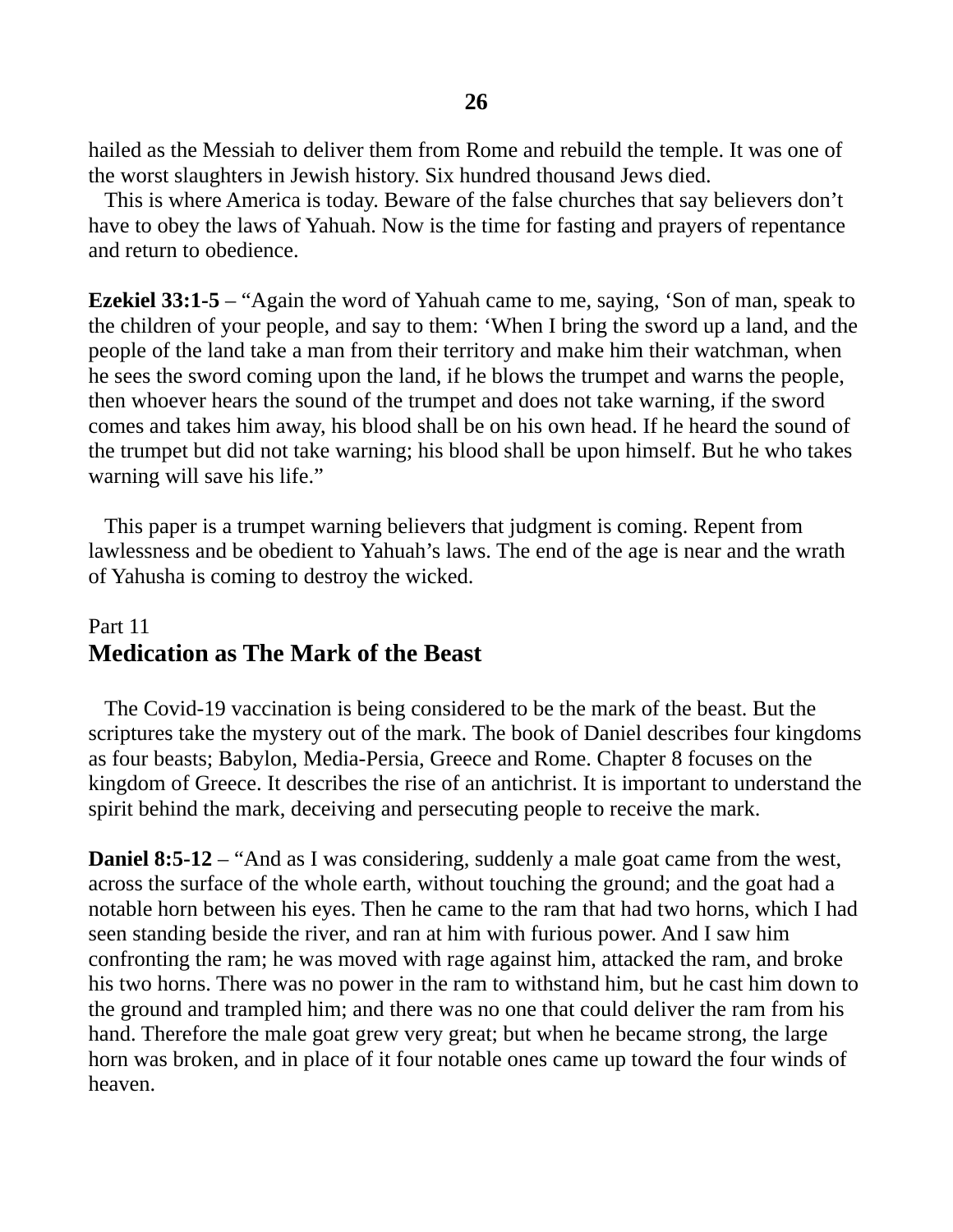Out of one of them came a little horn which grew exceedingly great toward the south, toward the east, and toward the Glorious Land. And it grew up to the host of heaven; and it cat down some of the host and some of the stars to the ground, and trampled them. He even exalted himself as high as the Prince of the host; and by him the daily sacrifices were taken away, and the place of His sanctuary was cast down.

 Because of transgression, an army was given over to the horn to oppose the daily sacrifices; and he cast truth to the ground. He did all this and prospered.

 The goat is the same kingdom as the leopard flying with wings in chapter 7, which is identified as Greece in chapter 8. The notable horn is referring to Alexander the Great. The ram is Media-Persia. When Alexander died, his four generals inherited his kingdoms.

 The little horn is Antiochus Epiphanes (216-164bc). He was the personification of an antichrist. Studying him will help identify the antichrist of the last days, to know what the mark of the beast is. In chapter 12, the righteous believers who bear fruit for the kingdom of heaven, shine like the stars. Antiochus killed the obedient believers. In Revelation 13, the saints are going to be killed by the antichrist. Antiochus was so arrogant and delusional that he exalted himself higher than Yahuah. This is the characteristic of Satan himself.

 Antiochus went after the temple. In the last days the antichrist is going to go after the believers and their churches. Today churches are being forced to close and banned from singing because of the pandemic. They can't even have Bible studies. This is what the antichrist does. Yahuah always uses Satan and his evil people to punish disobedient believers and train the righteous believers for leadership in heaven. This is why Babylon, Greece and Rome destroyed Jerusalem.

 When the antichrist comes on the scene, he will not tolerate morality or truth. Truth is the enemy of his deception of the people. Truth is portrayed as the problem, so he will elevate immorality, sin, lies and deception.

 What Daniel prophesied in 500bc, came to pass in 167bc. The history of that period is recorded in the Books of the Maccabees, which were included in the original King James Bible. It shows what to expect when the antichrist takes over the world in the last days.

**I Maccabees 1:41-46** – "Then the king wrote to his whole kingdom that all should be one people, and that all should give up their particular customs. All the Gentiles accepted the command of the king. Many even from Israel gladly adopted his religion; they sacrificed to idols and profaned the sabbath. And the king sent messengers to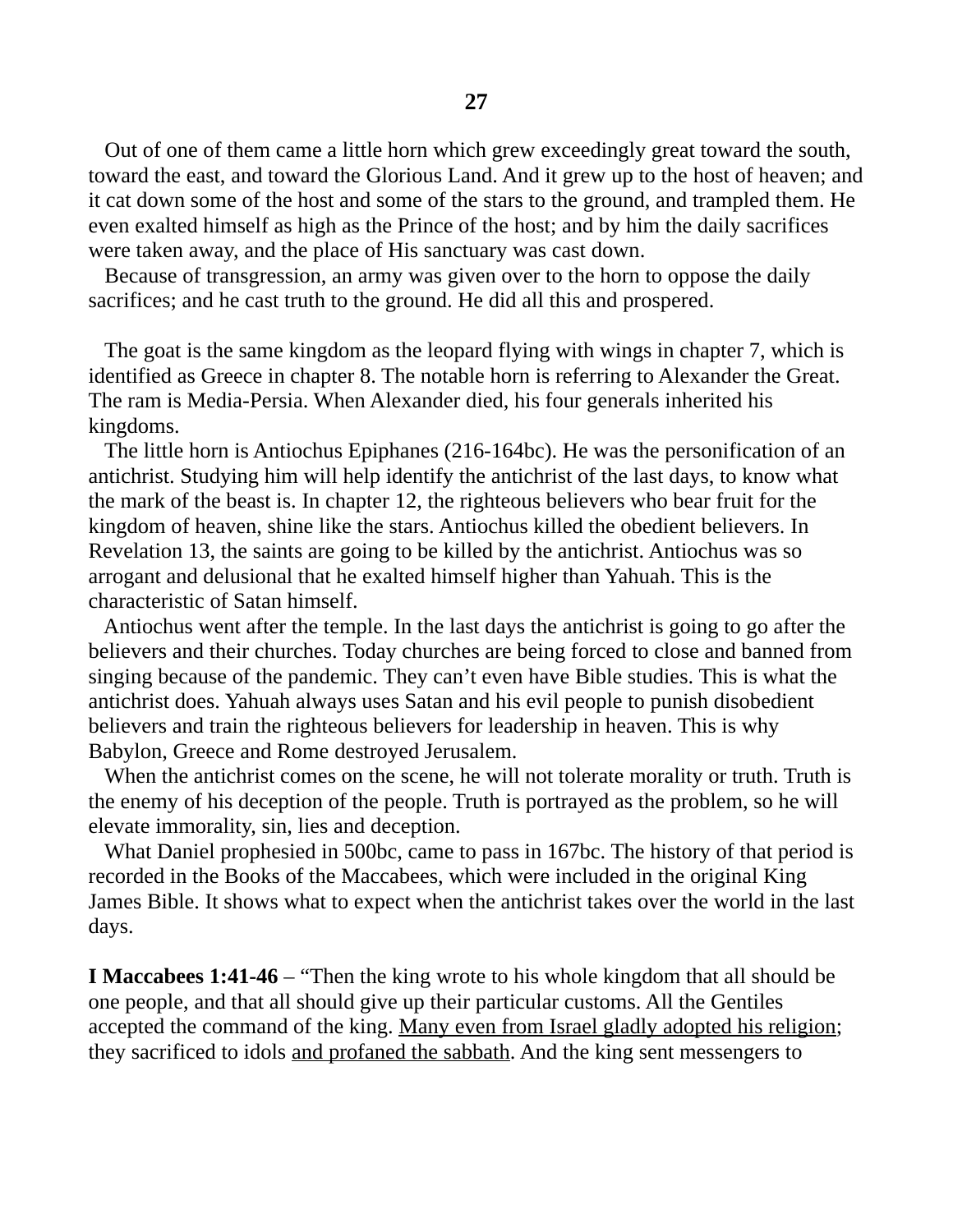Jerusalem and towns of Judah; he directed them to follow customs strange to the land, to defile the sanctuary and the priests."

 This sounds like the New World Order of today's United Nations to unify the entire world. It is also like the call for everyone to become one people under Nimrod to build the tower of Babel to rebel against Yahuah. The tower was to protect them from future floods. This is what prompted Yahuah to come, divide the people with different languages and destroy it. Believers are seeing the same strategy of Satan today. He wants to outlaw Yahuah's laws again.

 The scriptures say that some will fall away giving heed to doctrines of demons. The sabbath is a sign that believers are Yahuah's people. Very few believers will care, since they are already profaning the sabbath. Today the World Health Organization is making strange mandates under the deception of a fake pandemic. Requiring people to wear fake masks, and shutting down churches and businesses. Churches are being banned from singing. People are being forced to take fake medication that is killing millions.

### "Fauci Attacks Choirs, Implies Worship is Less Important Than Protests" **thefederalist.com**

Protests are important because they promote the New World Order and communists know that the church is their enemy. The mayor of Chicago is attempting to establish the New World Order and there is no place for the church in that order. This is similar to when Antiochus Epiphanes outlawed all Jewish religious practices.

"Chicago Mayor Lori Lightfoot on Sunday launched a police raid on a predominately black church for holding services in defiance of her coronavirus shutdown orders. Lightfoot allegedly dispatched three marked squad cars and two unmarked police vehicles full of officers to Chicago Cornerstone Baptist Church in the South Side's Woodlawn neighborhood."

 "'We are trying to follow the laws of man as much as reasonably possible, but when the laws of man conflict with the laws of God, I, as a pastor, have a duty to follow the laws of God.' Lewis wrote in a letter to Lausch. 'We will not be intimidated by this overhanded government bully, but we are requesting the assistance of our president and our Justice Department in correcting this grave miscarriage of the law.'"

#### **Pastor Courney Lewis, disrn.com. 8/3/20**

**I Maccabees 1:50-51 –** "He added whoever does not obey the command of the king shall die. In such words he wrote to his whole kingdom. He appointed inspectors over all the people and commanded the towns of Judah to offer sacrifice, town by town."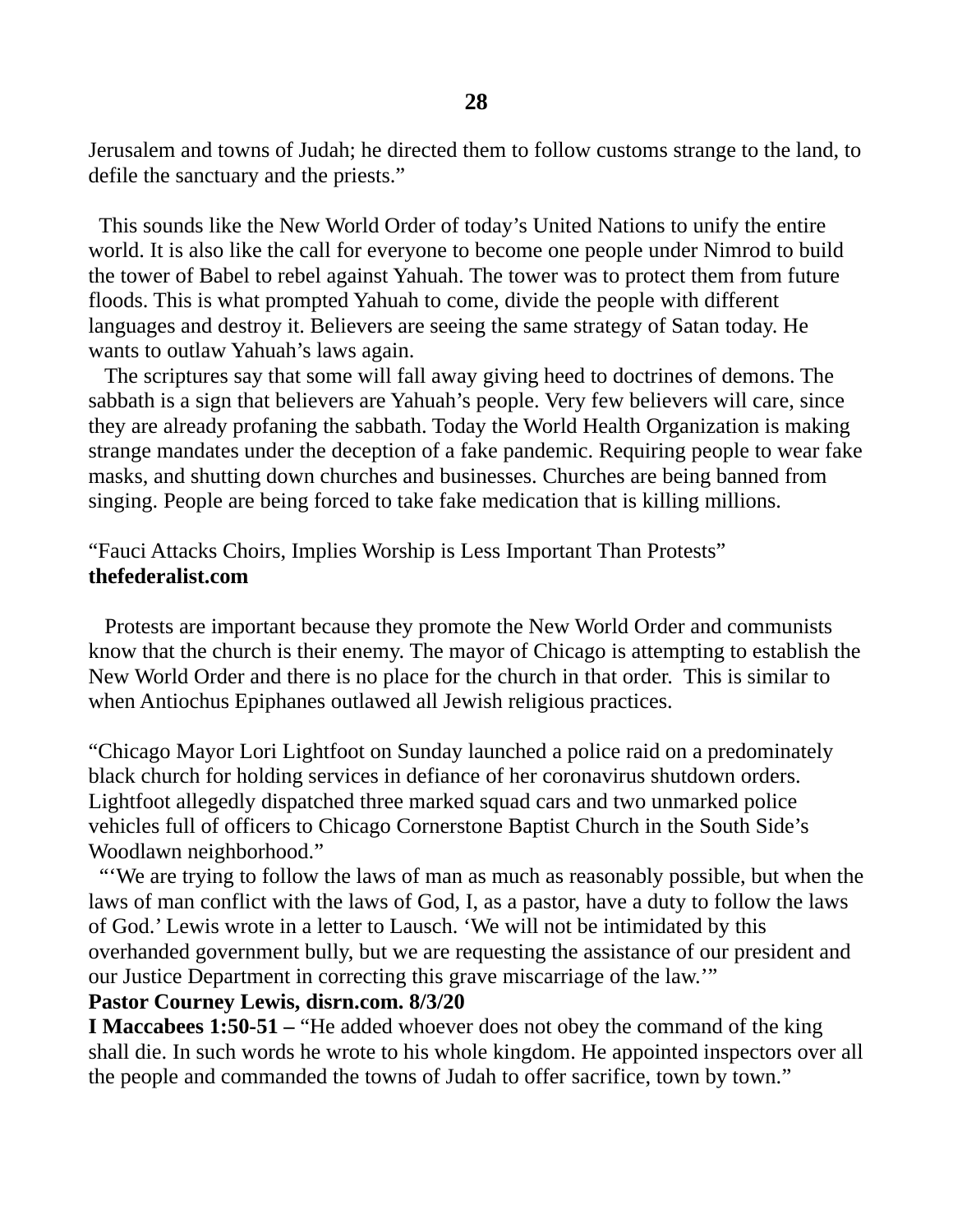**II Maccabees 5:22** – "He left governors to oppress the people..."

 The antichrist always enforces tyrannical laws with severe punishment. Believers are forced to choose between obedience to him or obedience to Yahuah with punishment. That spirit is engulfing the world today. Radical state governors in the US today are doing the work of the Antichrist's New World Order. They are trying to destroy America so it will be controlled by the UN.

 The goal of the antichrist is to enforce disobedience to Yahuah's laws to disqualify believers from entering the kingdom of heaven. He wants to defile the temple of Aluah, which is the body of the believer. The fake medication is the ultimate defilement of the believers body. It destroys the bodies immune system causing millions do die from many diseases and blood clots, the source of which is being covered up. He wants to desecrate the temple of Yahuah like he did in 167bc. The fake medication is a potential candidate for the mark of the beast.

**I Corinthians 3:16** – "Do you not know that you are the temple of Aluah and that the spirit of Aluah dwells in you?

### **Characteristics of the mark of the beast**

1. The whole world is being forced to take poisonous medication or be excluded from society. This is the protocol of the mark in Revelation 13. Historically, vaccinations have never been given globally or forced involuntarily.

"Defeat COVID-19 by requiring vaccination for all. It's not un-American, it's patriotic. Make vaccines free, don't allow religious or personal objections, and create disincentives for those who refuse vaccines shown to be safe and effective. To win the war against the novel coronavirus that has killed nearly 163,000 people in this country, the only answer is compulsory vaccination – for all of us. And while the measures that will be necessary to defeat the coronavirus will seem draconian, even anti-American to some, we believe that there is no alternative. Simply put, getting vaccinated is going to be or patriotic duty. Broad induction of immunity in the population by immunization will be necessary to end this pandemic."

Disincentives for noncompliance: Here is what America must do when a vaccine is ready:

- Make vaccinations free and easily accessible.

-Exempt only those with contraindications to immunization.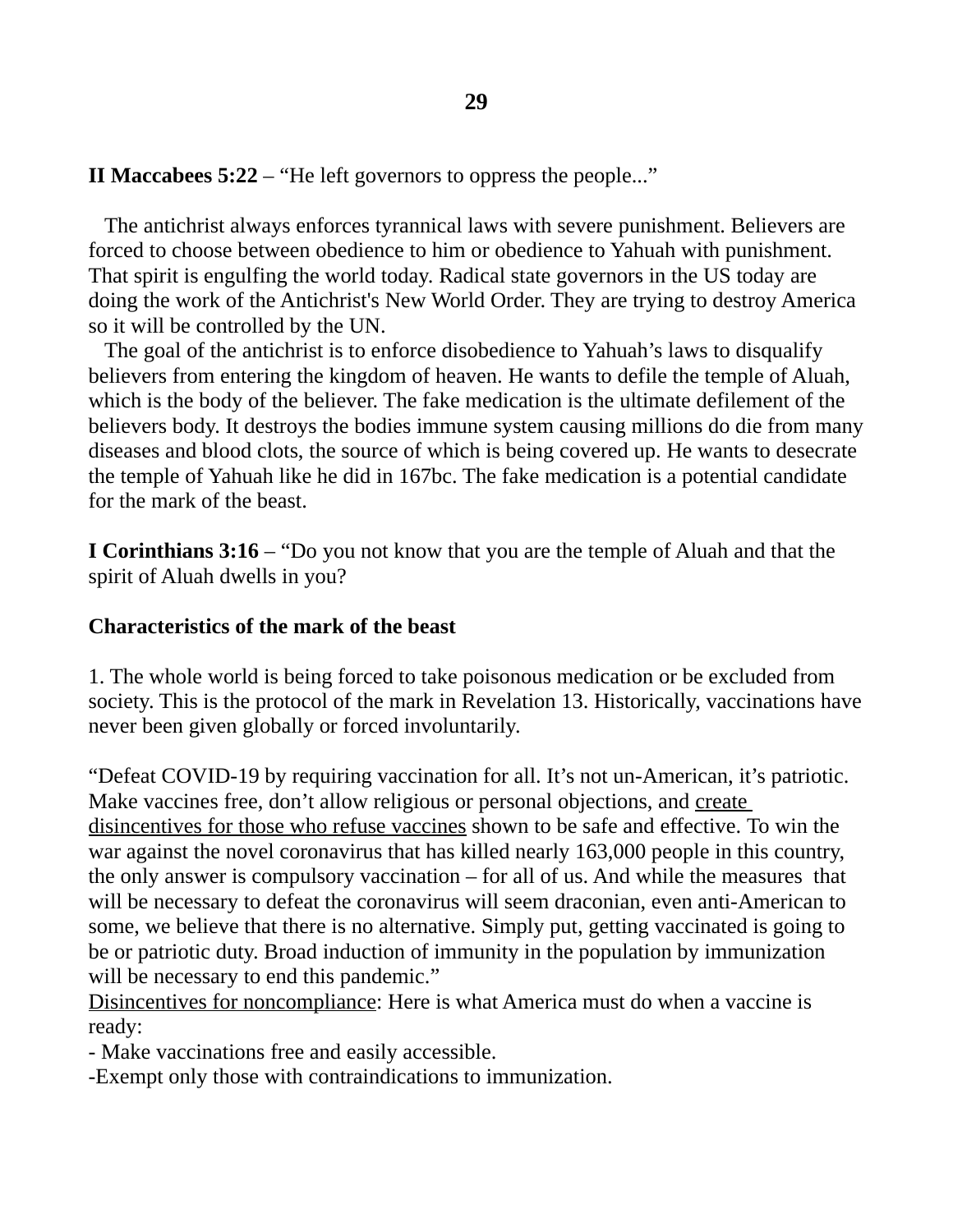-Do not honor religious objections. The major religions do not officially oppose vaccinations.

-Do not allow objections for personal preference, which violate the social contract. How can government and society ensure compliance with protective vaccines? Vaccine refusers could lose tax credits or be denied nonessential government benefits. Health insurers could levy higher premiums for those who by refusing immunization place themselves and others at risk, as is the case for smokers. Private businesses could refuse to employ or serve unvaccinated individuals. Schools could refuse to allow unimmunized children to attend classes. Public and commercial transit companies – airlines, trains and buses – could exclude refusers. Public and private auditoriums could require evidence of immunization for entry.

#### **USA Today, August 6, 2020,**

#### **Dr. Michael Lederman, Maxwell J Mehlman and Dr. Stuart Younger**

These are all bold faced lies to deceive the misinformed. The virus has killed less than the normal flu kills every year. The poisonous medication has already killed more than the virus has ever killed. Most Americans are already immune to the virus by having fought it, unless they have taken the poisonous medication which destroys the bodies immunity. The vaccinated are dying in droves after they have been given the shot. However, Satan has changed the narrative by claiming that those who have not had all the booster shots are considered unvaccinated. Thus they can claim that the unvaccinated are the ones dying. This will cause backlash when vaccinated people are excluded from society because they don't have enough booster shots. But when they see their own family and friends die, it will come to an end.

**Revelation 13:16-17** – "He causes all, both small and great, rich and poor, free and slave, to receive a mark on their right hand or on their foreheads, and that <u>no one may</u> buy or sell except one who has the mark or the name of the beast, or the number of his name."

 The rhetoric being sold to the public today exactly matches the description in Revelation 13 of the mark of the beast. Nations have already implemented these protocols.

"2700 evangelicals warn against politicizing coronavirus, urge Christians to take vaccines A coalition of more than 2,700 high-profile evangelicals spanning the fields of science and religion have signed onto a statement billed 'A Christian Statement on Science for Pandemic Times,' which warns against the politicization of the new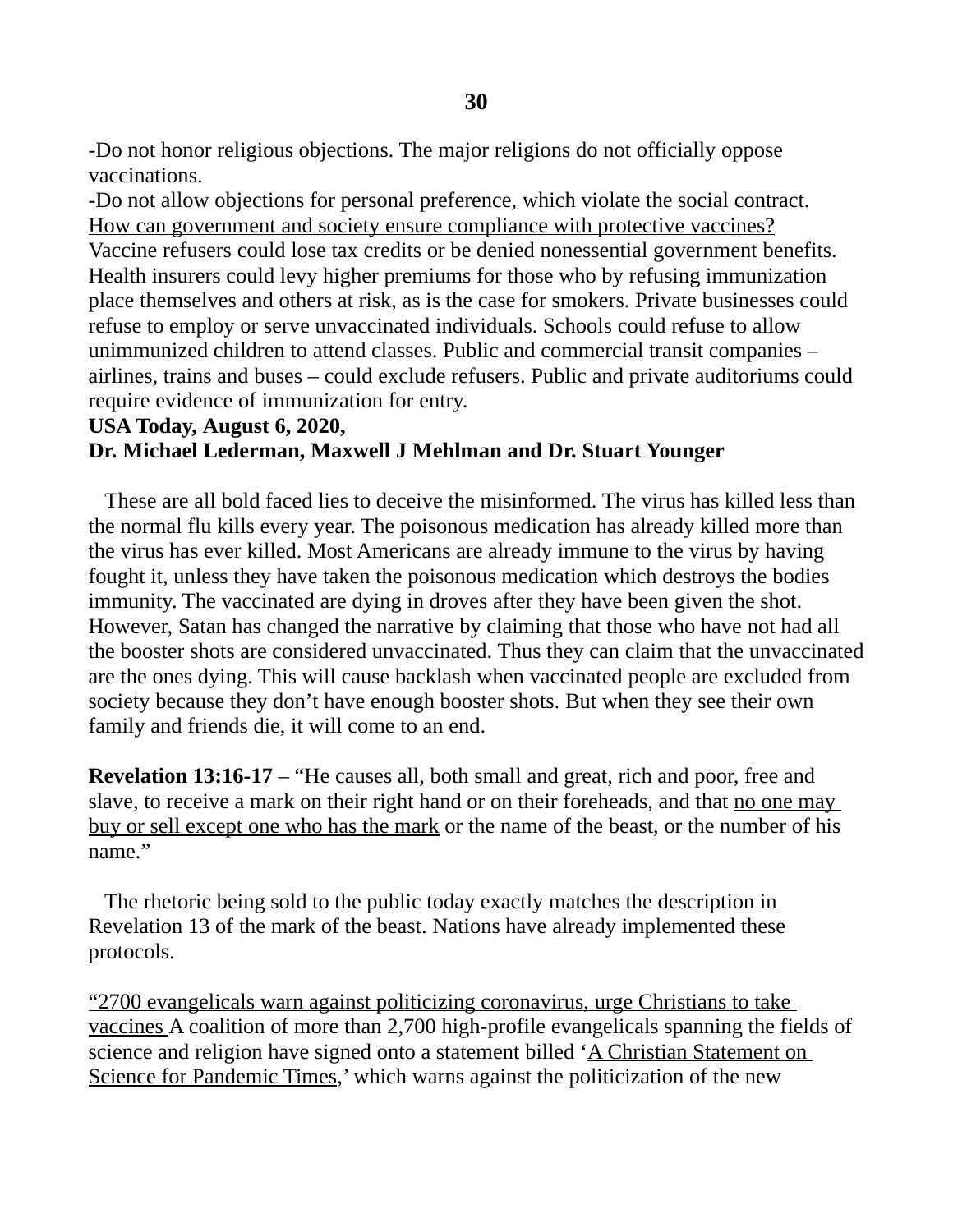coronavirus and urges Christians to take appropriate action against it, including taking a vaccine when it's ready. 'We call on all Christians to follow the advice of public health experts and support scientists doing crucial biomedical research on COVID-19.'" **Leonardo Blair, Christian Post Reporter**

 Many times before Israel's destruction, the spirit of antichrist inspired false prophets to deceive the people. They told the Jewish people to submit to Antiochus's commands in 167bc. The same phenomenon is happening today.

### 2. House Resolution Bill 6666, The Tracer Act

 \$100 Billion to help quarantine people in their own home. A whole force of agents to keep people in their homes and contact tracing of people that have had contact with people who have been infected with the virus. They interview patients and then visit all the people they have had contact with. They will put high risk individuals in special housing units. This sounds like Nazi Germany looking for Jews. They turned regular civilians into killing machines implementing genocide. Nazi Germany is a prototype of how the antichrist operates to eradicate the people of Yahuah.

"applicants that agree, in hiring individuals to carry out activities funded under this section, to hire residents of the area or community where the activities will primarily occur,"

### **H.R. Bill 6666, Priority (2)**

3. The Covid-19 vaccination is not intended for limited use. It is intended for the entire world of seven billion people. This is unprecedented in history and is what Revelation 13:16 describes. Bill Gates calls it the final solution, the same terminology used by Adolf Hitler.

### 4. What is in the vaccine?

 The first are mRNA agents to modify the DNA of the body. It also includes nanoelectronic particles that connect the body to 5G internet. It includes human fetal cells of aborted babies as does many other vaccines. In 1988, vaccines were changed to include cells from aborted fetal tissue, which is the same time that autism began to be an adverse reaction.

 Believers would violate the laws of Yahuah if they put tissue of children who have been sacrificed into their bodies. It defiles the temple of Aluah.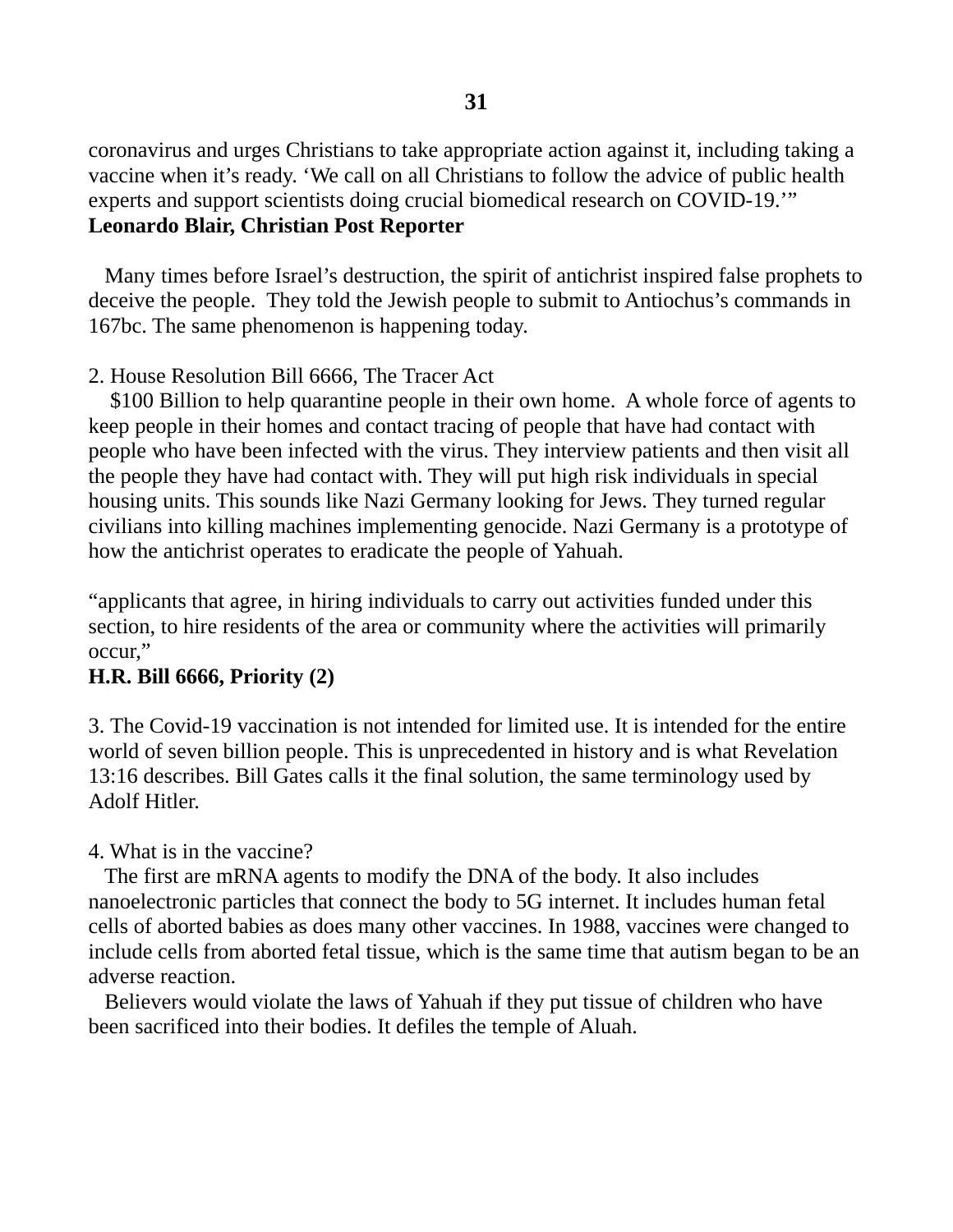"The vaccine includes cell lines from cows, pigs, mouse brains and monkey kidney cells, which are relatives of HIV, used in polio vaccines, and cells from lung cancers. Doctors were paid to cover up this cause of autism. These vaccines compromise the immune system causing chronic disease and cancer.<sup>[11](#page-31-0)</sup>"

#### **Dr. Judy Mikovits**

**Acts 15:19-20 –** "Therefore I judge that we should not trouble those among the Gentiles who are turning to Aluah, but that we write to them to abstain from things polluted by idols, from sexual immorality, from things strangled and from blood."

 Notice that they are not telling the Gentile converts that they have to keep the ten commandments, or many other laws. These four laws were commanded to obey immediately, before anything else. Three of these laws are food laws which defile the body and defile the temple of Aluah.

**1 Corinthians 6:18 –** "Flee sexual immorality. Every sin that a man does is outside the body, but he who commits sexual immorality sins against his own body."

 These scriptures make it clear that the vaccine should not be allowed in the body of a believer. It is forbidden. In **Revelation 2:20-23** Yahusha says he will kill those who eat meat offered to idols and commit sexual immorality and kill their children. Believers today don't understand that their body must be holy and undefiled. So they don't care about the food laws in scripture. But Satan wants to defile the temple of Aluah, which they are.

### **COVID-19 and The Mark of the Beast**

"I know of no reputable biblical scholar or theologian who would endorse that the COVID-19 quarantine or a vaccine is related to the 'mark of the beast'. For starters, in Revelation, the 'mark of the beast' is by no means a medical procedure. Most likely, it's not even a physical or visible mark at all. Contrary to some of the more fear-inducing theories that have in the past gained steam in some evangelical circles, the 'mark' is not something that could be accidentally taken either."

 "Why? Because the mark of the beast is a mark that is closely tied to the worship of the beast (Rev. 13:12,15; 19:20;20:4). Thus, the mark of the beast is a mark of loyalty and devotion to the beast."

#### **Matthew L Halsted, PhD, May 9, 2020**

<span id="page-31-0"></span><sup>11</sup> Plague of Corruption, Dr Judy Mikovits, Plague of Corruption: Restoring Faith in the Promise of Science (Children's [Health Defense\): Mikovits, Judy, Heckenlively, Kent, Kennedy, Robert Jr. F.: 9781510766587: Amazon.com: Books](https://www.amazon.com/Plague-Corruption-Restoring-Promise-Childrens/dp/1510766588/ref=pd_lpo_1?pd_rd_i=1510766588&psc=1)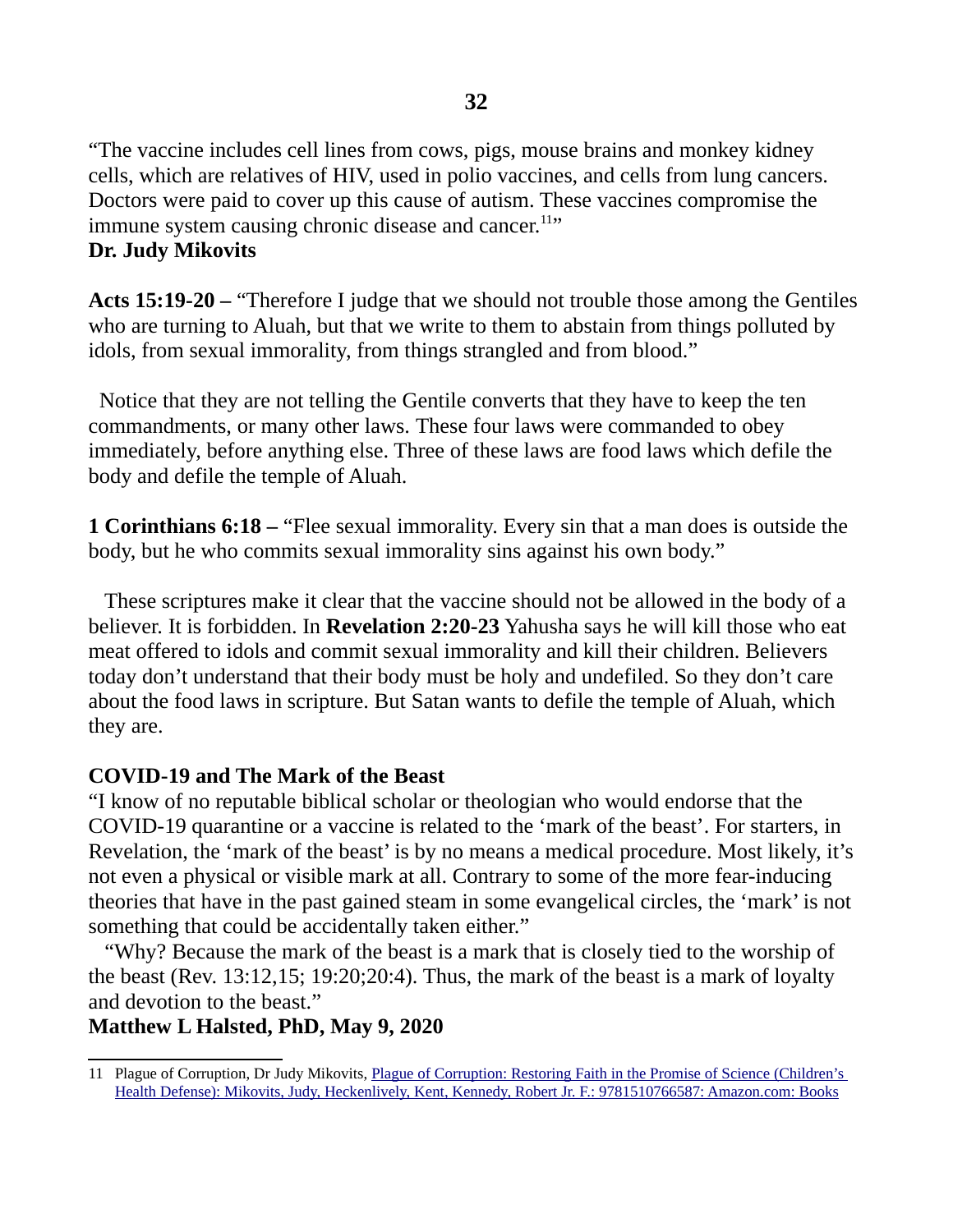It doesn't have to be a physical mark, because the mark of Yahuah is obedience to his commandments. Therefore the mark of the beast could be obedience and devotion to the beast, which require disobedience to Yahuah. Believers are warned many times about deception. A person who is deceived is not intentionally rebelling against Yahuah. However, in **Matthew 7:21-23**, Yahusha said those who practice lawlessness would not be allowed into the kingdom of heaven. But those believers were deceived in thinking that they were righteous. Yahusha said that the deception in the tribulation would be so great that, if it were possible, even the elect would be deceived.

 The question to ask is: could taking the deadly medication be considered an act of worship?

**I Corinthians 10:17-21** – "For we, though many, are one bread and one body; for we all partake of that one bread [Yahusha]. Observe Israel after the flesh: are not those who eat of the sacrifices partakers of the altar? What am I saying then? That an idol is anything, or what is offered to idols is anything? Rather that the things which the Gentiles sacrifice they sacrifice to demons and not to Yahuah, and I do not want you to have fellowship with demons. You cannot drink the cup of Yahuah and the cup of demons; you cannot partake of Yahuah's table and of the table of demons."

 Eating of the sacrifice is part of the worship service. If somebody eats meat offered to idols, they are worshiping the idol. If the medication has cells from aborted fetuses, then taking it is an act of worship of Satan. It is also disobedience of Yahuah's laws against defiling His temple, which is the body of the believer. Any act of obedience is loyalty and devotion to the lawgiver. Yahusha said, "If you love me, you will keep My commandments."

"Satanic Temple Raffles Free Abortion, Says Killing Unborn Babies is 'Ultimate Offering to Satan'" **newspunch.com**

**Isaiah 66:16-17 –** "For by fire and by His sword Yahuah will judge all flesh; and the slain of Yahuah shall be many. 'Those who sanctify themselves and purify themselves, to go to the gardens after an idol in the midst, eating swine's flesh and the abomination and the mouse, shall be consumed together,' says Yahuah."

 Dr Judy Mikovits says that the medication includes cells from cow blood, pig blood, monkey kidneys and mouse brains. This is relevant to Isaiah's prophecy. Satan has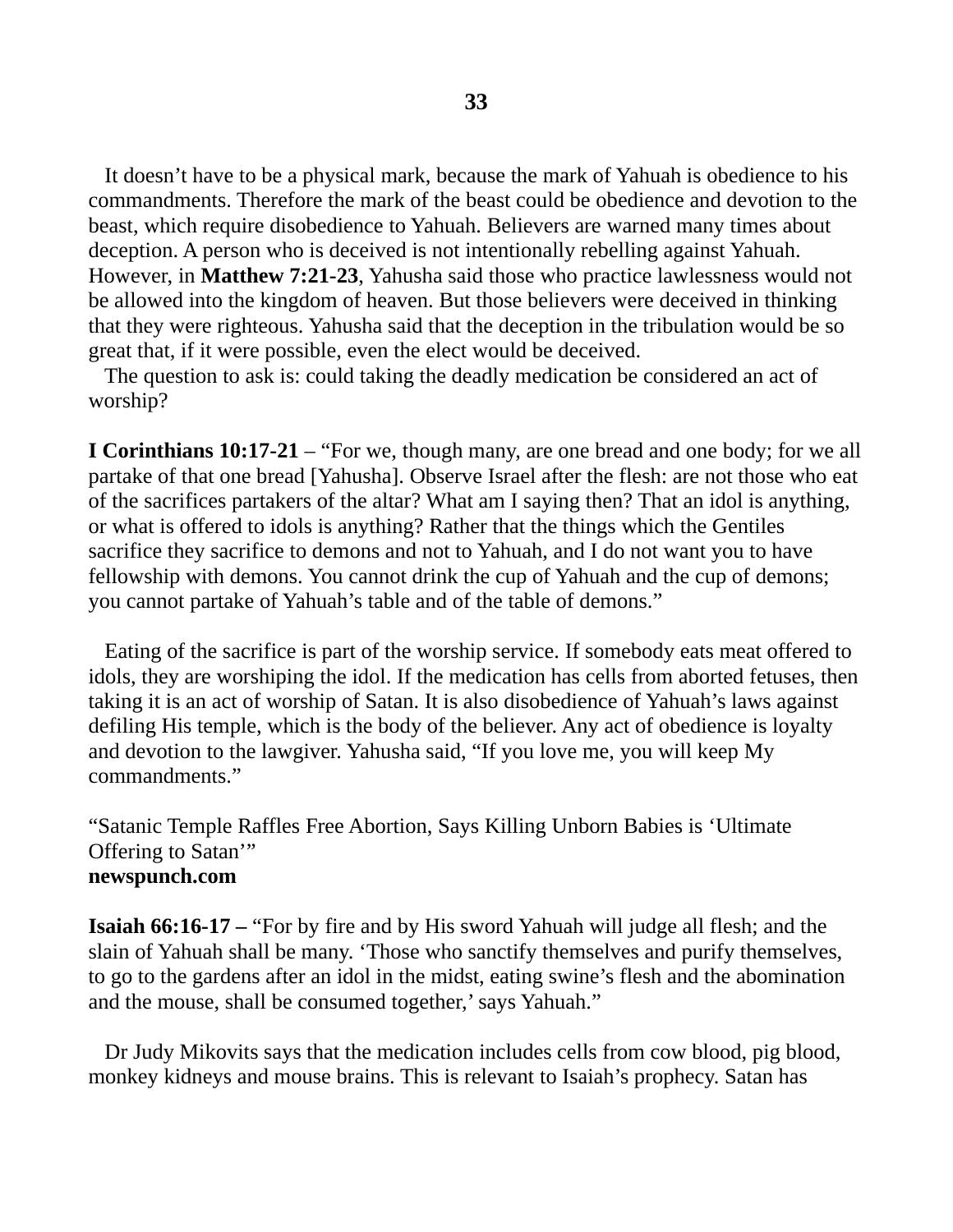purposely followed Isaiah's warning to defile believers to prevent them from entering the kingdom of Yahuah. It also includes luciferase, a bioluminescence that causes the veins to glow under UV light; a potential mark for identification. It also includes graphene oxide which is used to connect people to the internet<sup>[12](#page-33-0)</sup>.

**I Corinthians 3:16-17** – "Do you not know that you are the temple of Yahuah and that the Spirit of Yahuah dwells in you? If anyone defiles the temple of Yahuah, Yahuah will destroy him. For the temple of Yahuah is holy, which temple you are."

**Leviticus 20:26** – "'And you shall be holy to Me, for I Yahuah am holy, and have separated you from the peoples, that you should be Mine.'"

 This chapter talks about sexual immorality and unclean food which defiles the body. These foods are being administered in the medication today in direct opposition to the laws of Yahuah. Hell has been unleashed on the world. The world is like Sodom before it was destroyed. This is similar to what the antichrist did in 167BC.

**I Maccabees 1:48-58** – "They were to make themselves abominable by everything unclean and profane, so that they would forget the law and change all the ordinances… Many of the people, everyone who forsook the law, joined them, and they did evil in the land; They also built altars in the surrounding towns of Judah, and offered incense at the doors of the houses and in the streets. The books of the law that they found they tore to pieces and burned with fire. They kept using violence against Israel, against those who were found month after month in the towns."

 Daniel prophesied that the antichrist would change times and laws to get believers to compromise their faith. This is what is happening today, including the adoption of the Roman calendar and holidays to make holy days occur on the wrong days. It is surprising how many people don't consider how the laws of the government violate the laws of Yahuah. They are loyal and devoted to the government, and do all that they are told. Today there are alters to Satan everywhere, called Planned Parenthood Centers. Today American flags and Bibles are being burned in the streets. They are even burning sacrificial pigs on the same fires, emulating Antiochus Epiphanes.

 The spirit of antichrist has been unleashed. Violence and persecution of the believers is going to get worse. It is happening all over the world. Those who will not take the deadly medication are being demonized and punished. Now is the time to turn to Yahuah

<span id="page-33-0"></span><sup>12</sup> And We Know, [Video News Creator | And We Know](https://www.andweknow.com/) , 10/19/21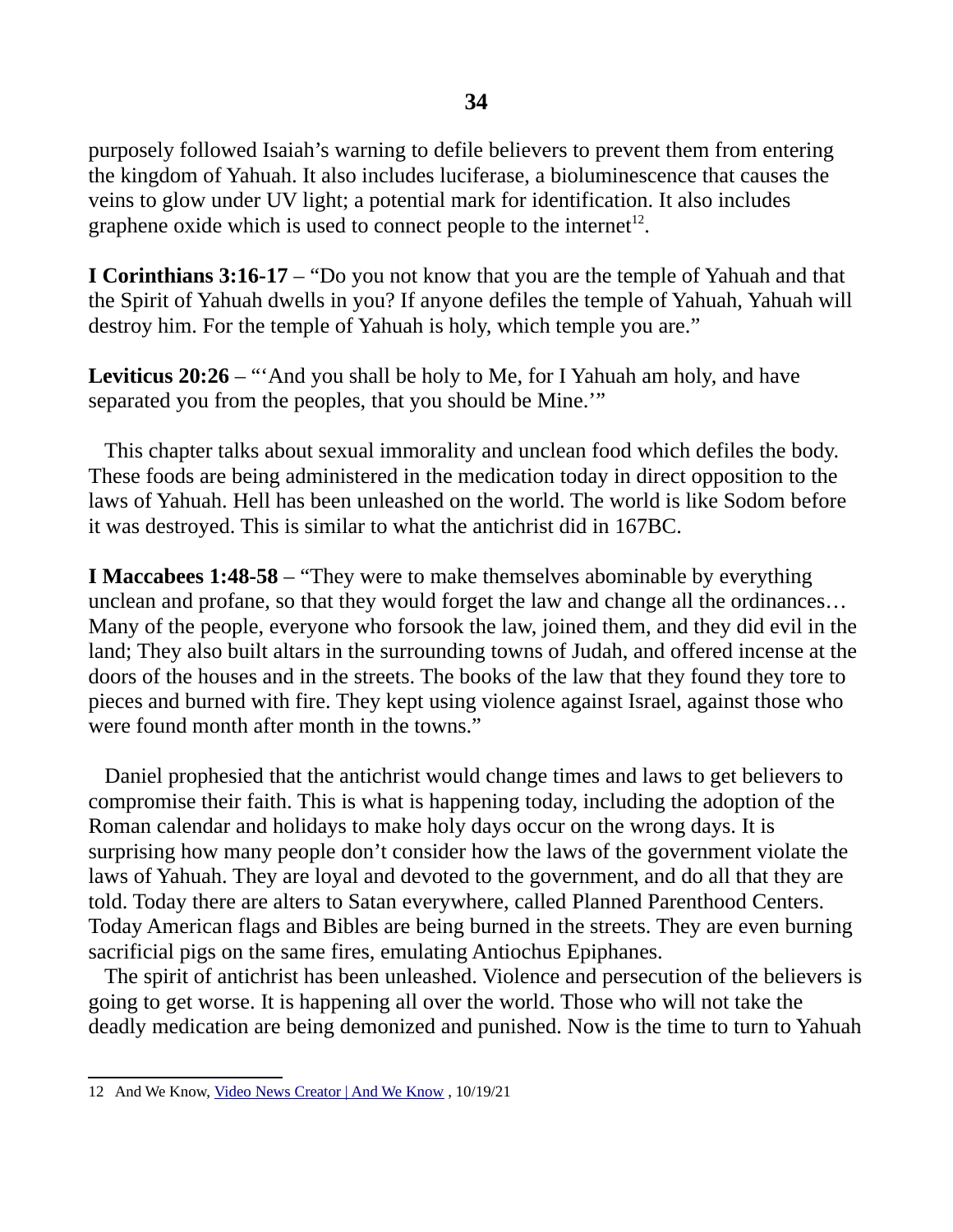and acknowledge His laws. Fast and pray turn away from lawlessness and He will help believers to patiently endure the persecution.

### Part 12 **Scripture Defining the Mark of the Beast**

It is important to know the characteristics of the mark of the beast to have a clear understanding of react to it without fear. Believers must know the scriptures say about this issue to be confident and wise in their reactions. It is important to know what is important to Yahuah.

 Government health agencies around the world are mandating everyone, including children, to take the experimental medication. They are completely denying individual human rights to protect their body and parental rights to protect their children. This is historically consistent with the laws of the antichrist.

**Revelation 13:15-17** – "He was granted power to give breath to the image of the beast, that the image of the beast should both speak and cause as many as would not worship the image of the beast to be killed. He causes all, both small and great, rich and poor, free and slave, to receive a mark on their right hand or on their foreheads, and that no one may buy or sell except one who has the mark or the name of the beast, or the number of his name."

 The Antichrist's goal is to be worshiped. He wants to be God. It is not clear whether this mark is physical or spiritual. It must be something visible in order for people to know who has it. But the emphasis of the issue must be the spiritual nature of the mark. Scripture gives a much more profound picture of the mark that is very clear.

#### **The Right Hand**

 Why is the mark placed on the right hand? Scripture uses the right hand as a metaphor for the object of one's decisions and activities.

**Matthew 5:30** – "And if your right hand causes you to sin, cut it off and cast it from you; for it is more profitable for you that one of your members perish, than for your whole body to be cast into hell."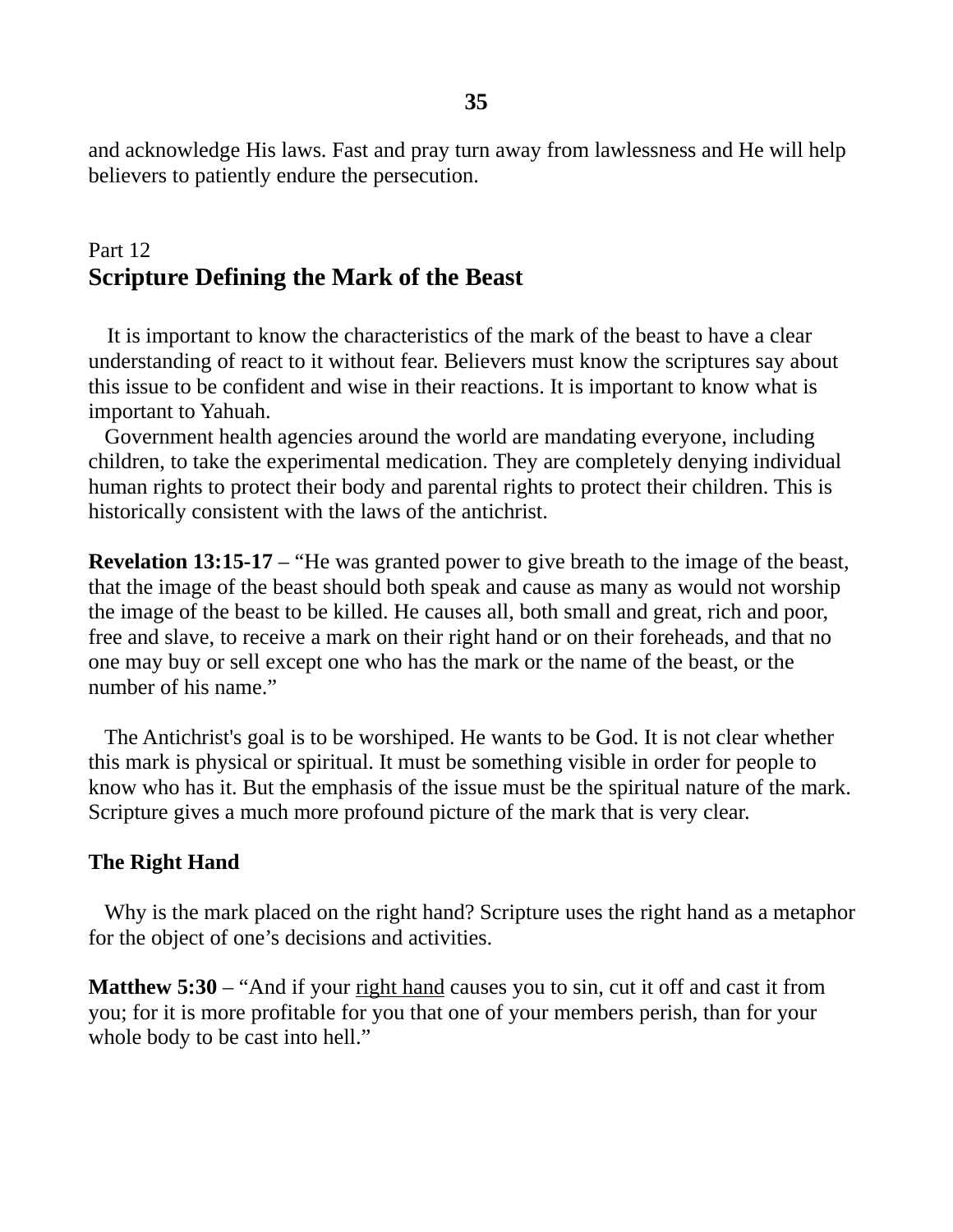Yahusha is using the right hand as a metaphor as a choice to sin, that should be cut off. This is consistent with Jewish teachings long before Yahusha came. They were familiar with the metaphors of the right hand and the forehead.

**Psalm 144:11** – "Rescue me and deliver me from he hand of foreigners, whose mouth speaks lying words, and whose right hand is a right hand of falsehood --

 Again, the right hand is being used as a metaphor for the person's decision to lie. King David uses the metaphor to symbolize his choice to follow Yahuah. Yahusha also sits at the right hand of Yahuah in heaven because Yahuah chose Him. Yahusha sets the sheep on His right hand because He has chosen them. He also uses the right hand to symbolize the act of charity. The right hand is referring to a person's choices. Satan wants people to chose to worship and obey him. He wants to be at people's right hand as their god.

**Psalm 16:8** – "I have set Yahuah always before me; because he is at my right hand I shall not be moved.

**Matthew 25:33** – "And He will set the sheep on His right hand, but the goats on the left."

**Matthew 6:3** – "But when you do a charitable deed, do not let your left hand know what your right hand is doing,"

### **Worship and Obedience**

 Scripture describes the mark of the beast in Genesis. Yahuah embeds prophetic mysteries at the very beginning of time. The deeds of the patriarchs in scripture are a sign to future generations.

**Isaiah 46:10** – "declaring the end from the beginning."

**Genesis 3:1-4** – "Now the serpent was more cunning than any <u>beast</u> of the field which Yahuah Aluah had made. And he said to the woman, 'Has Aluah indeed said, 'you shall not eat of every tree of the garden'?' And the woman said to the serpent, 'We may eat the fruit of the trees of the garden; but of the fruit of the tree which is in the midst of the garden, Aluah has said, 'You shall not eat it, nor shall you touch it lest you die.' Then the serpent said to the woman, 'You will not surely die.'"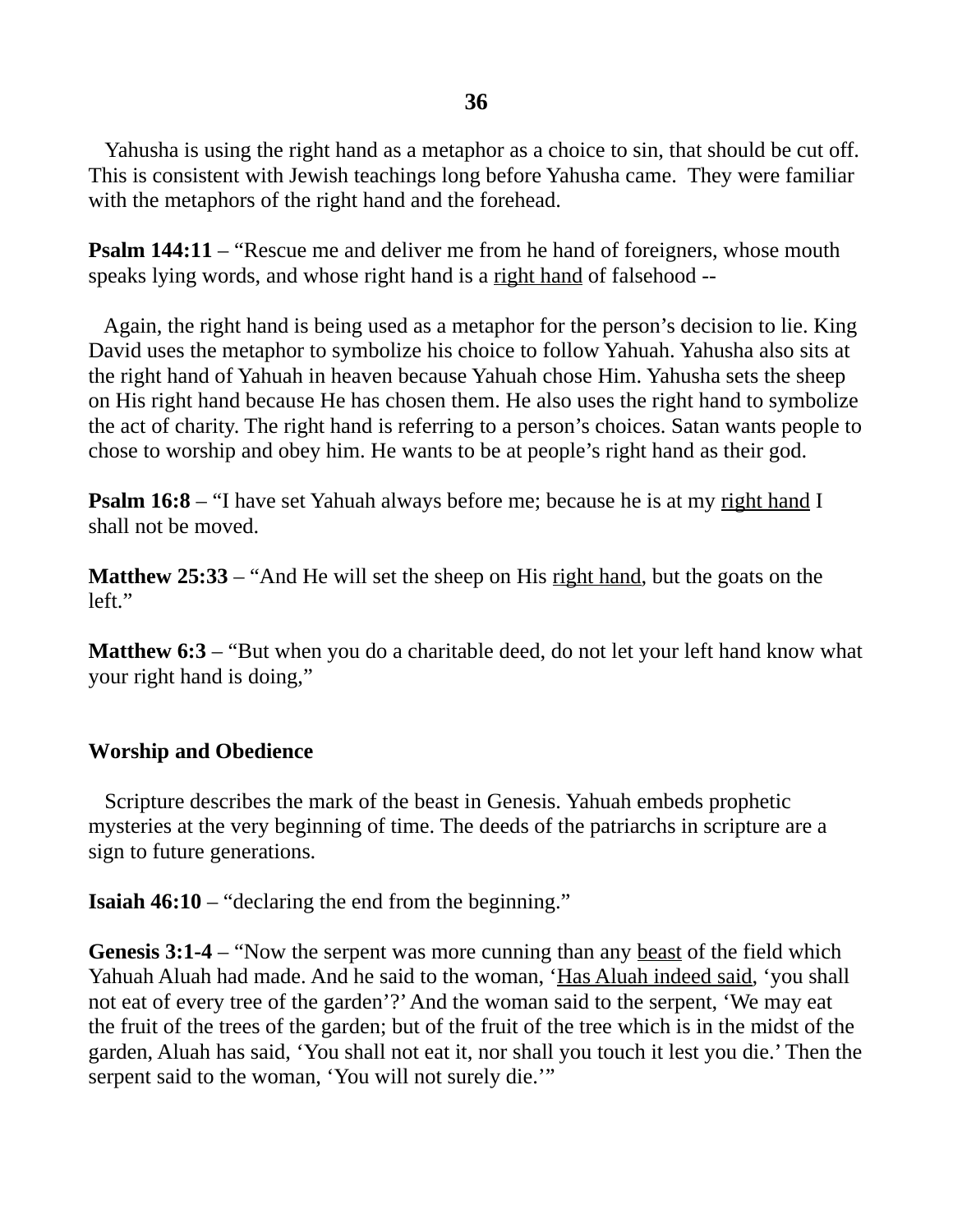This is the first mention of serpent. The Hebrew word means a witch or enchanter. He enchanted or deceived Eve, getting her to believe a lie. The main characteristic of Satan is deception. He is being considered a beast but with more authority and power to deceive than any other beast. He calls into question and cast doubt on the commandments of Yahuah. He implies Yahuah can not be trusted or believed.

**Revelation 12:9** – "So the great dragon was cast out, that serpent of old, called the Devil and Satan who deceives the whole world; he was cast to the earth, and his angels were cast out with him."

**Revelation 13:4** – "So they worshiped the dragon who gave authority to the beast; and they worshiped the beast, saying 'Who is like the beast? Who is able to make war with him?'

 This kind of deception has come over many believers today. The Devil is the master of disguise and deception. And since he has been given authority over all the kingdoms of the world, he uses the government to deceive the people. It is very interesting that Satan is discussing food law with Eve. Satan said that the food would not harm them. This is exactly the narrative that is happening today with the deadly medication. They are saying that it doesn't matter what is in the medication. It is safe and effective. It will not harm people. This is the same lie Satan told Eve, "You will surely not die." Now hundreds of thousands are dying from the medication.

 The food laws in scripture are very important to the temple of the body. If Yahuah says not to eat it, don't do it. This whole episode is about trusting the commandments of Yahuah. Churches today are telling people they don't have to keep the ten commandments. After the ten commandments are listed in **Deuteronomy 5**, the most important prayer in Judaism is given. Love is intimately woven in the commandments of Yahuah. Obedience is the sign of love.

### **Obedience is a Mark of Yahuah**

**Deuteronomy 6:4-8** – "Hear, O Israel: Yahuah our Aluah, Yahuah is one! You shall love Yahuah your Aluah with all your heart, with all your soul, and with all your strength. And these words which I command you today shall be in your heart. You shall teach them diligently to your children, and shall talk of them when you it in your house, when you walk by the way, when you lie down, and when you rise up. **You shall bind them as a sign on your hand, and they shall be as frontlets between your eyes**."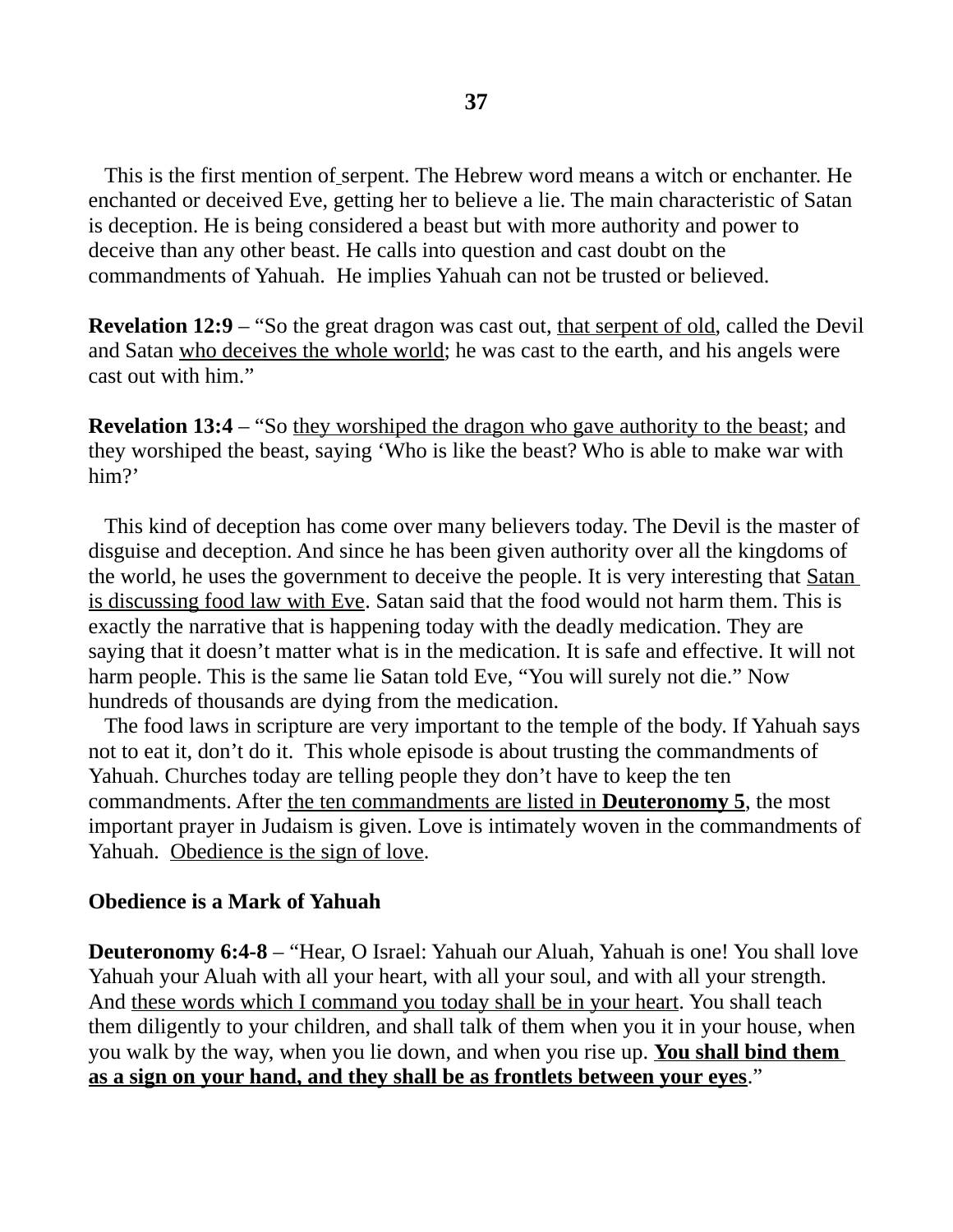**John 14:15** – "If you love me, keep My commandments."

**I John 2:3-4** – "Now by this we know that we know Him, if we keep His commandments. He who says, 'I know Him', and does not keep His commandments, is a liar, and the truth is not in him. But whoever keeps His word, truly the love of Yahuah is perfected in him."

 Believers should be talking about the laws all day long and teaching them to whoever they talk to, especially their children. It has to come from the heart like living water. The commandments of Yahuah are to placed upon your hand and on your forehead. This is the very place that the mark of the beast gets placed. The mark of Yahuah and the mark of the beast are to be in the same place. This is because the right hand and the forehead are representatives of the choices of a person's actions and thoughts.

 The other occurrence of this is in the observance of Passover. It was only after the blood of the lamb was sacrificed that Israel was delivered from Egypt.

**Exodus 13:9** – "**It shall be as a sign to you on your hand and as a memorial between your eyes**, that Yahuah's law may be in your mouth; for with a strong hand Yahuah has brought you out of Egypt."

 So the sign of Yahuah on the hand and forehead are obedience to the commandments of Yahuah. Satan hates those believers who keep the commandments of Yahuah and have the mark of Yahuah on their hand and forehead. These people are his chief adversaries. Understanding the mark of Yahuah, helps to understand the mark of the beast.

**Revelation 12:17** – "And the dragon was enraged with the woman, and he went to make war with the rest of her offspring, who keep the commandments of Yahuah and have the testimony of Yahusha the Messiah."

**Revelation 14:11-12** – "And the smoke of their torment ascends forever and ever; and they have no rest day or night, who worship the beast and his image, and whoever receives the mark of his name. Here is the patience of the saints; here are those who keep the commandments of Yahuah and the faith of Yahusha."

Notice how the mark of the beast and the mark of Yahuah are contrasted. The ones who keep the commandments of Yahuah and believe in Yahusha are the ones who do not receive the mark of the beast.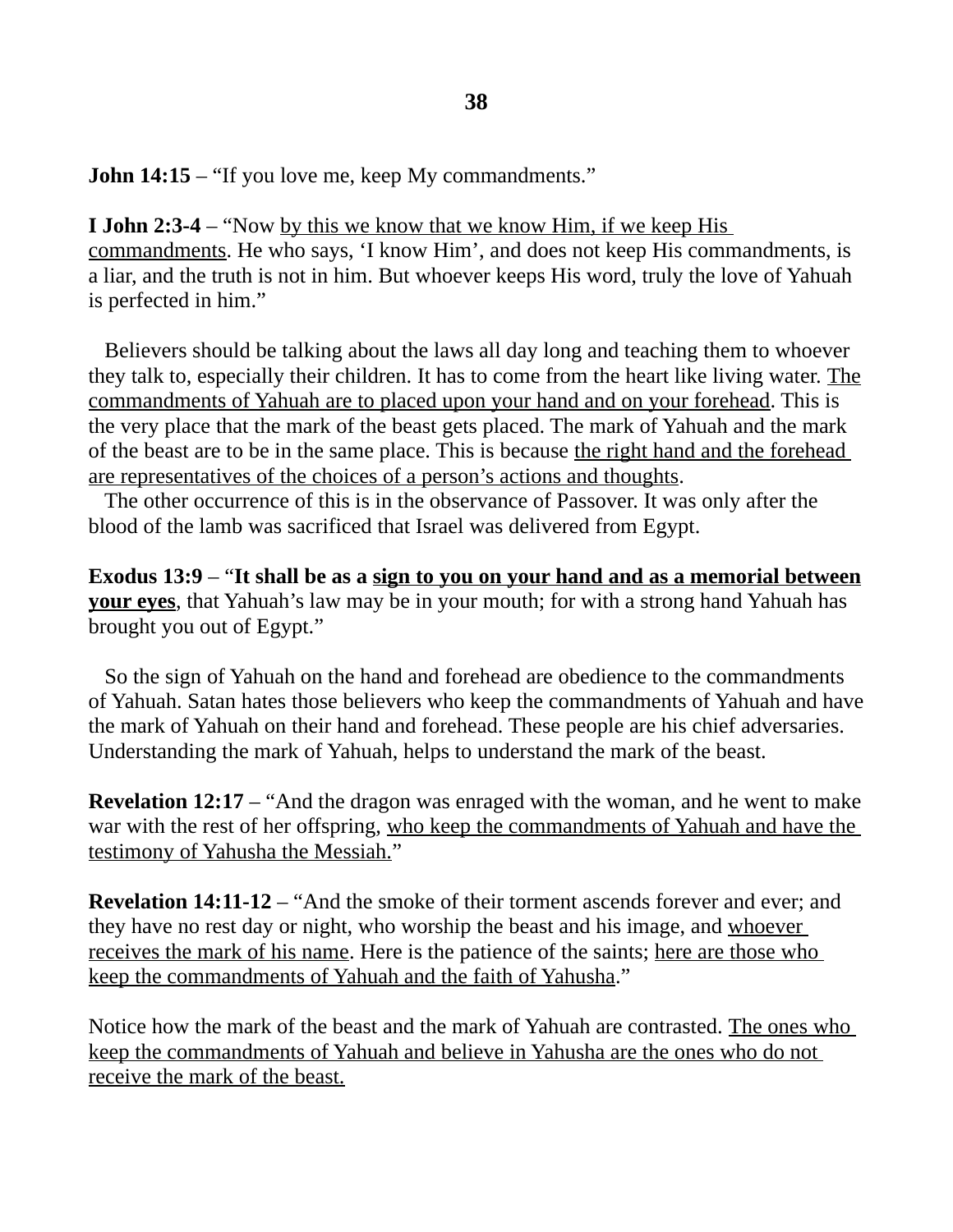**Revelation 20:4** – "And I saw thrones, and they sat on them, and judgment was committed to them. Then I saw the souls of those who had been beheaded for their witness to Yahusha and for the word of Yahuah, who had not worshiped the beast or his image, and had not received his mark on their foreheads or on their hands…"

 So believers don't have to be concerned what the mark is, if they are obedient to the commandments and have faith in Yahusha. Unfortunately, very few believers in Yahusha keep the commandments of Yahuah. They are liable to be obedient and devoted to the lawlessness of the beast, thus worshiping him. Thus it is easy to determine what the mark of the beast is. It is obedience to the beast's laws that violate the commandments of Yahuah. The people who are deceived have Bibles that clearly state the commandments of Yahuah, but they have been deceived into ignoring them.

#### **Worship the Beast or Die**

 Every generation has had a mark of the beast moment. They have had the opportunity to choose between obedience and disobedience. The tribulation of Revelation was experienced by many people in many generations. The people who take the mark of the beast are going to the same place that all sinners in history are going.

 Caligula the Roman emperor who who followed Tiberius during the apostles time, was similar to the antichrist of Revelation. He wanted the Jews to worship him. Fortunately he was assassinated before he could execute his plan. However, the spirit of antichrist didn't leave. After him, Nero became emperor of Rome. He was also the epitome of antichrist. He killed the apostles Paul and Peter.

"Now Caius Caesar [Caligula] did so grossly abuse the fortune he had arrived at, as to take himself to be a god, and to desire to be so called also, and to cut off those of the greatest nobility out of his country. He also extended his impiety as far as the Jews. Accordingly, he sent Petronius with an army to Jerusalem, to place his statues in the temple, and commanded him that, in case the Jews would not admit of them, he should slay those that opposed it, and carry all the rest of the nation into captivity;" **Josephus, Wars of the Jews**

"But all human efforts, all the lavish gifts of the emperor, and the propitiations of the gods, did not banish the sinister belief that the conflagration [of Rome] was the result of an order. Consequently, to get rid of the report, Nero fastened the guilt and inflicted the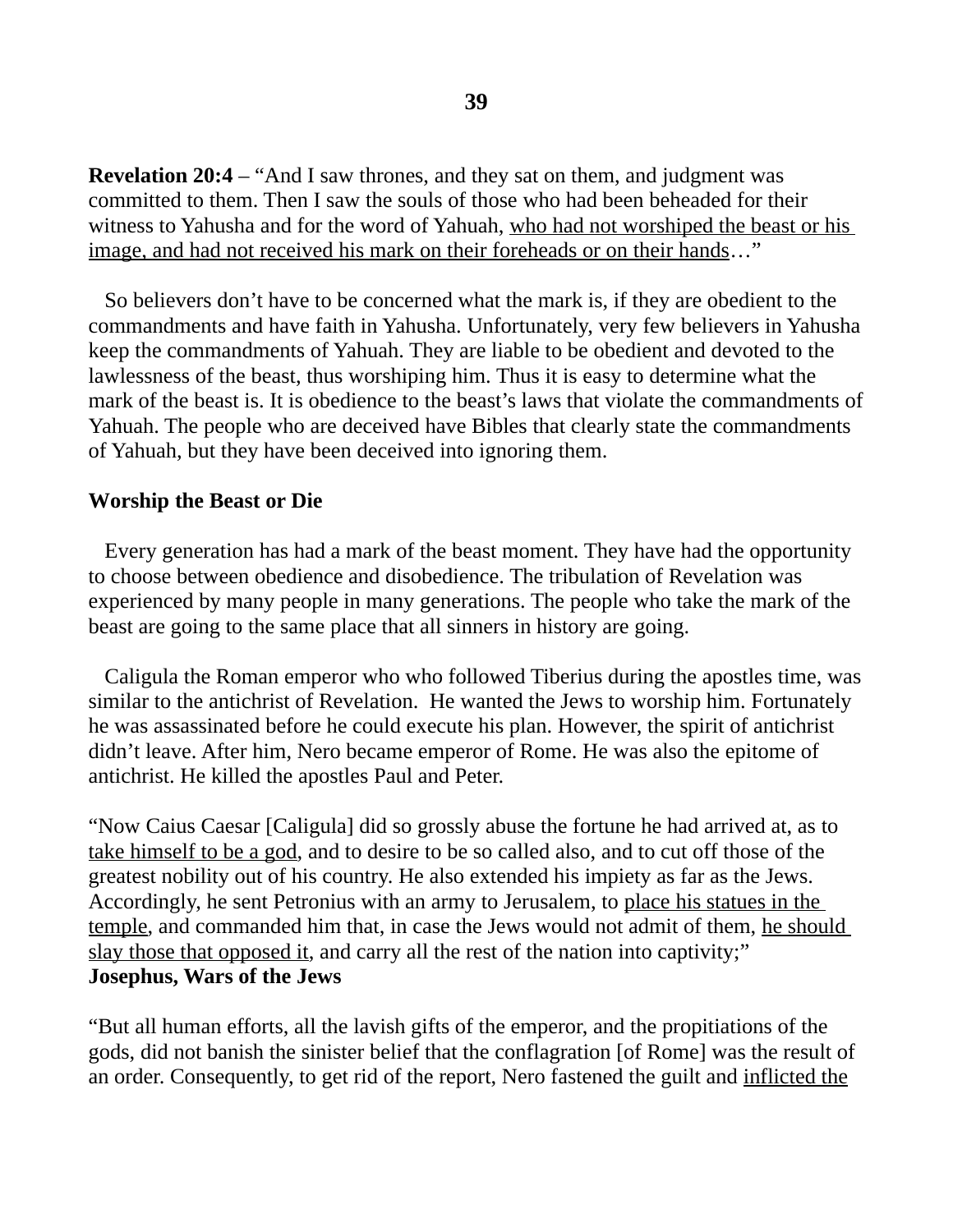most exquisite tortures on a class hated for their abominations, called Christians by the populace. Accordingly, an arrest was first made of all who pleaded guilty; then, upon their information, an immense multitude was convicted, not so much of the crime of firing the city, as of hatred against mankind. Mockery of every sort was added to their deaths. Covered with the skins of beasts, they were torn by dogs and perished, or were nailed to crosses, or were doomed to the flames and burnt, to serve as a nightly illumination, when daylight had expired."

#### **Tacitus, the Annals**

In 64AD, most of Rome was burned. Nero did what Hitler did to the Jews, by turning the people against them as the cause of their problems. If believers denied their faith, they were set free.

The emperor Trajan was also seen as an antichrist.

"Having never been present at any trials of the Christians, I am unacquainted with the method and limits to be observed either in examining or punishing them. Whether any difference is to be made on account of age, or no distinction allowed between the youngest and the adult; whether repentance admits to a pardon, or if a man has been once a Christian it avails him nothing to recant; whether the mere profession of Christianity, albeit without crimes, or only the crimes associated therewith are punishable – in all these points I am greatly doubtful."

 "In the meanwhile, the method I have observed towards those who have been denounced to me as Christians is this: I interrogated them whether they were Christians; if they confessed it, I repeated the question twice again, adding the threat of capital punishment; if they still persevered, <u>I ordered them to be executed</u>. For what ever the nature of their creed might be, I could at least feel no doubt that contumacy and inflexible obstinacy deserved chastisement. There were others also possessed with the same infatuation, but being citizens of Rome, I directed them to be carried thither. Those who denied they were, or had ever been, Christians, who repeated after me an invocation to the gods, and offered adoration, with wine and frankincense, to your image, which I had ordered to be brought for that purpose, together with those of the gods, and who finally cursed Christ – none of which acts, it is said, those who are really Christians can be forced into performing – these I thought it proper to discharge."

 "Others who were named by that informer at first confessed themselves Christians, and then denied it; true, they had been of that persuasion but they had quitted it, some three years, others many years, and a few as much as twenty-five years ago. They all worshipped your statue and the images of the gods, and cursed Christ."

**Pliny's Letter to Trajan (112ad)**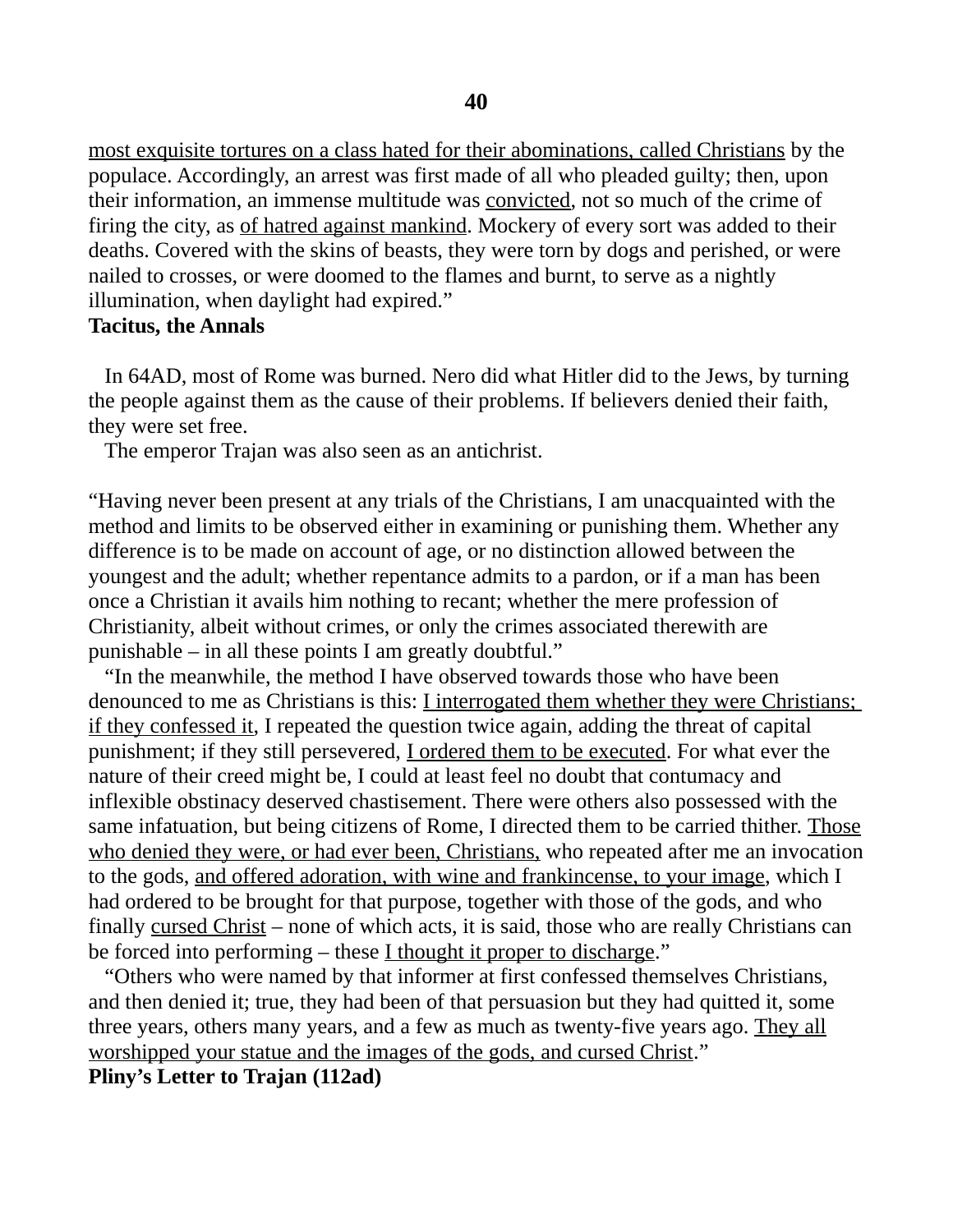This is the same as the antichrist of Revelation: either worship his image or be executed. Scripture has said that many believers would fall away from the faith. When faced with death and death of their families, many believers will deny that they are believers. They don't have enough faith to suffer persecution and offered worldly rewards.

Under **Decius, Roman emperor 201-251AD**, certificates were given to believers who denied their faith and worshipped the gods of Rome. The antichrist requires people to worship his image or die. Today they are giving certificates, passports and luciferase, which lights up the blood with bioluminescence under UV light. This can be used as a mark to buy or sell.

"COVID 19 immunity certificates: Everything to know about this controversial solution. Immunity certificates, sometimes referred to as immunity passports or immunity cards, are a form of identification to help mark people who have been infected with COVID - 19, recovered and developed antibodies to the disease." **c/net** 

 **Diocletian, Roman Emperor from 244-311**, issued edicts for believers to sacrifice to the gods at the time of Passover and put the leaders in prison. This is similar to the edicts enforcing lockdowns worldwide during Passover in 2020. This is the first time in history that churches and synagogues have been empty during Passover. Bibles are also being burned in the streets and churches are being closed and fined today. Attacks against pastors will be coming and tax benefits will be removed.

"It was in the nineteenth year of the reign of Diocletian, in the month of Dystrus, called March by the Romans, when the feast of the Savior's passion was near at hand, that royal edicts were published everywhere, commanding that the churches be leveled to the ground and the Scriptures be destroyed by fire, and ordering that those who held places of honor be degraded, and that the household servants, if they persisted in the profession of Christianity, be deprived of freedom."

 "Such was the first edict against us. But not long after, other decrees were issued, commanding that all the rulers of the churches in every place be first thrown into prison, and afterwards by every artifice be compelled to sacrifice. The most divine Diocletian and Maximianus, which enjoined that the meetings of the Christians should be abolished, many extortions and spoliations had been practiced by officials; and that those evils were continually increasing, to the detriment of our provincials." **Eusebius, Historia Ecclesiastica**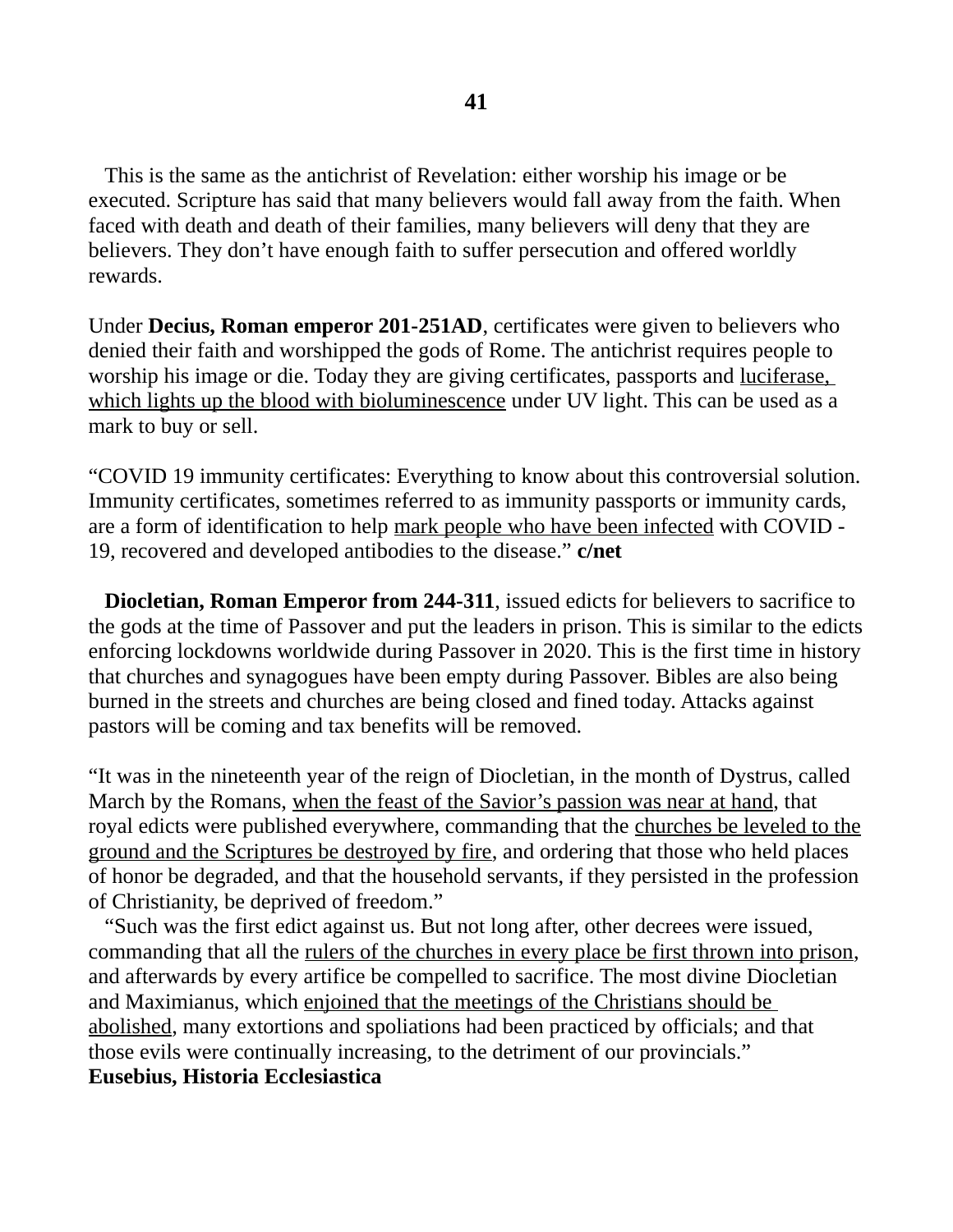Fortunately, the church is a body of believers, not buildings. So people will still be able to meet together to pray and sing praised to Yahuah. During the Roman persecution, the number of believers increased. There is power in prayer and praise.

**3 Maccabees 2:27** – "He [Ptolemy IV] proposed to inflict public disgrace on the Jewish community, and he set up a stone n the tower in the courtyard with this inscription: 'None of those who do not sacrifice shall enter their sanctuaries, and all Jews shall be subjected to a registration involving poll tax and to the status of slaves. Those who object to this are to be taken by force and put to death; those who are registered are also to be branded on their bodies by fire with the ivy-leaf symbol of Dionysus, and they shall also be reduced to their former limited status. In order that he might not appear to be an enemy of all, he inscribed below: 'But if any of them prefer to join those who have been initiated into the mysteries, they shall have equal citizenship with the Alexandrians.'"

#### **The Mark of the Beast is Disobedience to Yahuah**

 If believers do not want to get the mark of the beast, they have to understand what the mark of Yahuah is. The antichrist wants to take the mark of Yahuah from the believer. He wants the believer to be obedient to his edicts and worship him. The mark of Yahuah are obedience to His commandments and the testimony of Yahusha. Any edict that undermines that is the Antichrist's way of marking people. It is not primarily physical, but will include a way for society to see it. The physical mark is only to identify who is obedient to the antichrist. Putting abominable substances into the body, defiles Yahuah's temple. That is the actual mark of the beast. So believers should focus on what the government is trying to make believers disobedient to Yahuah and defile their body.

 The most common political issues discussed today are abortion, homosexuality and vaccines. These are the two basic sins that are proscribed in **Acts 15:20**: food laws and sexual immorality. This is because they defile the believers body. In **Revelation 2:12-23**, the churches at Pergamos and Thyatira were fornicating and eating food offered to idols. Yahusha said turn and repent from their sin. He gave them an offer of forgiveness. So if anyone is deceived into taking the vaccine. They have hope of forgiveness. If believes confess their sins, He is faithful and just to forgive their sins and cleans them from all unrighteous (**I John 1:9**)

 The antichrist is moving fast, worldwide now. If believers compromise their faith when confronted with death, they are in eternal trouble. Hold fast to the faith and focus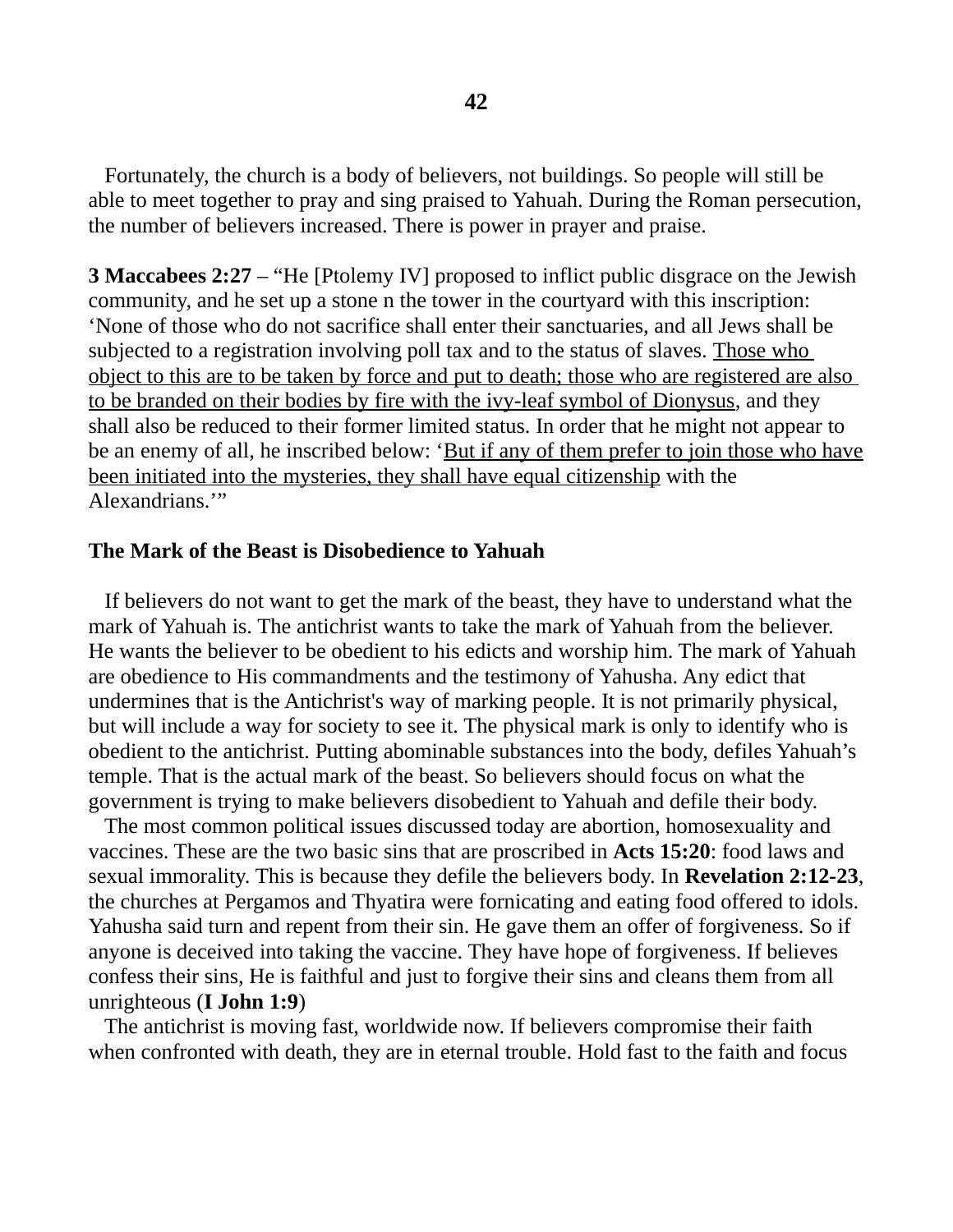on the joy that is coming. Persecution makes believers stronger and prepares them for leadership in the kingdom of heaven. Pray and sing praises to Yahuah.

# **Out For Blood**<sup>[13](#page-42-0)</sup>

 Vice President Kamala Harris says, "I do believe that the act of getting vaccinated is the very essence of what the Bible tells us, when it says, 'Love thy neighbor.'"

 The vice president is giving believer's a Biblical lesson from scripture. Unfortunately, scripture is being used against believers, mutilated and perverted, in an attempt to justify nefarious schemes, i.e, an attempt to get every man, woman and child vaccinated. If you don't, you don't love your neighbor. Nothing could be farther from the truth. This is very Hitlerian, as Hitler seduced the believers to hate the Jews, and that what He was doing was ordained by Yahuah. This is not a new tactic by Satan. In **Isaiah 36:4-10**, Rabshakeh told Hezekiah, "Yahuah said to me, 'Go up against this land, and destroy it.'" He was trying to get Israel to surrender.

 Believers cannot compromise their obedience to Yahuah to love their neighbor. To love our neighbor, believers must tell them the truth about the vaccine. That it is disobedience to the laws of Yahuah and it will do serious harm to people. Do not be deceived and pressured by the beast.

The vaccines are doing serious harm to the blood.

#### **Dr. Charles Hoffe, Lytton Physician**

 "When the COVID vaccine is injected into your arm, it goes into the blood stream. There are 40 trillion little packages of message RNA, are designed to go into the cells that surround the walls of the blood vessels of the capillary network. The tiniest vessels where the blood slows down. The packages are opened, the genes are released, and the body manufactures many more trillions of spike proteins. The spike proteins are recognized as foreign proteins, stimulating the immune systems to manufacture antibodies against it. That spike protein becomes part of the cell wall of the vascular system. Consequently the walls of the blood vessels become rough with spike proteins sticking out. So it is absolutely inevitable that blood clots will form."

 "The blood clots in the news of adverse events, are big blood clots in the heart and brain that show up on CT scans and MRIs. But the capillary blood clots are microscopic throughout the body. Sixty-two percent of my patients who have been vaccinated, have evidence of these blood clots. These blood clots are affecting the majority of the vaccinated."

<span id="page-42-0"></span><sup>13</sup> Daniel Joseph, Out for Blood, Are They Trying to Kill Us, [https://rumble.com/vk6wc2-out-for-blood.html,](https://rumble.com/vk6wc2-out-for-blood.html) 7/22/21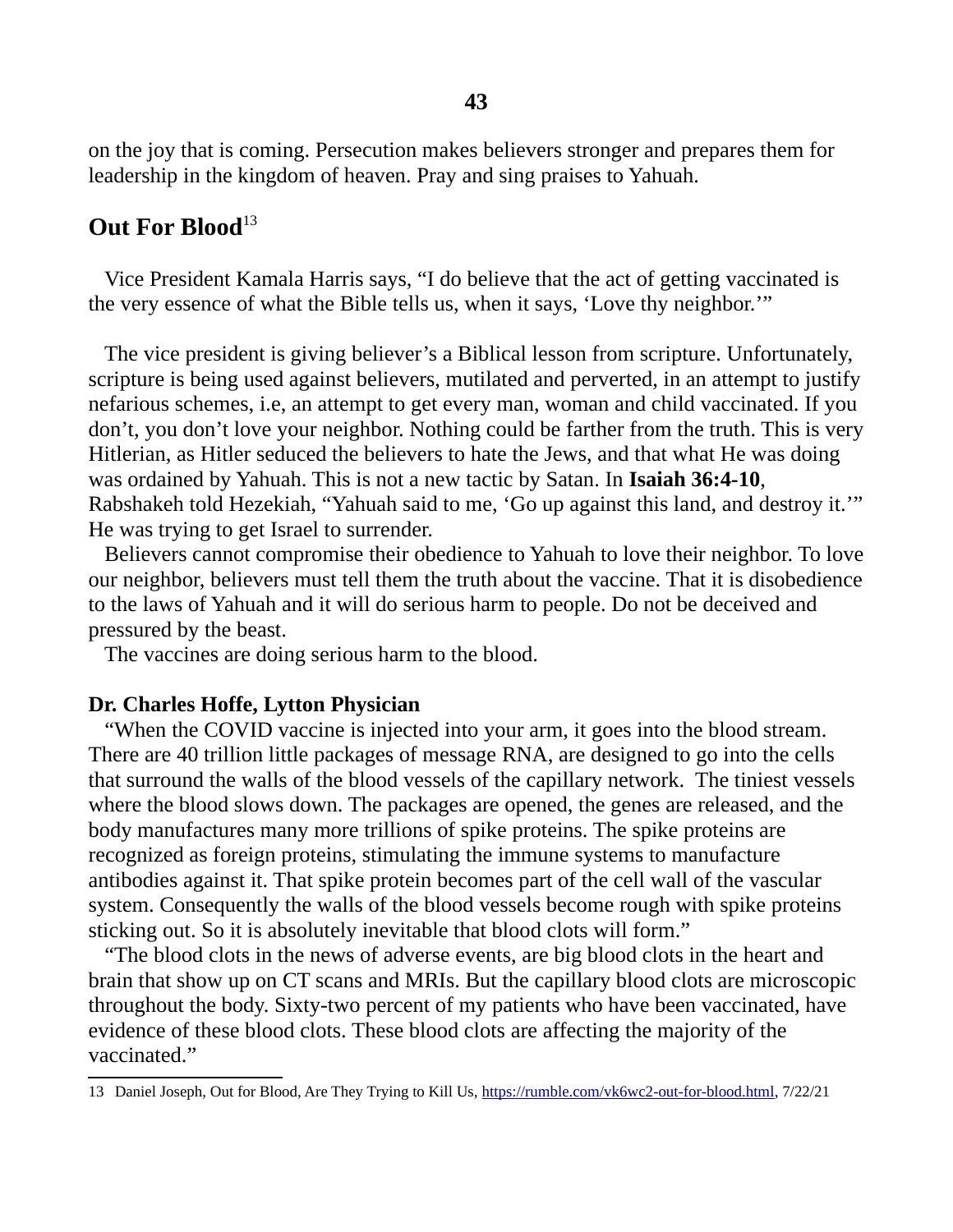"There are some parts of your body, like your heart and your brain and your spinal cord and your lungs, which cannot regenerate when they are damaged by blocked vessels, it is permanent. I have six patients that have reduced effort tolerance. So they get out of breath much more easily. One patient can now only walk one eighth of his previous distance. Thousands of capillaries in their lungs are plugged up. Their heart is now pumping at much higher blood pressure to get blood through their lungs. People with pulmonary hypertension usually die of heart failure within 3 years."

 "These shots are causing permanent damage and the worst is yet to come. Like all these young people who are getting myocarditis from these shots. With each successive shot, the damage will increase cumulatively."

#### **Dr Jane Ruby, StewPeters.tv**

 "This is the first I've seen blood examination under a regular microscope. These pictures come to us from Dr. Philippe van Wellbergan, a 40 year physician in the UK. He has taken blood samples from his patients, who have adverse conditions from the jab, to examine a blood smear under a microscope. Pictures put side by side with normal blood not subjected to the 'vaccines', show that the red blood cells are being destroyed and clumped together in a sticky fashion after a Moderna shot."

 "There are also large gold tubular structures that look like the graphene oxide that we saw under the microscope from the Spanish researchers Nakita Columna. The next picture shows many blood cells totally aggregated, and a very large object filled with white dots. When we put a florescent light over it, the white dots light up. All of the pictures from different patients look similar."

 "We know the Pfizer and Moderna shots are the cause of all these blood clots that are causing strokes and heart attacks, myocarditis and weakness. It is causing neuromuscular degeneration, likened to Gullain-Barre and multiple sclerosis. There is a reason vaccinated people are feeling sick."

 The glowing white dots are Luciferase, which is listed in the Pfizer patent. It causes people's veins to glow under florescent light, which can be used as a mark of those vaccinated. The issue is what is the medication doing to the blood. The life of humanity is sustained by the blood. Satan is going after the blood.

**Leviticus 17:14** – "The life of the flesh is in the blood."

 The medication program is Luciferian, covered in lies to deceive the world. Doctors who know the truth are being banned, and victims are threatened not to tell of their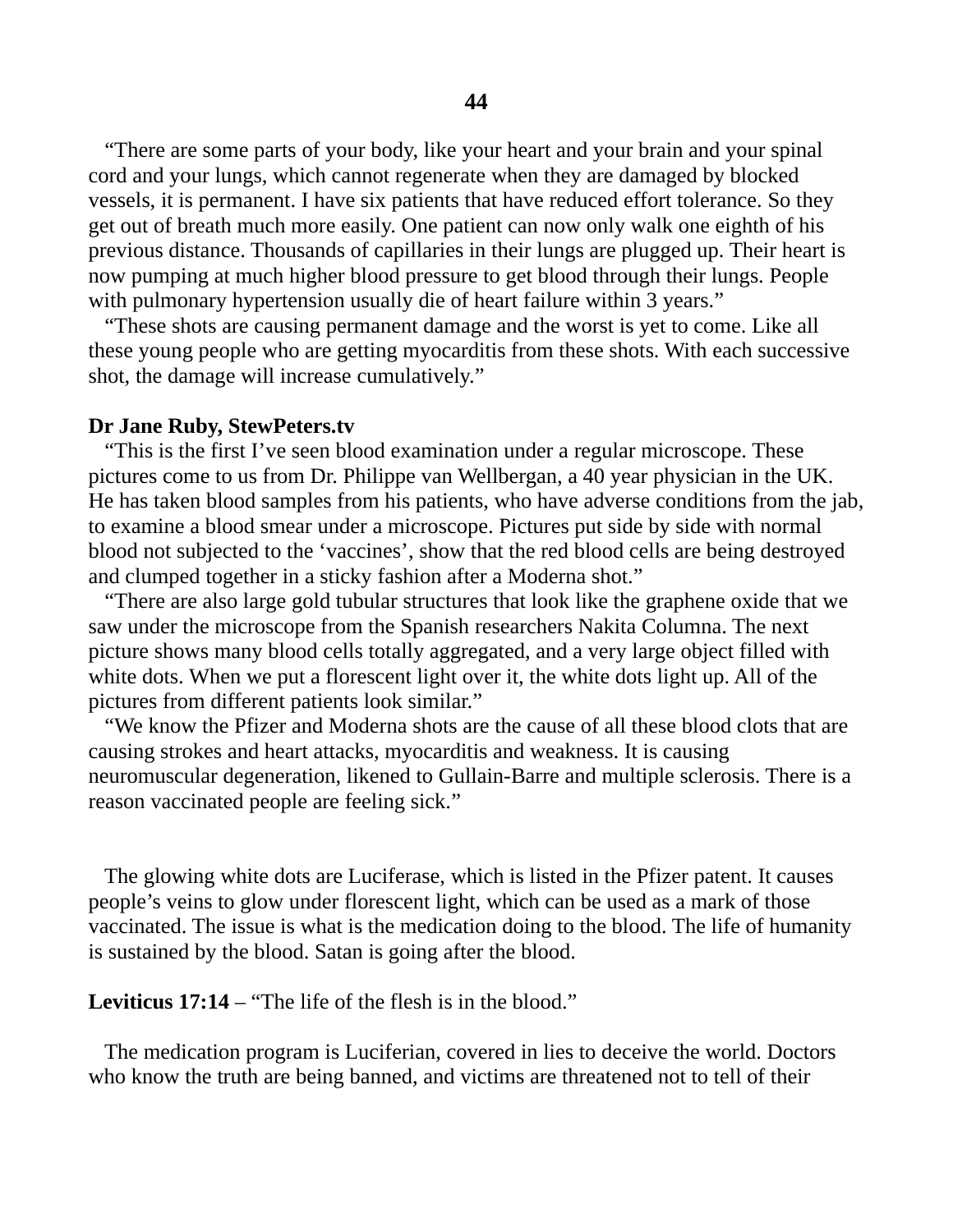suffering. Deaths are being attributed to other causes. The virus itself has a 99.97% recovery rate for the unvaccinated. The medication makes the virus much more dangerous, but it is claimed to be safe and effective. The government is pressuring people because they know that people are going to learn of the danger when the adverse events become widespread. They are sending agents door to door to coerce people to take the shot. It is hard to sell something that is killing people.

"17,503 dead, 1.7 million injured, reported in European Union's database of adverse drug reactions for COVID-19 shots." **News Editors, July 18, 2021**

 In **Revelation**, it is through deception that people take the mark of the beast. The most significant characteristic of the mark is the prohibition of buying or selling unless the mark is taken, and the mark itself is disobedience to the laws of Yahuah. Satan enforces his demands with extortion and force. A strong relationship with Yahuah and faith in His promises is necessary to patiently endure the persecution. The persecution is designed by Yahuah to get people to repent for their lawlessness, and receive salvation of their soul. Those believers who endure persecution are rewarded in heaven.

 Fifty thousand doctors have signed a declaration against the medication. Even the Ex vice president and chief medical officer of Pfizer is against it.

### **Dr Peter A. McCullough, Professor of Medicine, The Most Published Expert on Vaccines in the World, Brighteon Conversations, Brighteon.com[14](#page-44-0)**

"I have had COVID-19 myself. The government is outlawing the use of hydroxychloriquine for the treatment of the virus without any literature to base it on. It has become a criminal act in Australia even though two hundred studies prove its effectiveness. It has been used for many illnesses for decades. This ban is intentional to cause harm to people. Hydroxychloriquine plants around the world are being destroyed. Something is really wrong. The world health organization is preparing the population for mass vaccines. It is very intentional to maximize the amount of fear, hospitalization and death, to prepare for mass vaccination – they said, 'they want a needle in every arm.'

 Forty-five percent of Americans took the vaccine and signed a waiver that said it was experimental. This is genetic gene delivery medicine. This is not a vaccine, which is a dead virus to stimulate antibodies. A gene transfer substance has never been used before in humans. It goes into the cells and produces dangerous spike proteins all over the body, including the brain, lungs and heart, causing blood clots. This has occurred in thousands and thousands of people. Studies have shown that it is especially dangerous

<span id="page-44-0"></span><sup>14</sup> Peter McCullough, [https://www.brighteon.com/new-search?query=Peter McCullough&page=1&uploaded=all](https://www.brighteon.com/new-search?query=Peter%20McCullough&page=1&uploaded=all)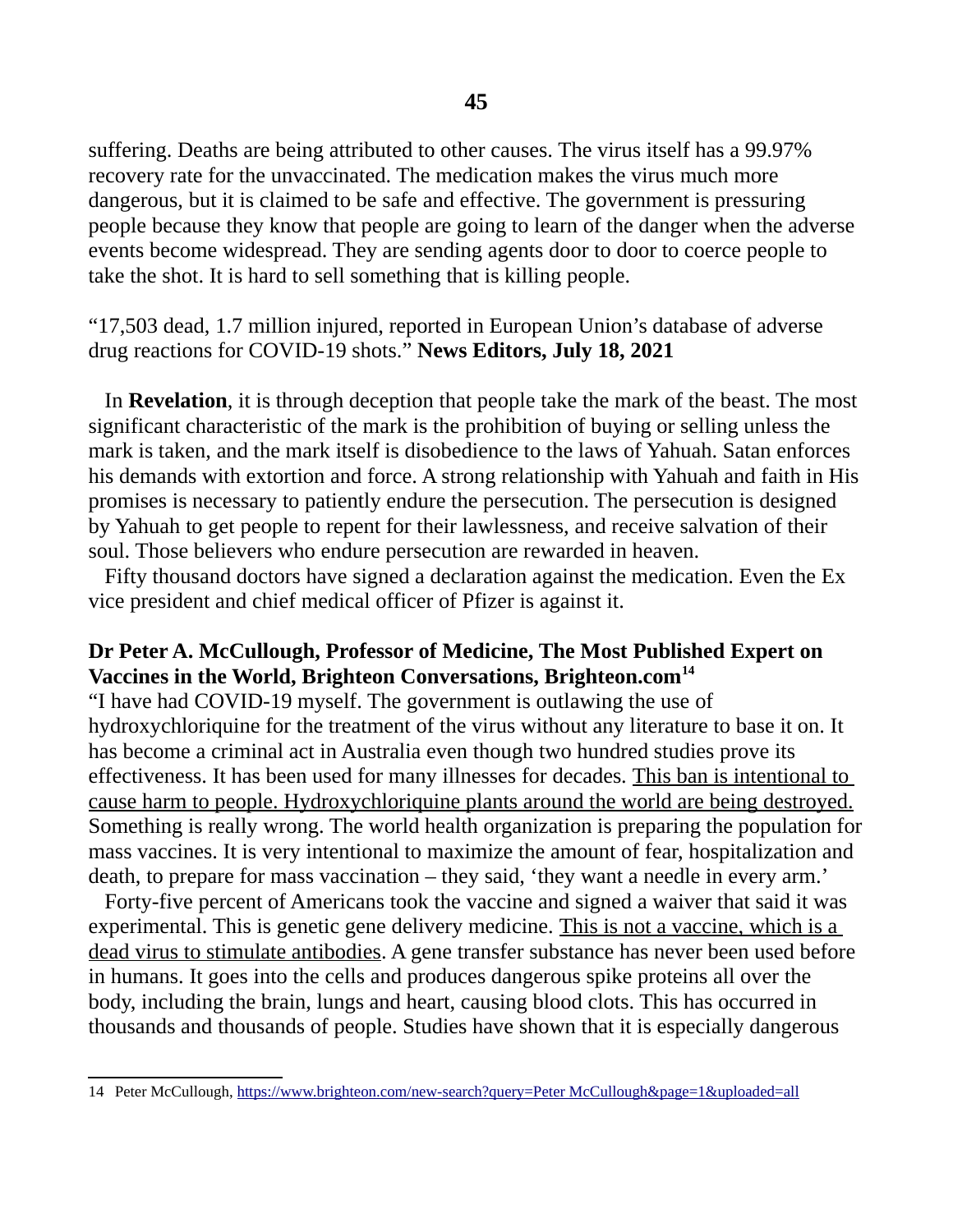**46**

for pregnant women and babies. In the first trimester there is an 83% loss of the fetus. No woman should ever take the risk of the vaccine."

### **Archbishop Carlo Maria Vigano, Apostolic Nuncio to the United States, LIFESITE, October 16, 2021[15](#page-45-0)**

"I realize that it may be extremely unpopular to take a position against the so-called vaccines, but as Shepherds of the flock of the Lord we have the duty to denounce the horrible crime that is being carried out, whose goal is to create billions of chronically ill people and to exterminate millions and millions of people, based on the infernal ideology of the "Great Reset" formulated by the President of the World Economic Forum, Klaus Schwab, and endorsed by institutions and organizations around the world.

The silence of so many cardinals and bishops, along with the inconceivable promotion of the vaccination campaign by the Holy See, represents a form of unprecedented complicity that cannot continue any longer. It is necessary to denounce this scandal, this crime against humanity, this satanic action against God.

With every passing day, thousands of people are dying or are being affected in their health by the illusion that the so-called vaccines guarantee a solution to the pandemic emergency. The Catholic Church has the duty before God and all of humanity to denounce this tremendous and horrible crime with the utmost firmness, giving clear directions and taking a stand against those who, in the name of a pseudo-science subservient to the interests of the pharmaceutical companies and the globalist elite, have only intentions of death."

# **Dr Bruce G Charlton's Notions, October 29, 2021[16](#page-45-1)**

"We are all finding it difficult to get to grips with this new post-global totalitarian world administered (ultimately) by demonic powers (and their mindless human hosts, servants and slaves); because it operates on the basis of an inverted value system which is not a natural way for us humans to think.

The difference is that (unlike Men) demonic powers are motivated by the desire to destroy whatever is Good, whatever is God's creation.

<span id="page-45-1"></span>16<https://charltonteaching.blogspot.com/2021/10/negative-feedback-systems-dont-apply.html>

<span id="page-45-0"></span><sup>15</sup> [https://www.lifesitenews.com/opinion/abp-vigano-the-catholic-church-has-a-duty-to-resist-deadly](https://www.lifesitenews.com/opinion/abp-vigano-the-catholic-church-has-a-duty-to-resist-deadly-covid-jab-agenda-of-the-globalist-elite/)[covid-jab-agenda-of-the-globalist-elite/](https://www.lifesitenews.com/opinion/abp-vigano-the-catholic-church-has-a-duty-to-resist-deadly-covid-jab-agenda-of-the-globalist-elite/)